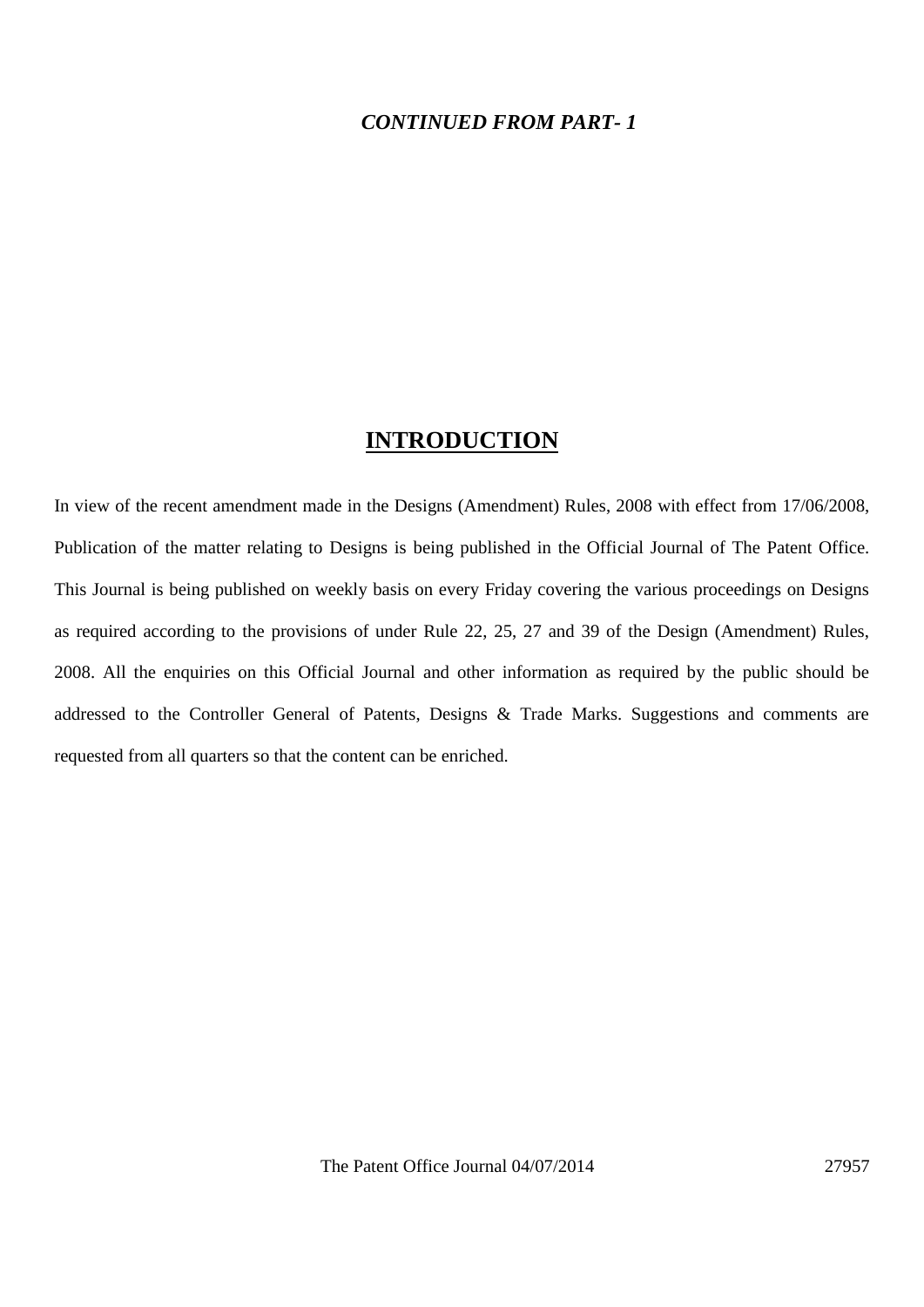# **COPYRIGHT PUBLICATION**

| <b>SL NO</b>     | <b>REGISTERED DESIGN NUMBERS</b> | <b>RENEWED ON</b> |
|------------------|----------------------------------|-------------------|
| 1.               | 186189                           | 12.06.2014        |
| $\overline{2}$ . | 194256                           | 12.06.2014        |
| 3.               | 195210                           | 12.06.2014        |
| 4.               | 195232                           | 12.06.2014        |
| 5.               | 195233                           | 12.06.2014        |
| 6.               | 251491                           | 12.06.2014        |
| 7.               | 185223                           | 29.05.2014        |
| 8.               | 185406                           | 27.05.2014        |
| 9.               | 187691                           | 05.06.2014        |
| 10.              | 188901                           | 27.05.2014        |
| 11.              | 190307                           | 29.05.2014        |
| 12.              | 191526                           | 29.05.2014        |
| 13.              | 191527                           | 27.05.2014        |
| 14.              | 194860                           | 05.06.2014        |
| 15.              | 240724                           | 05.06.2014        |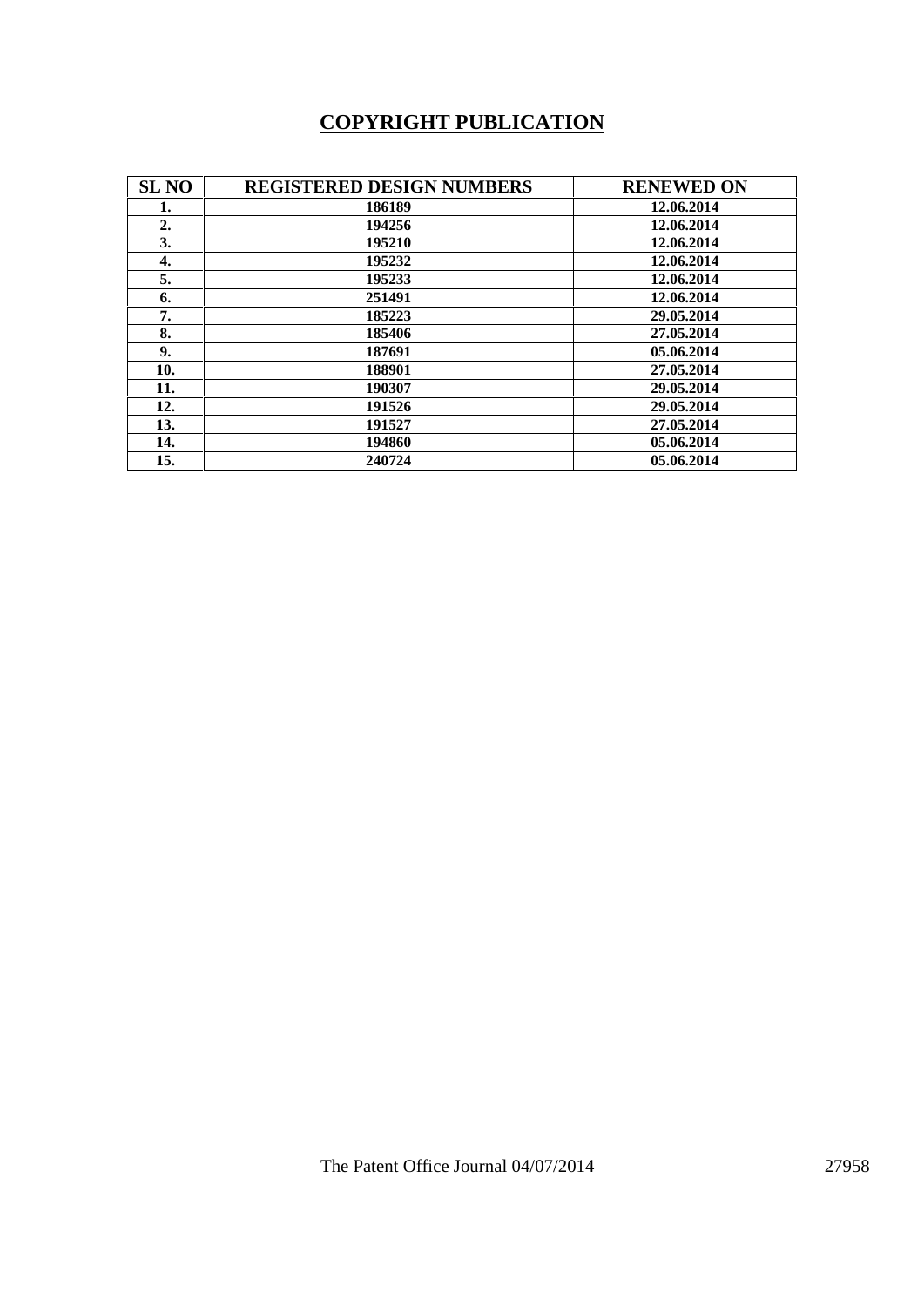## **THE DESIGNS ACT 2000 SECTION 30 DESIGN ASSIGNMENT**

**The Design stands in the name of PHOENIX LAMPS LIMITED registered under the Designs Act, 2000 has been assigned in the Register of Designs in the name as follows:-**

| Design No.       | <b>Class</b> | <b>Name</b>                                                                                                                                                         |
|------------------|--------------|---------------------------------------------------------------------------------------------------------------------------------------------------------------------|
| 198939<br>193681 | 26-04        | HALONIX TECHNOLOGIES PRIVATE LIMITED, A COMPANY<br>INCORPORATED UNDER THE LAWS OF INDIA, OF B-31, PHASE-II,<br>NOIDA, DISTT. GAUTAM BUDH NAGAR (U.P.)-201305, INDIA |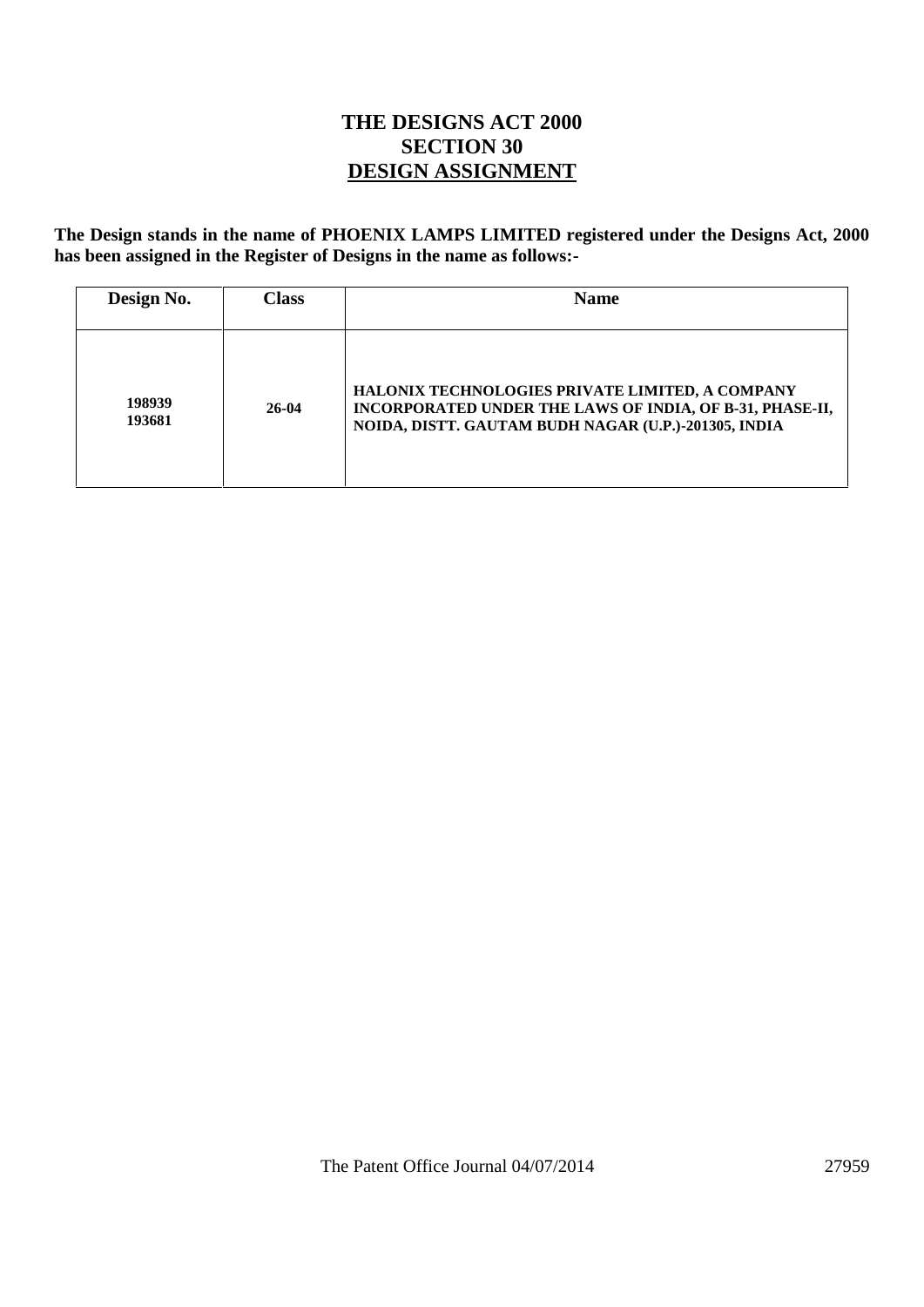### **RESTORATION OF LAPSED DESIGNS UNDER SECTION 12 (2) OF THE DESIGNS ACT, 2000**

#### **(01)**

**An application made under Section 12 (2) of the Designs act, 2000 on 19.08.2013, for Restoration of Design No.190307 dated 29.10.2002 in the name of TAPARIA TOOLS LIMITED, A COMPANY INCORPORATED UNDER THE INDIAN COMPANIES ACT, AT 423-424/A-2 SHAH & NAHAR, LOWER PAREL (W), MUMBAI:-400013, MAHARASHTRA, INDIA has been allowed.**

#### **(02)**

 **An application made under Section 12 (2) of the Designs act, 2000 on 19.08.2013, for Restoration of Design No.191526 dated 13.03.2003 in the name of TAPARIA TOOLS LIMITED, A COMPANY INCORPORATED UNDER THE INDIAN COMPANIES ACT, AT 423-424/A-2 SHAH & NAHAR, LOWER PAREL (W), MUMBAI:-400013, MAHARASHTRA, INDIA has been allowed.**

#### **(03)**

 **An application made under Section 12 (2) of the Designs act, 2000 on 19.08.2013, for Restoration of Design No.191527 dated 13.03.2003 in the name of TAPARIA TOOLS LIMITED, A COMPANY INCORPORATED UNDER THE INDIAN COMPANIES ACT, AT 423-424/A-2 SHAH & NAHAR, LOWER PAREL (W), MUMBAI:-400013, MAHARASHTRA, INDIA has been allowed.**

 **An application made under Section 12 (2) of the Designs act, 2000 on 05.06.2012, for Restoration of Design No.188901 dated 02.05.2002 in the name of GODREJ SARA LEE LIMITED, A COMPANY INCORPORATED UNDER THE INDIAN COMPANIES ACT, AT PIROJSHAHNAGAR, EASTERN EXPRESS HIGHWAY, VIKHROLI (E), MUMBAI-400059, MAHARASHTRA, INDIA has been allowed.**

**(04)**

#### **(05)**

 **An application made under Section 12 (2) of the Designs act, 2000 on 05.09.2011, for Restoration of Design No.185406 dated 26.04.2001 in the name of GODREJ SARA LEE LIMITED, A COMPANY INCORPORATED UNDER THE INDIAN COMPANIES ACT, AT PIROJSHAHNAGAR, EASTERN EXPRESS HIGHWAY, VIKHROLI (E), MUMBAI-400079, MAHARASHTRA, INDIA has been allowed.**

#### **(06)**

 **An application made under Section 12 (2) of the Designs act, 2000 on 10.01.2012, for Restoration of Design No.185223 dated 02.04.2001 in the name of WELMADE LOCKING SYSTEMS PVT. LTD., A COMPANY INCORPORATED UNDER THE INDIAN COMPANIES ACT, 5-61, MIDC, BHOSARI, PUNE-411026, MAHARASHTRA, INDIA has been allowed.**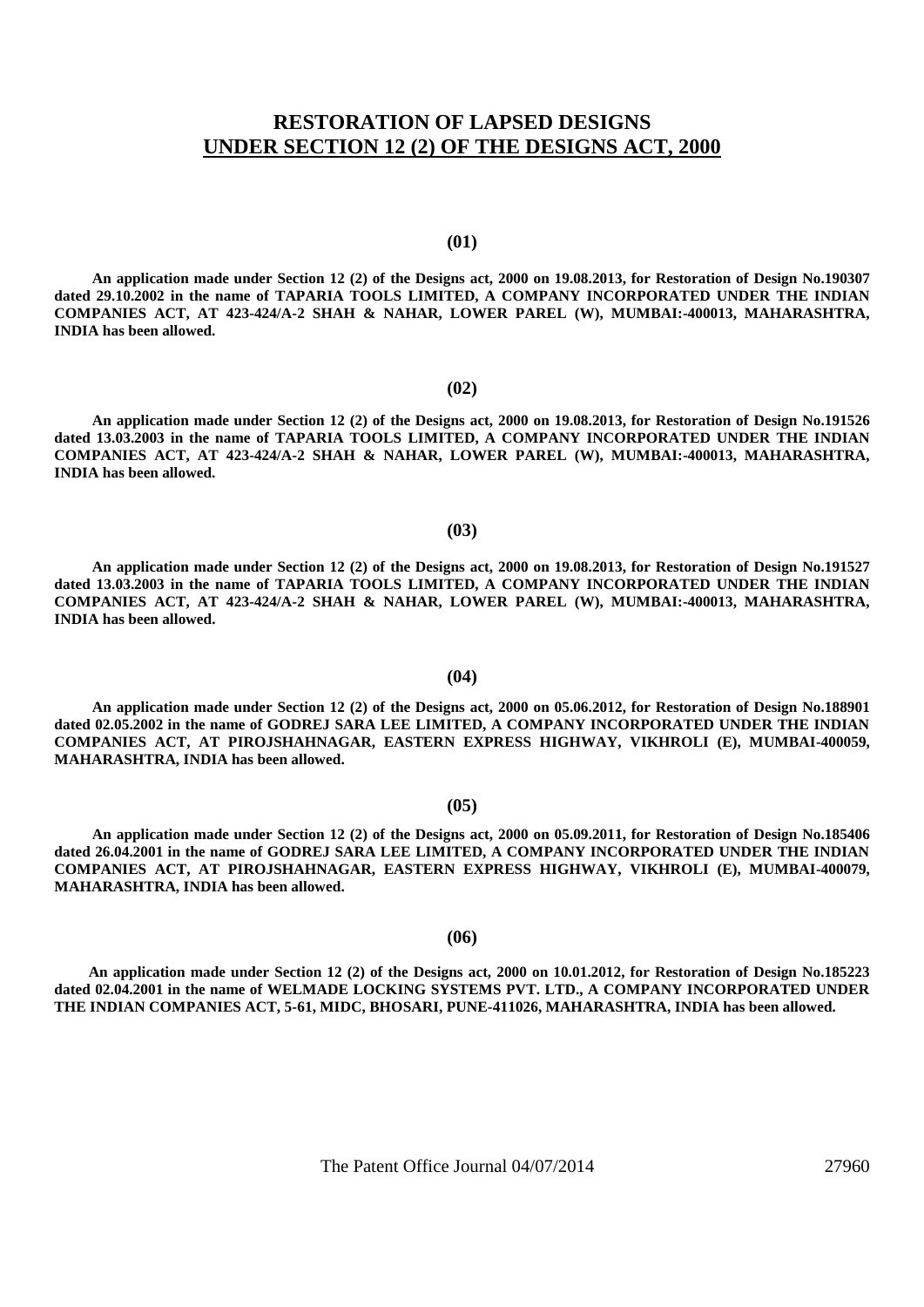## **REGISTRATION OF DESIGNS**

**The following designs have been registered. They are now open for public inspection. In the following each entry the Date of Registration is shown. The Priority Number, Priority Date and Priority Country are also shown**

| <b>DESIGN NUMBER</b>                                                                                                                                                                                                      | 257814      |                    |  |
|---------------------------------------------------------------------------------------------------------------------------------------------------------------------------------------------------------------------------|-------------|--------------------|--|
| <b>CLASS</b>                                                                                                                                                                                                              |             |                    |  |
| 1) GEMA SWITZERLAND GMBH, A COMPANY ORGANIZED AND EXISTING<br>UNDER THE LAWS OF SWITZERLAND, HAVING ITS OFFICE AT<br>MOVENSTRASSE 17, 9015 ST. GALLEN, SWITZERLAND                                                        |             |                    |  |
| <b>DATE OF REGISTRATION</b>                                                                                                                                                                                               |             | 28/10/2013         |  |
| <b>TITLE</b>                                                                                                                                                                                                              |             | POWDER SPRAY GUN   |  |
| <b>PRIORITY</b>                                                                                                                                                                                                           |             |                    |  |
| PRIORITY NUMBER                                                                                                                                                                                                           | <b>DATE</b> | <b>COUNTRY</b>     |  |
| 001371116                                                                                                                                                                                                                 | 14/05/2013  | <b>OHIM</b>        |  |
| <b>DESIGN NUMBER</b>                                                                                                                                                                                                      |             | 256131             |  |
| <b>CLASS</b>                                                                                                                                                                                                              |             | $19-06$            |  |
| 1) KLIO-ETERNA SCHREIBGERÄTE GMBH & CO KG,<br>OF GLASHÜTTENWEG 7, 77709 WOLFACH, GERMANY                                                                                                                                  |             |                    |  |
| <b>DATE OF REGISTRATION</b>                                                                                                                                                                                               |             | 30/08/2013         |  |
| <b>TITLE</b>                                                                                                                                                                                                              |             | WRITING INSTRUMENT |  |
| <b>PRIORITY</b>                                                                                                                                                                                                           |             |                    |  |
| PRIORITY NUMBER                                                                                                                                                                                                           | <b>DATE</b> | <b>COUNTRY</b>     |  |
| 723994301                                                                                                                                                                                                                 | 05/03/2013  | <b>WIPO</b>        |  |
|                                                                                                                                                                                                                           |             |                    |  |
| <b>DESIGN NUMBER</b>                                                                                                                                                                                                      |             | 256334             |  |
| <b>CLASS</b>                                                                                                                                                                                                              |             | $02-04$            |  |
| 1) DHEERAJ FOOT CRAFT INDIA PVT, LTD (DULY INCORPORATED UNDER<br>THE PROVISION OF THE COMPANY ACT, 1956) AT<br>103, SECTOR-3, HSIIDC, KARNAL-132001 (HARYANA), WHOSE DIRECTOR IS<br>MANISH BHANDARI, OF THE ABOVE ADDRESS |             |                    |  |
| 10/09/2013<br><b>DATE OF REGISTRATION</b>                                                                                                                                                                                 |             |                    |  |
| <b>TITLE</b>                                                                                                                                                                                                              |             | <b>FOOTWEAR</b>    |  |
| PRIORITY NA                                                                                                                                                                                                               |             |                    |  |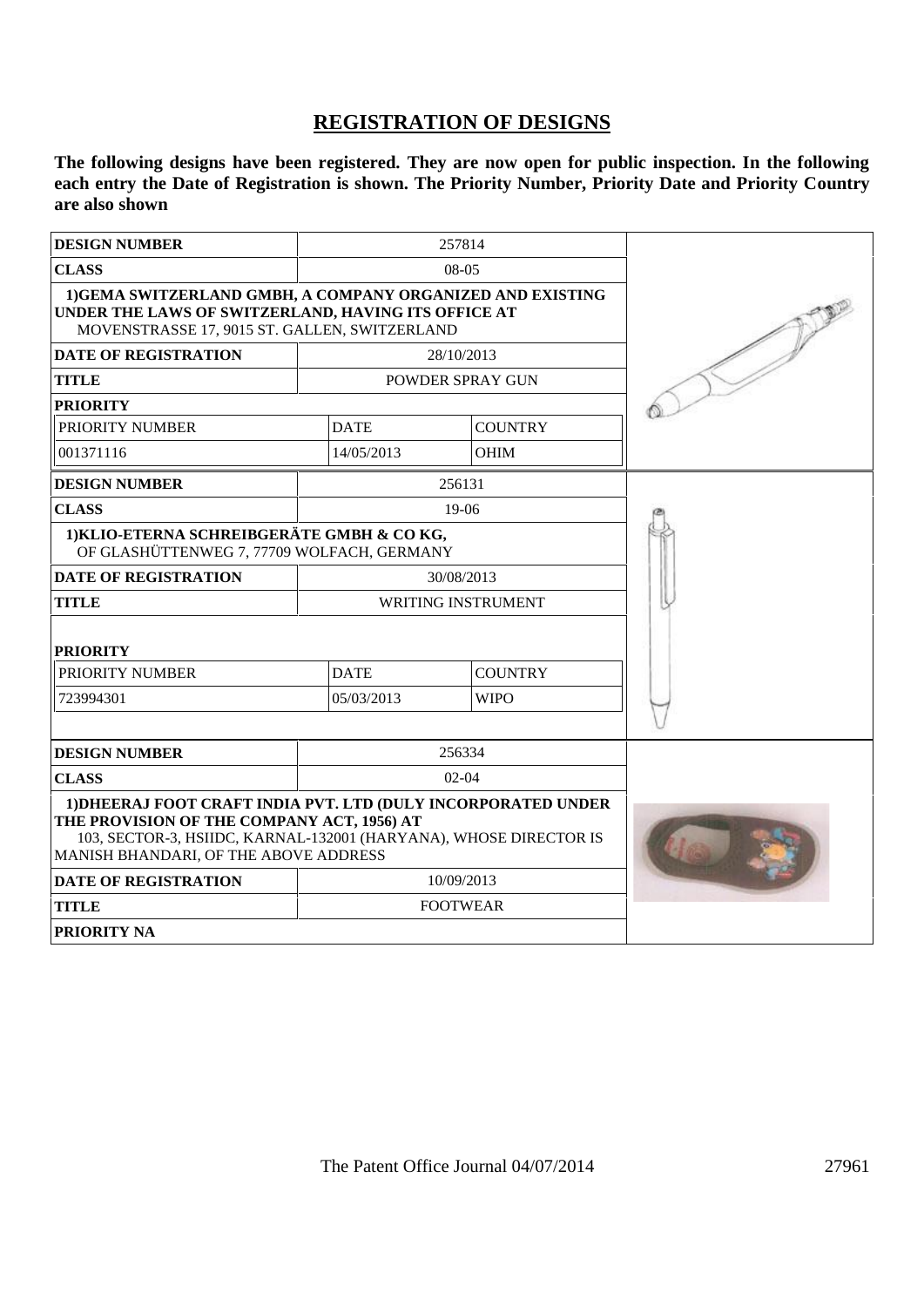| <b>DESIGN NUMBER</b>                                                                                                                                                                                                                                                                 |  | 257533                              |                      |  |  |
|--------------------------------------------------------------------------------------------------------------------------------------------------------------------------------------------------------------------------------------------------------------------------------------|--|-------------------------------------|----------------------|--|--|
| <b>CLASS</b>                                                                                                                                                                                                                                                                         |  | $12 - 02$                           |                      |  |  |
| 1) BEMIS MANUFACTURING COMPANY,<br>300 MILL STREET, SHEBOYGAN FALLS, WISCONSIN, USA 53085,<br>NATIONALITY:U.S.A.                                                                                                                                                                     |  |                                     |                      |  |  |
| DATE OF REGISTRATION                                                                                                                                                                                                                                                                 |  |                                     | 15/10/2013           |  |  |
| <b>TITLE</b>                                                                                                                                                                                                                                                                         |  |                                     | <b>SHOPPING CART</b> |  |  |
| <b>PRIORITY</b><br>PRIORITY NUMBER                                                                                                                                                                                                                                                   |  | <b>DATE</b>                         | <b>COUNTRY</b>       |  |  |
| 29/452,211                                                                                                                                                                                                                                                                           |  | 12/04/2013                          | U.S.A.               |  |  |
| <b>DESIGN NUMBER</b>                                                                                                                                                                                                                                                                 |  | 257904                              |                      |  |  |
| <b>CLASS</b>                                                                                                                                                                                                                                                                         |  | $0.5 - 0.5$                         |                      |  |  |
| 1) PARRY MURRAY & CO. LTD., COMPANY REGISTERED<br>UNDER THE LAWS OF ENGLAND AND WALES, HAVING ITS<br>PRINCIPAL PLACE OF BUSINESS AT<br>3RD FLOOR, SIMPSON HOUSE, 6 CHERRY ORCHARD ROAD,<br>CROYDON, CRO 6BA, UNITED KINGDOM<br><b>DATE OF</b><br><b>REGISTRATION</b><br><b>TITLE</b> |  | 31/10/2013<br><b>TEXTILE FABRIC</b> |                      |  |  |
| <b>PRIORITY NA</b>                                                                                                                                                                                                                                                                   |  |                                     |                      |  |  |
| <b>DESIGN NUMBER</b>                                                                                                                                                                                                                                                                 |  |                                     | 255918               |  |  |
| <b>CLASS</b>                                                                                                                                                                                                                                                                         |  |                                     | 06-01                |  |  |
| 1)GODREJ & BOYCE MFG. CO. LTD., AN INDIAN COMPANY<br>INCORPORATED UNDER THE COMPANIES ACT, 1913,<br>OF GODREJ INTERIO, PLANT 4, PIROJSHANAGER, VIKHROLI (WEST),<br>MUMBAI-400079, INDIA                                                                                              |  |                                     |                      |  |  |
| <b>DATE OF REGISTRATION</b>                                                                                                                                                                                                                                                          |  | 20/08/2013                          |                      |  |  |
| <b>TITLE</b>                                                                                                                                                                                                                                                                         |  |                                     | <b>CHAIR</b>         |  |  |
| <b>PRIORITY NA</b>                                                                                                                                                                                                                                                                   |  |                                     |                      |  |  |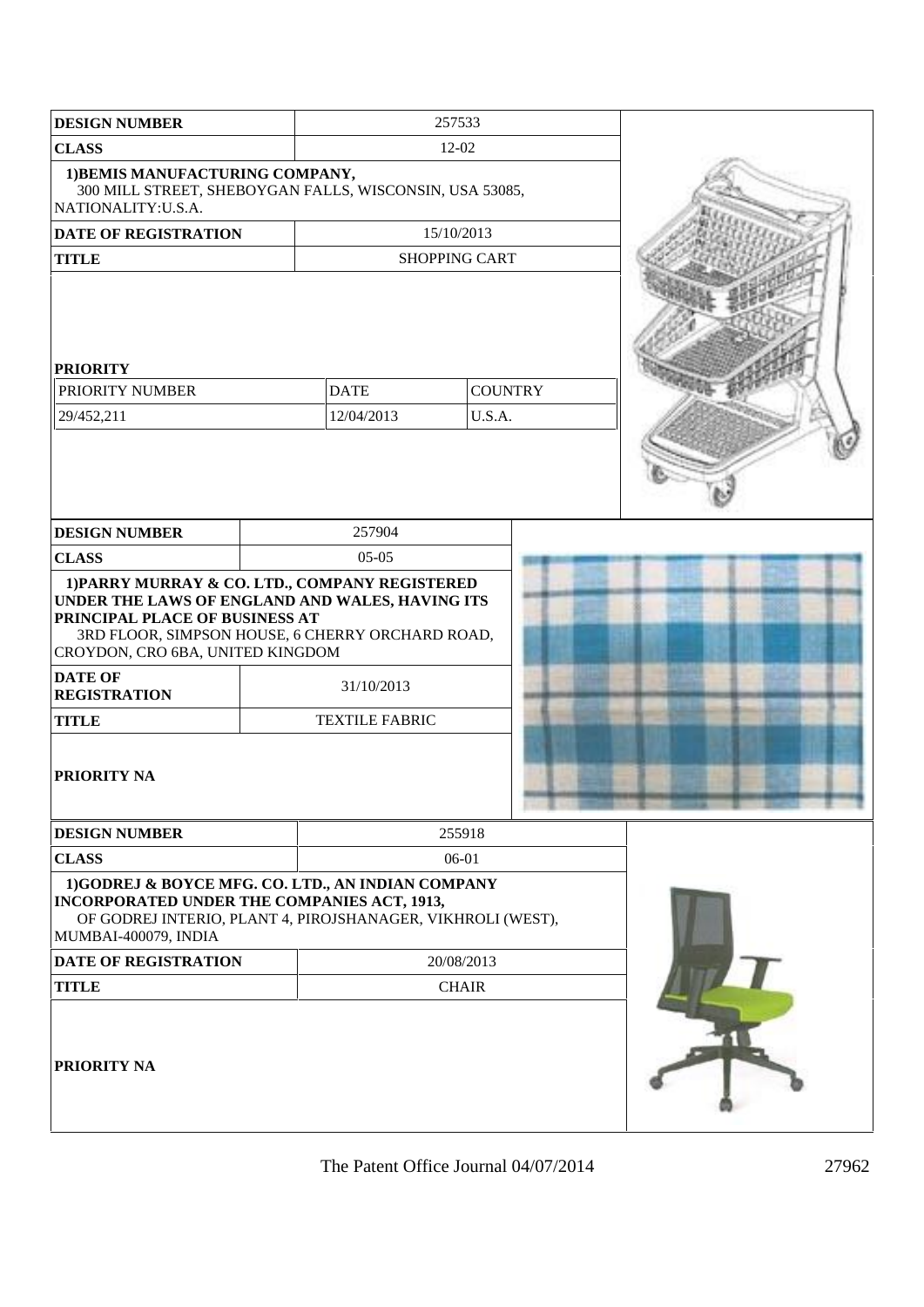| <b>DESIGN NUMBER</b>                                                                                                                                                                                                                                  |            | 255517                      |                |        |
|-------------------------------------------------------------------------------------------------------------------------------------------------------------------------------------------------------------------------------------------------------|------------|-----------------------------|----------------|--------|
| <b>CLASS</b>                                                                                                                                                                                                                                          | $31-00$    |                             |                |        |
| 1) HEMANT RATILAL SHAH, ADULT, AN INDIAN INHABITANT, A SOLE<br>PROPRIETOR OF M/S. DEVAL SPECIFIC INC., HAVING ADDRESS AT<br>21, DHARNIDHAR APPARTMENT, 204, NEHRUPARK, NEAR STATE BANK OF<br>INDIA, VASTRAPUR, AHMEDABAD-380015, GUJARAT STATE, INDIA |            |                             |                |        |
| <b>DATE OF REGISTRATION</b>                                                                                                                                                                                                                           |            | 26/07/2013                  |                |        |
| <b>TITLE</b>                                                                                                                                                                                                                                          |            | <b>COVER FOR FLOUR MILL</b> |                |        |
| PRIORITY NA                                                                                                                                                                                                                                           |            |                             |                |        |
| <b>DESIGN NUMBER</b>                                                                                                                                                                                                                                  |            | 257512                      |                |        |
| <b>CLASS</b>                                                                                                                                                                                                                                          |            | $14-01$                     |                |        |
| 1) ERAMPAGE MARKETING PVT. LTD., A PRIVATE LIMITED COMPANY<br>INCORPORATED UNDER THE COMPANIES ACT, 1956 OF THE ADDRESS<br>K-12A, KALKAJI, NEW DELHI-110019                                                                                           |            |                             |                | $\sim$ |
| <b>DATE OF REGISTRATION</b>                                                                                                                                                                                                                           |            | 15/10/2013                  |                |        |
| <b>TITLE</b>                                                                                                                                                                                                                                          |            | <b>SPEAKER</b>              |                |        |
| <b>PRIORITY NA</b>                                                                                                                                                                                                                                    |            |                             |                |        |
| <b>DESIGN NUMBER</b>                                                                                                                                                                                                                                  |            | 257885                      |                |        |
| <b>CLASS</b>                                                                                                                                                                                                                                          | $09-01$    |                             |                |        |
| 1) THE ABSOLUT COMPANY AKTIEBOLAG A COMPANY ORGANIZED AND<br><b>EXISTING UNDER THE LAWS OF SWEDEN, HAVING ITS OFFICE AT</b><br>SE-117 97 STOCKHOLM, SWEDEN                                                                                            |            |                             |                |        |
| <b>DATE OF REGISTRATION</b>                                                                                                                                                                                                                           | 30/10/2013 |                             |                |        |
| <b>BOTTLE</b><br><b>TITLE</b>                                                                                                                                                                                                                         |            |                             |                |        |
| <b>PRIORITY</b>                                                                                                                                                                                                                                       |            |                             |                |        |
| PRIORITY NUMBER                                                                                                                                                                                                                                       |            | <b>DATE</b>                 | <b>COUNTRY</b> |        |
| 002237677                                                                                                                                                                                                                                             |            | 15/05/2013                  | <b>OHIM</b>    |        |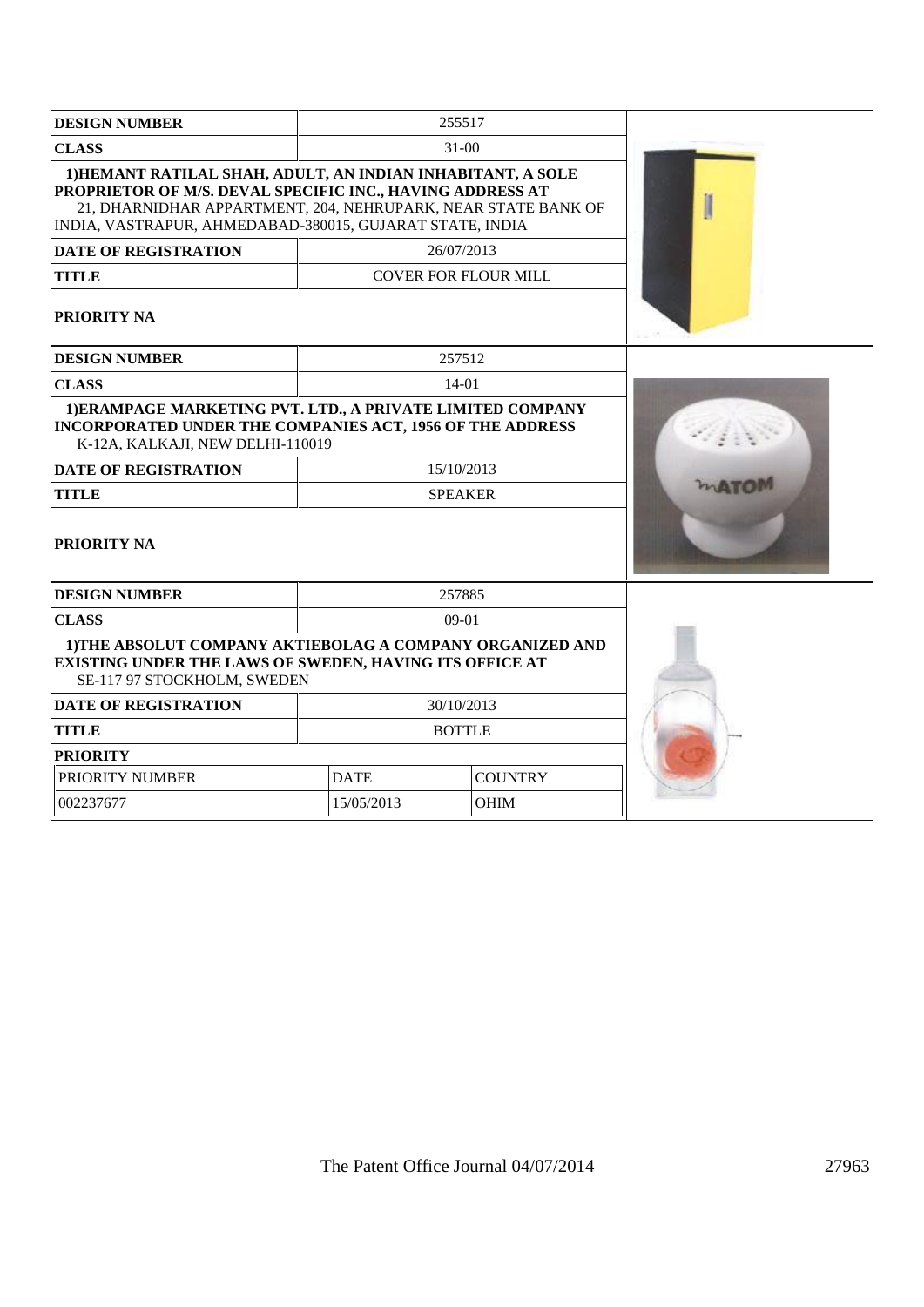| <b>DESIGN NUMBER</b><br>256108                                                                                                                                                                                                     |             |                                                        |  |
|------------------------------------------------------------------------------------------------------------------------------------------------------------------------------------------------------------------------------------|-------------|--------------------------------------------------------|--|
| <b>CLASS</b>                                                                                                                                                                                                                       |             |                                                        |  |
| 1) THE GILLETTE COMPANY, A COMPANY INCORPORATED UNDER THE<br>LAWS OF UNITED STATES OF AMERICA HAVING ITS OFFICE AT<br>IP/LEGAL PATENT DEPARTMENT - 3E, ONE GILLETTE PARK, BOSTON,<br>MASSACHUSETTS 02127, UNITED STATES OF AMERICA |             |                                                        |  |
| <b>DATE OF REGISTRATION</b>                                                                                                                                                                                                        |             | 29/08/2013                                             |  |
| <b>TITLE</b>                                                                                                                                                                                                                       |             | <b>SHAVING RAZOR CARTRIDGE</b>                         |  |
| <b>PRIORITY</b>                                                                                                                                                                                                                    |             |                                                        |  |
| PRIORITY NUMBER                                                                                                                                                                                                                    | <b>DATE</b> | <b>COUNTRY</b>                                         |  |
| 29/446.936                                                                                                                                                                                                                         | 28/02/2013  | U.S.A.                                                 |  |
| <b>DESIGN NUMBER</b>                                                                                                                                                                                                               |             | 256872                                                 |  |
| <b>CLASS</b>                                                                                                                                                                                                                       |             | $09-01$                                                |  |
| 1)C. SIVAKUMAR, SOLE PROPRIETOR, TRADING AS M/S. VASANA FOODS,<br>AT<br>NO. 25, NETHAJI ROAD, EAGLE BUILDING, MADURAI-625001, MADURAI<br>DISTRICT, TAMIL NADU, INDIA                                                               |             |                                                        |  |
| <b>DATE OF REGISTRATION</b>                                                                                                                                                                                                        |             | 27/09/2013                                             |  |
| <b>TITLE</b>                                                                                                                                                                                                                       |             | <b>BOTTLE</b>                                          |  |
| <b>PRIORITY NA</b>                                                                                                                                                                                                                 |             |                                                        |  |
| <b>DESIGN NUMBER</b>                                                                                                                                                                                                               |             | 256710                                                 |  |
| <b>CLASS</b>                                                                                                                                                                                                                       |             | 22-04                                                  |  |
| 1) ZEN TECHNOLOGIES LIMITED, WHOSE ADDRESS IS<br>B-42, INDUSTRIAL ESTATE, SANATHNAGAR, HYDERABAD-500018, ANDHRA<br>PRADESH AND WHOSE NATIONALITY IS INDIA                                                                          |             |                                                        |  |
| <b>DATE OF REGISTRATION</b>                                                                                                                                                                                                        |             | 24/09/2013                                             |  |
| <b>TITLE</b>                                                                                                                                                                                                                       |             | TARGET TRAINING DEVICE FOR SHOOTING<br><b>PRACTICE</b> |  |
| <b>PRIORITY NA</b>                                                                                                                                                                                                                 |             |                                                        |  |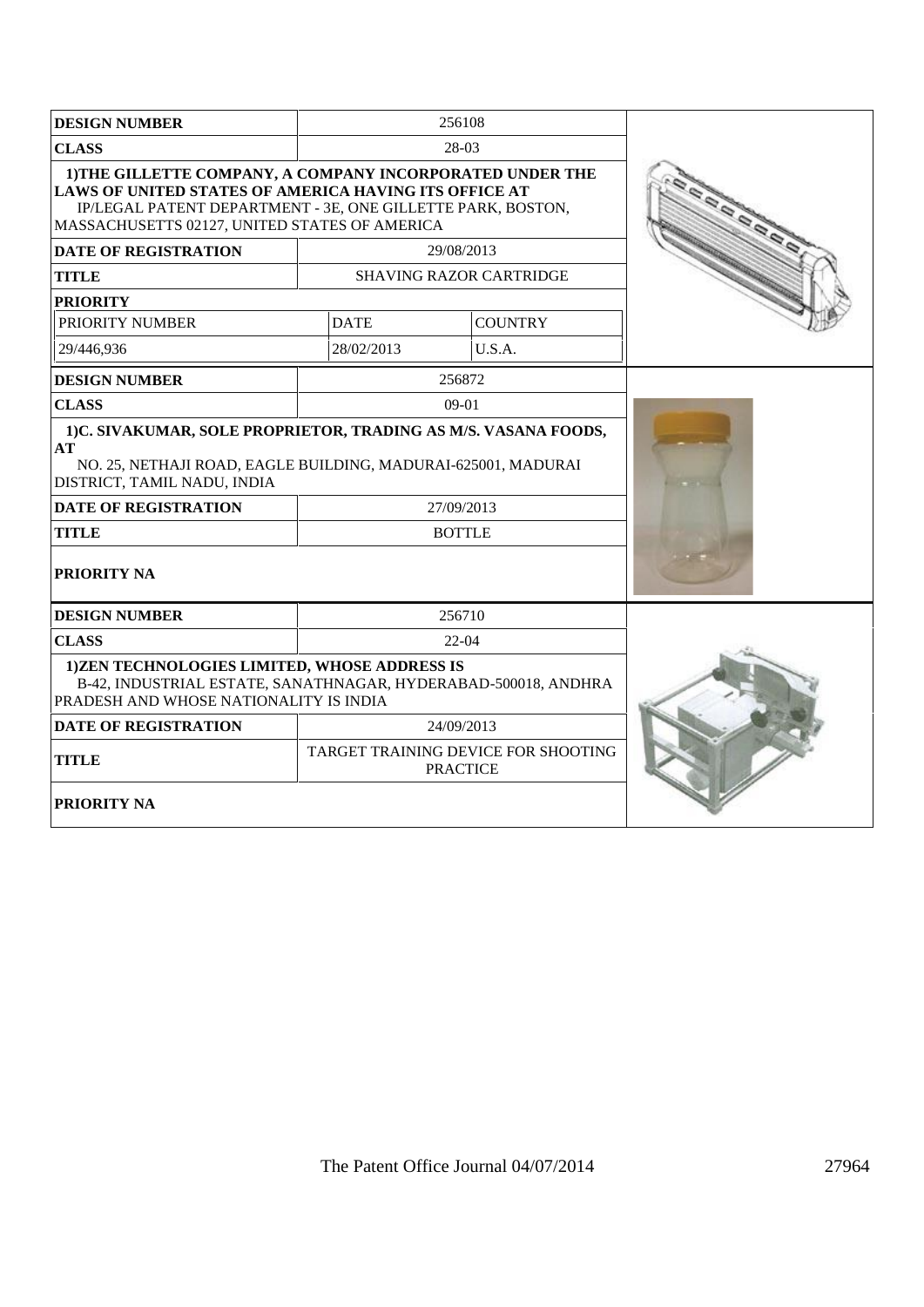| <b>DESIGN NUMBER</b><br>257545                                                                                                                                                                                                                          |             |                       |                      |
|---------------------------------------------------------------------------------------------------------------------------------------------------------------------------------------------------------------------------------------------------------|-------------|-----------------------|----------------------|
| <b>CLASS</b>                                                                                                                                                                                                                                            |             |                       |                      |
| 1) MAINETTI (UK) LIMITED, A COMPANY INCORPORATED IN SCOTLAND<br>OF<br>ANNFIELD ESTATE, OXNAM ROAD, JEDBURGH, ROXBURGHSHIRE,<br>SCOTLAND, TD8 6NN, UNITED KINGDOM                                                                                        |             |                       |                      |
| <b>DATE OF REGISTRATION</b>                                                                                                                                                                                                                             |             | 17/10/2013            |                      |
| <b>TITLE</b>                                                                                                                                                                                                                                            |             | <b>GARMENT HANGER</b> |                      |
| <b>PRIORITY</b>                                                                                                                                                                                                                                         |             |                       |                      |
| PRIORITY NUMBER                                                                                                                                                                                                                                         | <b>DATE</b> | <b>COUNTRY</b>        | <b>REPORTING VAL</b> |
| 4029540                                                                                                                                                                                                                                                 | 17/04/2013  | U.K.                  |                      |
| <b>DESIGN NUMBER</b>                                                                                                                                                                                                                                    |             | 257907                |                      |
| <b>CLASS</b>                                                                                                                                                                                                                                            |             | $05-05$               |                      |
| 1) PARRY MURRAY & CO. LTD., COMPANY REGISTERED UNDER THE LAWS<br>OF ENGLAND AND WALES, HAVING ITS PRINCIPAL PLACE OF BUSINESS AT<br>3RD FLOOR, SIMPSON HOUSE, 6 CHERRY ORCHARD ROAD, CROYDON, CRO<br>6BA, UNITED KINGDOM<br><b>DATE OF REGISTRATION</b> |             |                       |                      |
| <b>TITLE</b>                                                                                                                                                                                                                                            |             | <b>TEXTILE FABRIC</b> |                      |
| <b>PRIORITY NA</b>                                                                                                                                                                                                                                      |             |                       |                      |
| <b>DESIGN NUMBER</b>                                                                                                                                                                                                                                    |             | 256063                |                      |
| <b>CLASS</b>                                                                                                                                                                                                                                            |             | 08-07                 |                      |
| 1) MRS. SUMAN SUBHASH SAKPAL (AN INDIAN NATIONAL) AT<br>101, 'A' WING, SAICHARAN BLDG.-A, OPP. SAIBABA TEMPLE, SHIRDI<br>NAGAR, NAVGHAR PHATAK ROAD, BHAYANDER (E) THANE-401105.<br><b>MAHARASHTRA INDIA</b>                                            |             |                       |                      |
| <b>DATE OF REGISTRATION</b><br>27/08/2013                                                                                                                                                                                                               |             |                       |                      |
| <b>TITLE</b><br><b>SEAL</b>                                                                                                                                                                                                                             |             |                       |                      |
| <b>PRIORITY NA</b>                                                                                                                                                                                                                                      |             |                       |                      |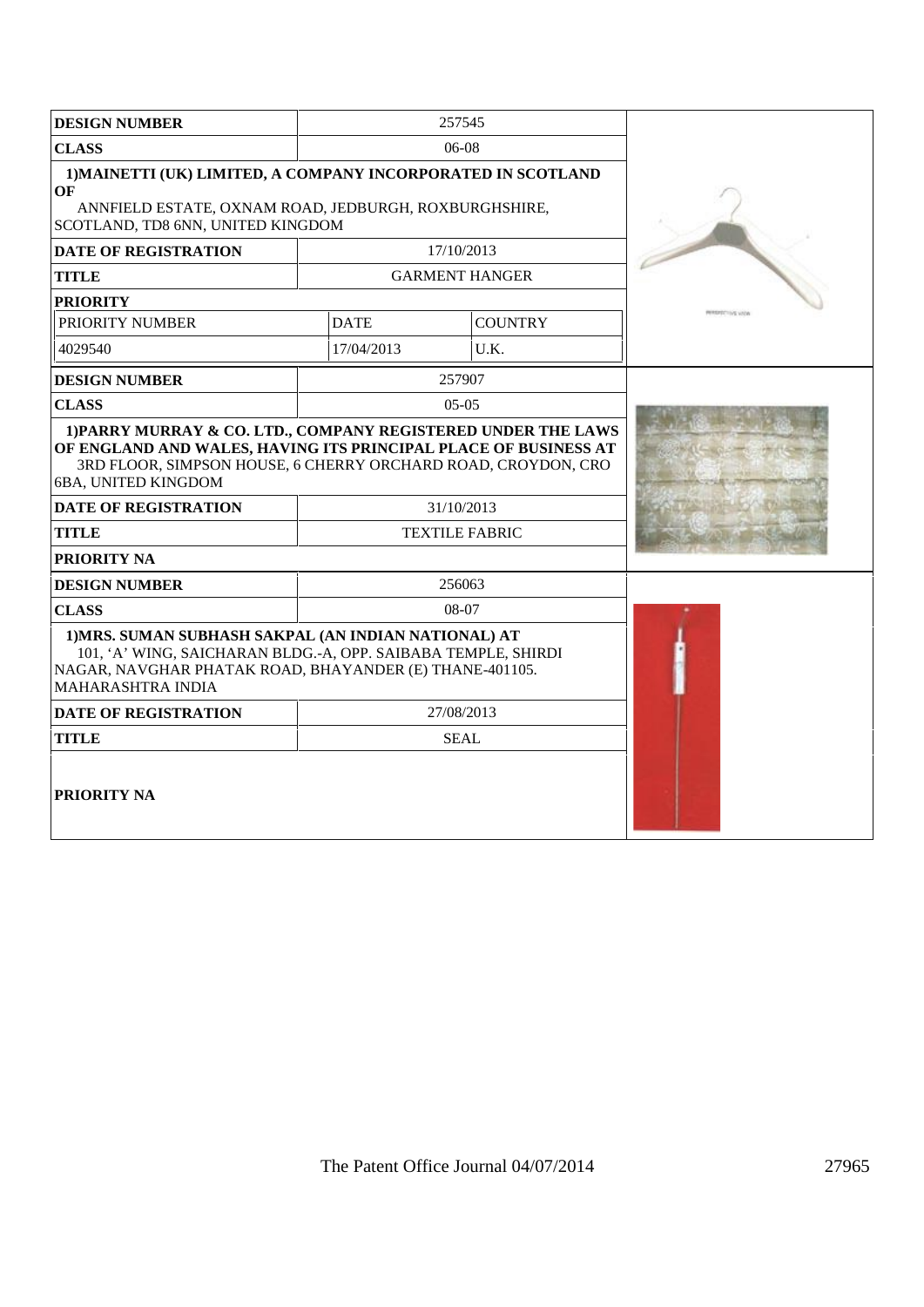| <b>DESIGN NUMBER</b>                                                                                                                                                                                                                                   |                                    |                           | 257709                        |  |  |
|--------------------------------------------------------------------------------------------------------------------------------------------------------------------------------------------------------------------------------------------------------|------------------------------------|---------------------------|-------------------------------|--|--|
| <b>CLASS</b>                                                                                                                                                                                                                                           |                                    |                           | $01 - 01$                     |  |  |
| 1) MARS, INCORPORATED, A CORPORATION ORGANIZED AND EXISTING<br><b>UNDER THE LAW OF USA, OF</b><br>6885 ELM STREET, MCLEAN, VIRGINIA 22101-3883, UNITED STATES OF<br><b>AMERICA</b>                                                                     |                                    |                           |                               |  |  |
| <b>DATE OF REGISTRATION</b>                                                                                                                                                                                                                            |                                    |                           | 24/10/2013                    |  |  |
| <b>TITLE</b>                                                                                                                                                                                                                                           |                                    |                           | <b>CHOCOLATE BAR</b>          |  |  |
| <b>PRIORITY</b><br>PRIORITY NUMBER<br>002227215-0002                                                                                                                                                                                                   |                                    | <b>DATE</b><br>25/04/2013 | <b>COUNTRY</b><br><b>OHIM</b> |  |  |
| <b>DESIGN NUMBER</b>                                                                                                                                                                                                                                   |                                    | 258438                    |                               |  |  |
| <b>CLASS</b>                                                                                                                                                                                                                                           |                                    | 07-06                     |                               |  |  |
| 1) MA DESIGN INDIA PRIVATE LIMITED, A COMPANY<br><b>INCORPORATED IN INDIA HAVING ITS PRINCIPAL PLACE OF</b><br><b>BUSINESS AT</b><br>A-41, SECTOR-80, PHASE-II, NOIDA-201305, U.P. INDIA<br><b>DATE OF REGISTRATION</b><br><b>TITLE</b><br>PRIORITY NA | 28/11/2013<br><b>COASTER (SET)</b> |                           |                               |  |  |
| <b>DESIGN NUMBER</b>                                                                                                                                                                                                                                   |                                    | 255650                    |                               |  |  |
| <b>CLASS</b>                                                                                                                                                                                                                                           |                                    | 08-06                     |                               |  |  |
| 1) RAJESHBHAI SAMBHUBHAI KOTADIYA (ADULT & INDIAN<br>NATIONALS) SOLE PROPRIETOR OF PIONEER METAL (INDIAN<br>PROPRIETORSHIP CONCERN) HAVING PLACE OF BUSINESS<br>AT-1/8, RAMNAGAR, 80, FEET ROAD, B/H. K. RASHIKLAL,<br>RAJKOT-360003 GUJARAT (INDIA)   |                                    |                           |                               |  |  |
| <b>DATE OF REGISTRATION</b>                                                                                                                                                                                                                            |                                    | 06/08/2013                |                               |  |  |
| <b>TITLE</b>                                                                                                                                                                                                                                           |                                    | <b>HANDLE</b>             |                               |  |  |
| <b>PRIORITY NA</b>                                                                                                                                                                                                                                     |                                    |                           |                               |  |  |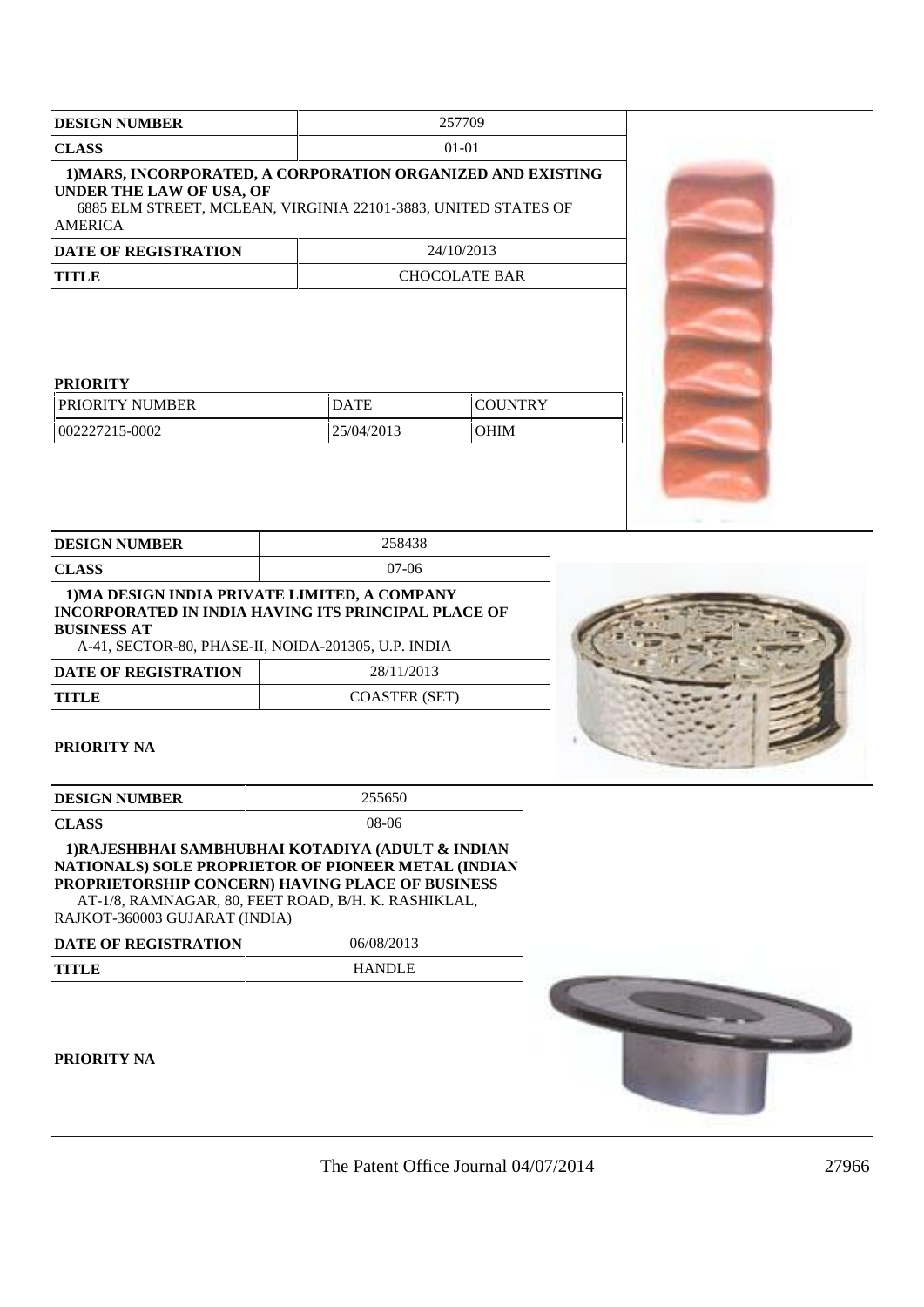| <b>DESIGN NUMBER</b>                                                                                                                                               |                                   | 255480                                                 |  |
|--------------------------------------------------------------------------------------------------------------------------------------------------------------------|-----------------------------------|--------------------------------------------------------|--|
| <b>CLASS</b><br>14-99                                                                                                                                              |                                   |                                                        |  |
| 1) BARCO N.V.,<br>PRESIDENT KENNEDYPARK 35, B-8500 KORTRIJK, BELGIUM                                                                                               |                                   |                                                        |  |
| <b>DATE OF REGISTRATION</b>                                                                                                                                        |                                   | 29/07/2013                                             |  |
| <b>TITLE</b>                                                                                                                                                       |                                   | VIDEO DISPLAY SYSTEM                                   |  |
| <b>PRIORITY</b>                                                                                                                                                    |                                   |                                                        |  |
| PRIORITY NUMBER                                                                                                                                                    | <b>DATE</b>                       | <b>COUNTRY</b>                                         |  |
| 002266635                                                                                                                                                          | 02/07/2013                        | <b>OHIM</b>                                            |  |
| <b>DESIGN NUMBER</b>                                                                                                                                               |                                   | 256711                                                 |  |
| <b>CLASS</b>                                                                                                                                                       |                                   | 22-04                                                  |  |
| 1) ZEN TECHNOLOGIES LIMITED, WHOSE ADDRESS IS<br>B-42, INDUSTRIAL ESTATE, SANATHNAGAR, HYDERABAD-500018, ANDHRA<br>PRADESH AND WHOSE NATIONALITY IS INDIA          |                                   |                                                        |  |
| <b>DATE OF REGISTRATION</b>                                                                                                                                        |                                   | 24/09/2013                                             |  |
| <b>TITLE</b>                                                                                                                                                       |                                   | TARGET TRAINING DEVICE FOR SHOOTING<br><b>PRACTICE</b> |  |
| PRIORITY NA                                                                                                                                                        |                                   |                                                        |  |
| <b>DESIGN NUMBER</b>                                                                                                                                               |                                   | 249661                                                 |  |
| <b>CLASS</b><br>14-03                                                                                                                                              |                                   |                                                        |  |
| 1) APPLIED ROBOTICS PRIVATE LIMITED HAVING THEIR REGISTERED<br><b>OFFICE AT</b><br>#24 HAUDIN ROAD, ULSOOR, BANGALORE-560042, INDIA; NATIONALITY:<br><b>INDIAN</b> |                                   |                                                        |  |
| <b>DATE OF REGISTRATION</b>                                                                                                                                        | 23/11/2012                        |                                                        |  |
| <b>TITLE</b>                                                                                                                                                       | ROBOT CONTROLLED BY MOBILE PHONES |                                                        |  |
| <b>PRIORITY NA</b>                                                                                                                                                 |                                   |                                                        |  |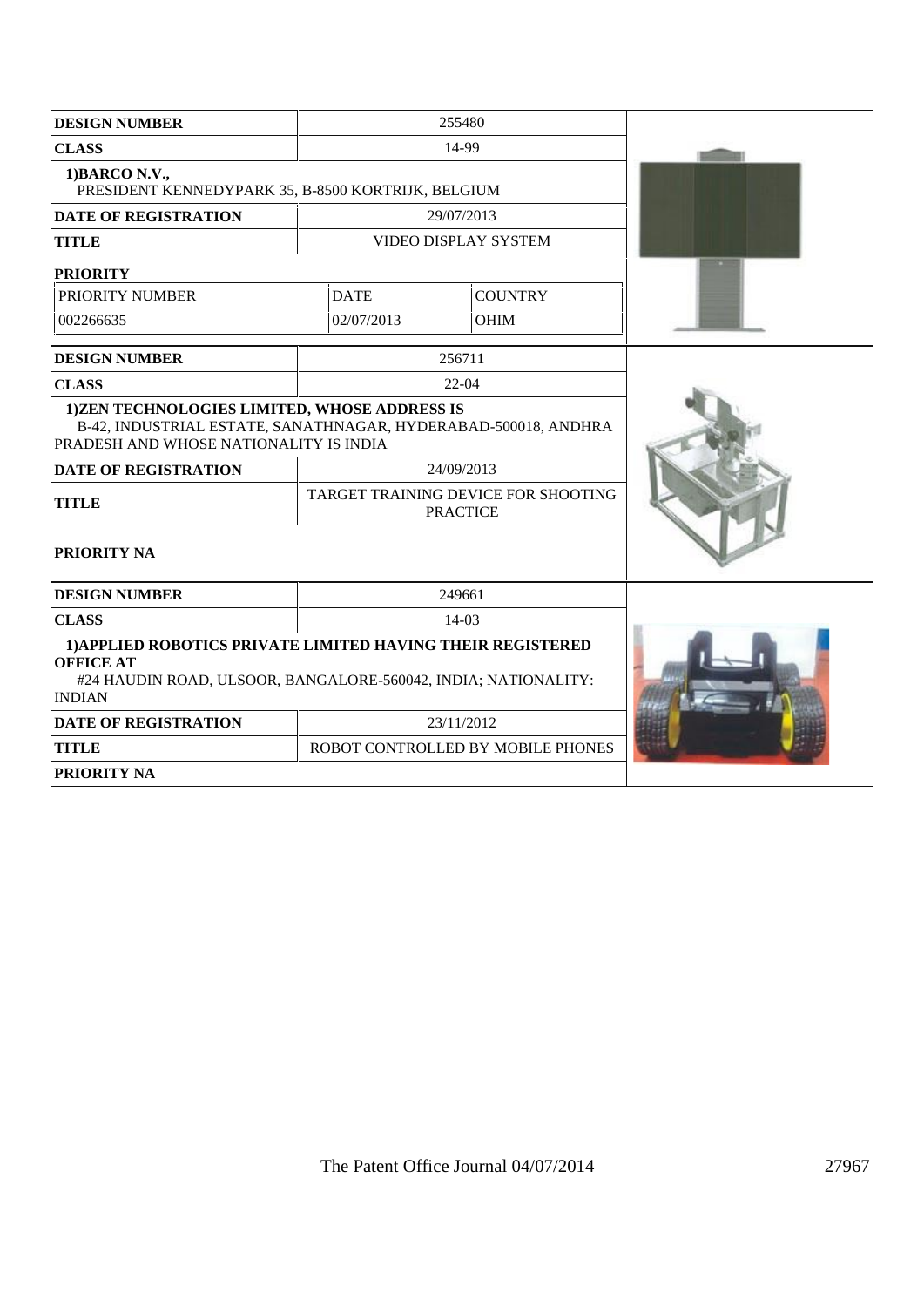| <b>DESIGN NUMBER</b>                                                                                                                                                                                                                           | 258109                                                        |  |
|------------------------------------------------------------------------------------------------------------------------------------------------------------------------------------------------------------------------------------------------|---------------------------------------------------------------|--|
| <b>CLASS</b>                                                                                                                                                                                                                                   |                                                               |  |
| 1)1) SHRI. BASANT J. BAFNA 2) SMT. DAKSHA B. BAFNA, PARTNERS- INDIAN<br>NATIONAL TRADING AS JEWEL PLAST,<br>HAVING ITS REGISTERED OFFICE AT PLOT NO. 361/8, SHREE GANESH<br>INDUSTRIAL ESTATE, KACHIGAM, DAMAN-396210, INDIA, OF ABOVE ADDRESS |                                                               |  |
| <b>DATE OF REGISTRATION</b>                                                                                                                                                                                                                    | 12/11/2013                                                    |  |
| <b>TITLE</b>                                                                                                                                                                                                                                   | <b>CONTAINER</b>                                              |  |
| PRIORITY NA                                                                                                                                                                                                                                    |                                                               |  |
| <b>DESIGN NUMBER</b>                                                                                                                                                                                                                           | 258433                                                        |  |
| <b>CLASS</b>                                                                                                                                                                                                                                   | 06-07                                                         |  |
| <b>INDIA HAVING ITS PRINCIPAL PLACE OF BUSINESS AT</b><br>A-41, SECTOR-80, PHASE-II, NOIDA-201305, U.P. INDIA                                                                                                                                  | 1) MA DESIGN INDIA PRIVATE LIMITED, A COMPANY INCORPORATED IN |  |
| <b>DATE OF REGISTRATION</b>                                                                                                                                                                                                                    | 28/11/2013                                                    |  |
| <b>TITLE</b>                                                                                                                                                                                                                                   | PHOTO FRAME                                                   |  |
| PRIORITY NA                                                                                                                                                                                                                                    |                                                               |  |
| <b>DESIGN NUMBER</b>                                                                                                                                                                                                                           | 255264                                                        |  |
| <b>CLASS</b>                                                                                                                                                                                                                                   | $26-05$                                                       |  |
| 1) HAVELLS INDIA LIMITED HAVING REGISTERED OFFICE<br>AT 1, RAJ NARAIN MARG, CIVIL LINES, DELHI 110054                                                                                                                                          |                                                               |  |
| <b>DATE OF REGISTRATION</b>                                                                                                                                                                                                                    |                                                               |  |
| <b>TITLE</b>                                                                                                                                                                                                                                   | <b>DOWNLIGHTER</b>                                            |  |
| PRIORITY NA                                                                                                                                                                                                                                    |                                                               |  |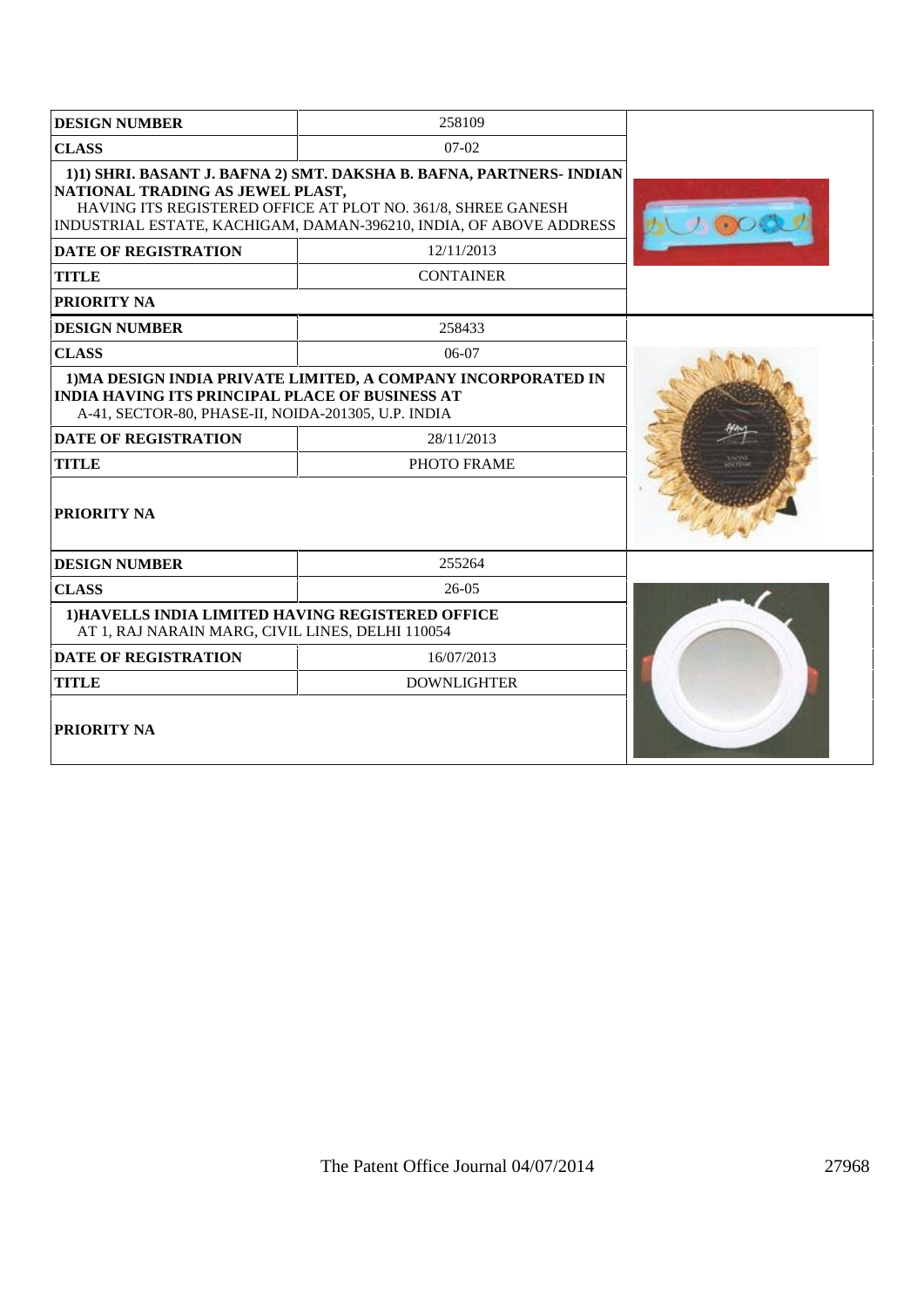| <b>DESIGN NUMBER</b>                                                                                              |                    | 255476                   |  |
|-------------------------------------------------------------------------------------------------------------------|--------------------|--------------------------|--|
| <b>CLASS</b>                                                                                                      |                    |                          |  |
| 1) BARCO N.V.,<br>PRESIDENT KENNEDYPARK 35, B-8500 KORTRIJK, BELGIUM                                              |                    |                          |  |
| <b>DATE OF REGISTRATION</b>                                                                                       |                    | 29/07/2013               |  |
| <b>TITLE</b>                                                                                                      |                    | VIDEO DISPLAY SYSTEM     |  |
| <b>PRIORITY</b>                                                                                                   |                    |                          |  |
| PRIORITY NUMBER                                                                                                   | <b>DATE</b>        | <b>COUNTRY</b>           |  |
| 002266635                                                                                                         | 02/07/2013         | <b>OHIM</b>              |  |
| <b>DESIGN NUMBER</b>                                                                                              |                    | 257534                   |  |
| <b>CLASS</b>                                                                                                      |                    | 12-02                    |  |
| 1) BEMIS MANUFACTURING COMPANY,<br>300 MILL STREET, SHEBOYGAN FALLS, WISCONSIN, USA 53085,<br>NATIONALITY: U.S.A. |                    |                          |  |
| <b>DATE OF REGISTRATION</b>                                                                                       |                    | 15/10/2013               |  |
| <b>TITLE</b>                                                                                                      |                    | FRAME OF A SHOPPING CART |  |
| <b>PRIORITY</b>                                                                                                   |                    |                          |  |
| PRIORITY NUMBER                                                                                                   | <b>DATE</b>        | <b>COUNTRY</b>           |  |
| 29/452,211                                                                                                        | 12/04/2013         | U.S.A.                   |  |
| <b>DESIGN NUMBER</b>                                                                                              |                    | 254565                   |  |
| <b>CLASS</b>                                                                                                      |                    | 25-01                    |  |
| 1) M/S MOHIT TIMBER INDUSTRIES,<br>JHOTA ROAD, NEAR AGGARSAIN CHOWK, JAGADHRI, YAMUNA NAGAR<br>(HARYANA) INDIAN   |                    |                          |  |
| <b>DATE OF REGISTRATION</b>                                                                                       |                    | 18/06/2013               |  |
| <b>TITLE</b>                                                                                                      | WOODEN BLOCK BOARD |                          |  |
| <b>PRIORITY NA</b>                                                                                                |                    |                          |  |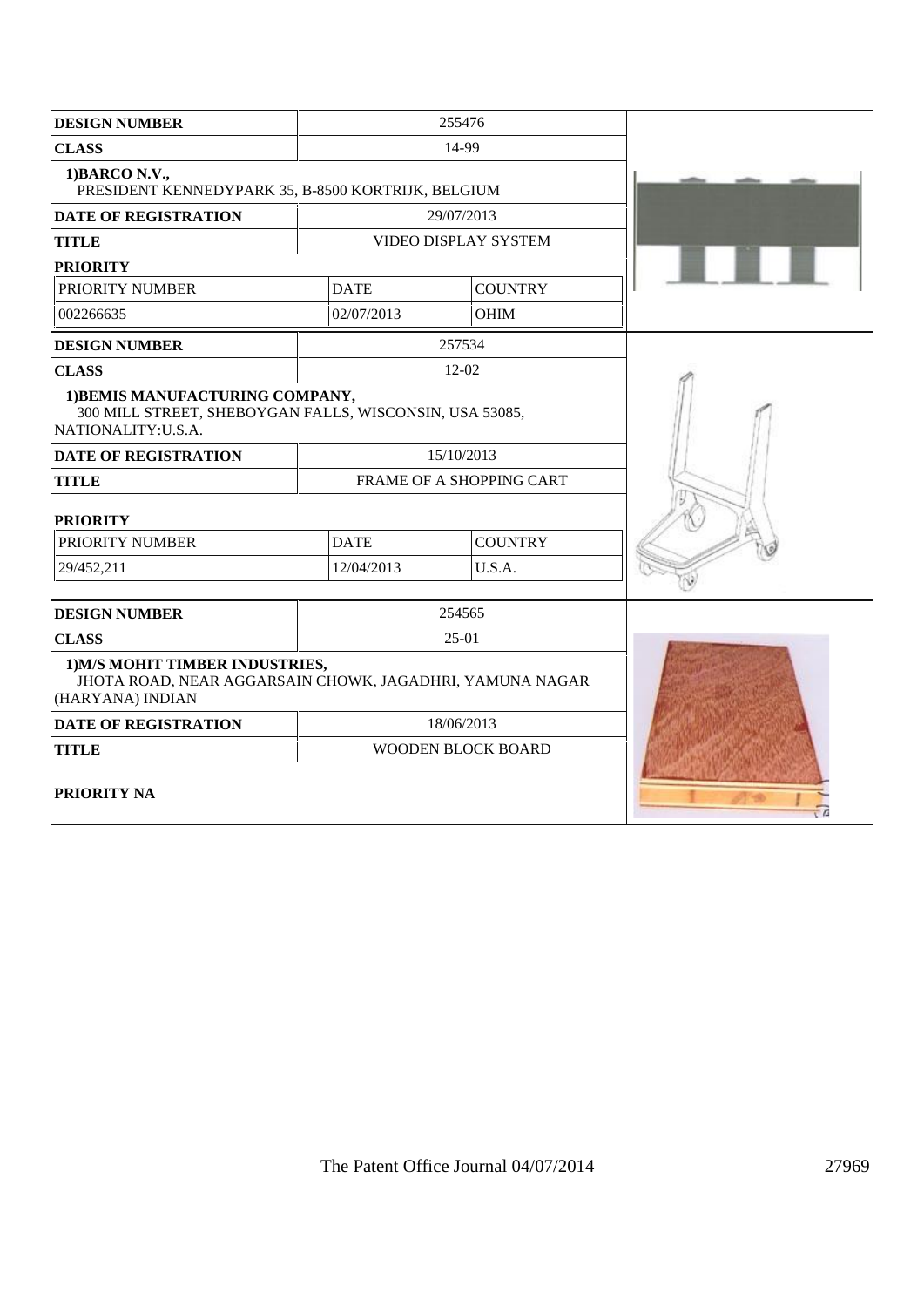| <b>DESIGN NUMBER</b>                                                                                                                                                                                                        | 257905                    |                                |  |  |
|-----------------------------------------------------------------------------------------------------------------------------------------------------------------------------------------------------------------------------|---------------------------|--------------------------------|--|--|
| <b>CLASS</b>                                                                                                                                                                                                                | $05-05$                   |                                |  |  |
| 1) PARRY MURRAY & CO. LTD., COMPANY REGISTERED<br>UNDER THE LAWS OF ENGLAND AND WALES, HAVING ITS<br>PRINCIPAL PLACE OF BUSINESS AT<br>3RD FLOOR, SIMPSON HOUSE, 6 CHERRY ORCHARD ROAD,<br>CROYDON, CRO 6BA, UNITED KINGDOM |                           |                                |  |  |
| <b>DATE OF</b><br><b>REGISTRATION</b>                                                                                                                                                                                       | 31/10/2013                |                                |  |  |
| <b>TITLE</b>                                                                                                                                                                                                                | <b>TEXTILE FABRIC</b>     |                                |  |  |
| <b>PRIORITY NA</b>                                                                                                                                                                                                          |                           |                                |  |  |
| <b>DESIGN NUMBER</b>                                                                                                                                                                                                        |                           | 257598                         |  |  |
| <b>CLASS</b>                                                                                                                                                                                                                |                           | $12 - 11$                      |  |  |
| 1) HONDA MOTOR CO., LTD., A JAPANESE CORPORATION, OF<br>1-1, MINAMI-AOYAMA 2-CHOME, MINATO-KU, TOKYO, JAPAN                                                                                                                 |                           |                                |  |  |
| <b>DATE OF REGISTRATION</b>                                                                                                                                                                                                 | 21/10/2013                |                                |  |  |
| <b>TITLE</b>                                                                                                                                                                                                                |                           | <b>MOTOR SCOOTER</b>           |  |  |
| <b>PRIORITY</b><br>PRIORITY NUMBER<br>2013-009567                                                                                                                                                                           | <b>DATE</b><br>26/04/2013 | <b>COUNTRY</b><br><b>JAPAN</b> |  |  |
| <b>DESIGN NUMBER</b>                                                                                                                                                                                                        |                           | 257752                         |  |  |
| <b>CLASS</b>                                                                                                                                                                                                                |                           | 28-03                          |  |  |
| 1) SKULL SHAVER, LLC OF<br>19 GRANT STREET, MOUNT HOLLY, NEW JERSEY 08060, U.S.A.,<br><b>AMERICAN COMPANY</b>                                                                                                               |                           |                                |  |  |
| <b>DATE OF REGISTRATION</b>                                                                                                                                                                                                 |                           | 25/10/2013                     |  |  |
| <b>TITLE</b>                                                                                                                                                                                                                |                           | <b>HEAD SHAVER</b>             |  |  |
| <b>PRIORITY</b><br>PRIORITY NUMBER<br>29/453,235                                                                                                                                                                            | <b>DATE</b><br>26/04/2013 | <b>COUNTRY</b><br>U.S.A.       |  |  |
|                                                                                                                                                                                                                             |                           |                                |  |  |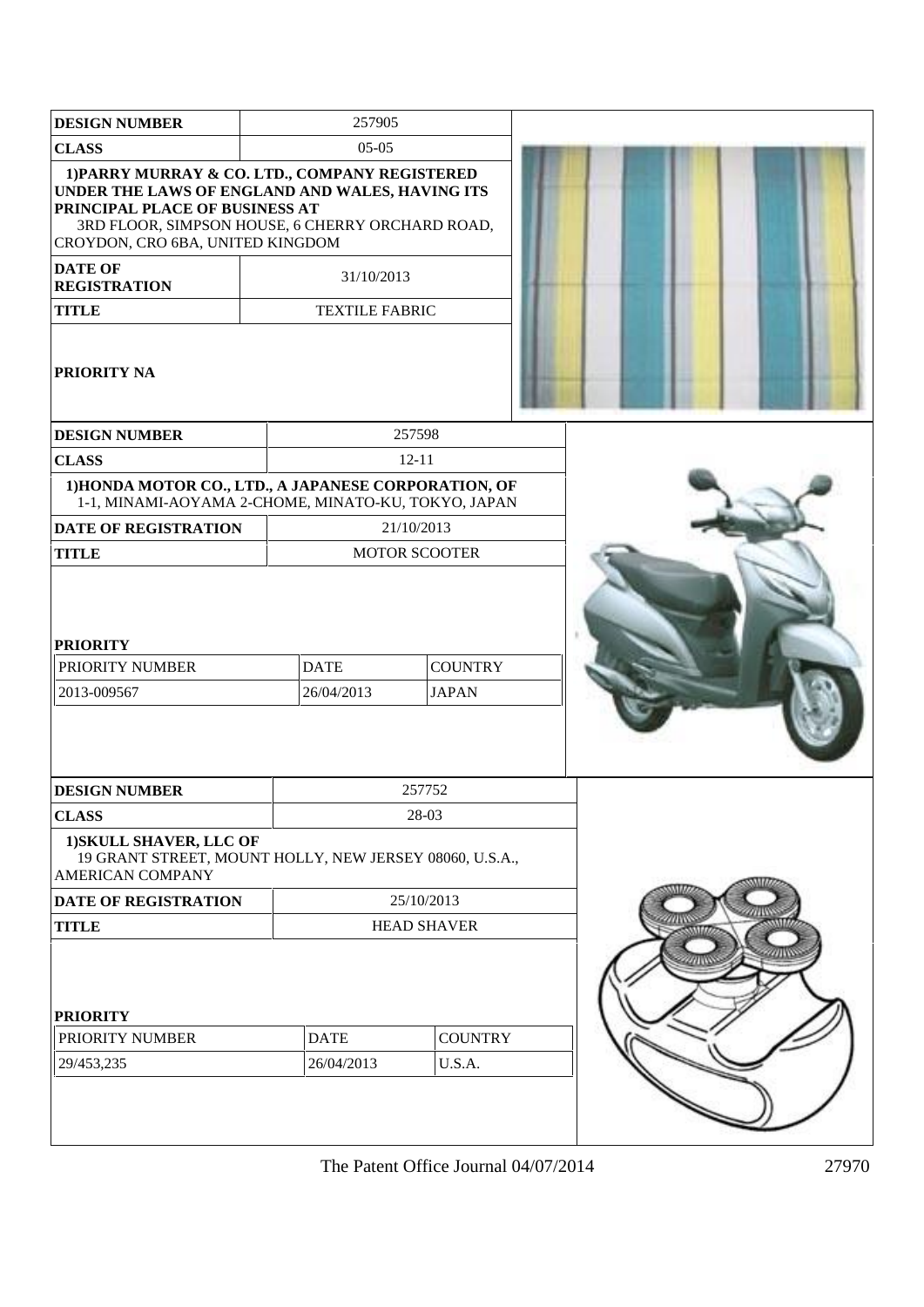| <b>DESIGN NUMBER</b>                                                                                                                                                                                                                                            | 258318                    |  |  |
|-----------------------------------------------------------------------------------------------------------------------------------------------------------------------------------------------------------------------------------------------------------------|---------------------------|--|--|
| <b>CLASS</b>                                                                                                                                                                                                                                                    | $0.5 - 0.5$               |  |  |
| 1) PARRY MURRAY & CO. LTD., COMPANY REGISTERED UNDER THE LAWS<br>OF ENGLAND AND WALES, HAVING ITS PRINCIPAL PLACE OF BUSINESS AT<br>3RD FLOOR, SIMPSON HOUSE, 6 CHERRY ORCHARD ROAD, CROYDON, CRO<br><b>6BA, UNITED KINGDOM</b>                                 |                           |  |  |
| <b>DATE OF REGISTRATION</b>                                                                                                                                                                                                                                     | 22/11/2013                |  |  |
| <b>TITLE</b>                                                                                                                                                                                                                                                    | <b>TEXTILE FABRIC</b>     |  |  |
| <b>PRIORITY NA</b>                                                                                                                                                                                                                                              |                           |  |  |
| <b>DESIGN NUMBER</b>                                                                                                                                                                                                                                            | 257825                    |  |  |
| <b>CLASS</b>                                                                                                                                                                                                                                                    | $13-03$                   |  |  |
| CAVES ROAD, ANDHERI EAST, MUMBAI-400093, MAHARASHTRA, INDIA, AN<br><b>INDIAN SOLE PROPRIETORY FIRM,</b><br>WHOSE PROPRIETOR IS PRAKASH NARAINDAS MOTWANI, AN INDIAN<br>NATIONAL, RESIDENT OF GARDEN QUEEN, SANTACRUZ WEST, MUMBAI<br>400054, MAHARASHTRA, INDIA |                           |  |  |
| <b>DATE OF REGISTRATION</b><br>29/10/2013                                                                                                                                                                                                                       |                           |  |  |
| <b>TITLE</b>                                                                                                                                                                                                                                                    | <b>EXTENSION CORD BOX</b> |  |  |
| <b>PRIORITY NA</b>                                                                                                                                                                                                                                              |                           |  |  |
| <b>ESIGN NUMBER</b>                                                                                                                                                                                                                                             | 256851                    |  |  |
| <b>CLASS</b>                                                                                                                                                                                                                                                    |                           |  |  |
| 1) HAVELLS INDIA LIMITED HAVING REGISTERED OFFICE AT<br>1, RAJ NARAIN MARG, CIVIL LINES, DELHI 110054                                                                                                                                                           |                           |  |  |
| <b>DATE OF REGISTRATION</b>                                                                                                                                                                                                                                     |                           |  |  |
| <b>TITLE</b>                                                                                                                                                                                                                                                    | <b>DOWNLIGHTER</b>        |  |  |
| <b>PRIORITY NA</b>                                                                                                                                                                                                                                              |                           |  |  |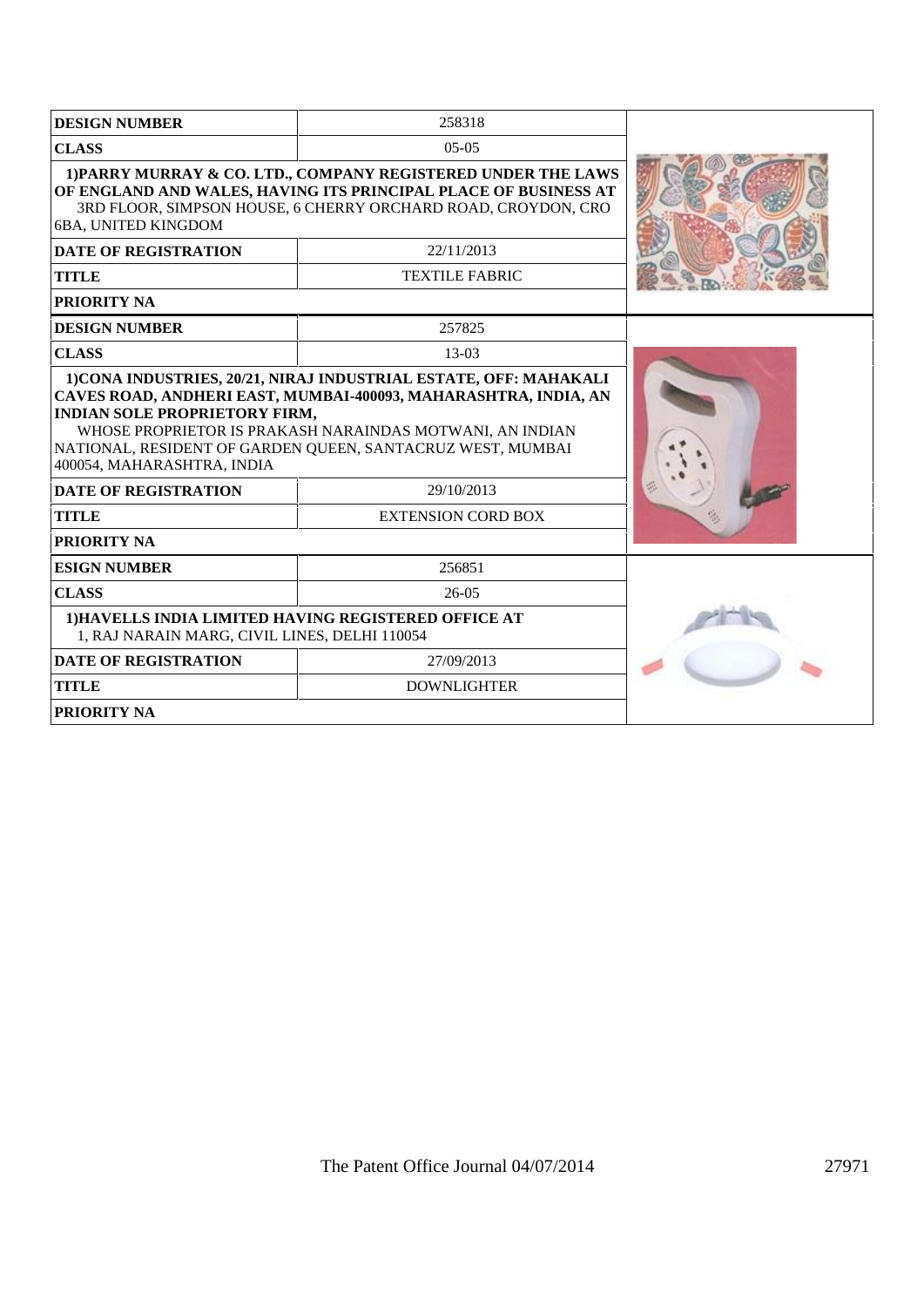| <b>DESIGN NUMBER</b>                                                                                                                                                                                                                                                                                                                                                                   |                           | 259158                          |  |
|----------------------------------------------------------------------------------------------------------------------------------------------------------------------------------------------------------------------------------------------------------------------------------------------------------------------------------------------------------------------------------------|---------------------------|---------------------------------|--|
| <b>CLASS</b>                                                                                                                                                                                                                                                                                                                                                                           |                           |                                 |  |
| 1) JNS INSTRUMENTS LIMITED, INDIAN, PLOT NO.-4, SECTOR-3, IMT<br>MANESAR, GURGAON, RAJESH SINGH, INDIAN, PLOT NO.-4, SECTOR-3, IMT<br>MANESAR, GURGAON, RAHUL KUMAR, INDIAN, PLOT NO.-4, SECTOR-3, IMT<br>MANESAR, GURGAON, GOPAL SHARMA, INDIAN, PLOT NO.-4, SECTOR-3,<br><b>IMT MANESAR, GURGAON</b><br>AND ARUN KUMAR SHARMA, INDIAN, PLOT NO.-4, SECTOR-3, IMT<br>MANESAR, GURGAON |                           |                                 |  |
| <b>DATE OF REGISTRATION</b>                                                                                                                                                                                                                                                                                                                                                            |                           | 31/12/2013                      |  |
| <b>TITLE</b>                                                                                                                                                                                                                                                                                                                                                                           |                           | <b>SPEEDOMETER</b>              |  |
| PRIORITY NA                                                                                                                                                                                                                                                                                                                                                                            |                           |                                 |  |
| <b>DESIGN NUMBER</b>                                                                                                                                                                                                                                                                                                                                                                   |                           | 256759                          |  |
| <b>CLASS</b>                                                                                                                                                                                                                                                                                                                                                                           |                           | $09-99$                         |  |
| 1) RECKITT BENCKISER (BRANDS) LIMITED,<br>103-105 BATH ROAD, SLOUGH BERKSHIRE, SL1 3UH, UNITED KINGDOM                                                                                                                                                                                                                                                                                 |                           |                                 |  |
| <b>DATE OF REGISTRATION</b>                                                                                                                                                                                                                                                                                                                                                            |                           | 25/09/2013                      |  |
| <b>TITLE</b>                                                                                                                                                                                                                                                                                                                                                                           |                           | PACKAGING INSERT                |  |
| <b>PRIORITY</b>                                                                                                                                                                                                                                                                                                                                                                        |                           |                                 |  |
| PRIORITY NUMBER                                                                                                                                                                                                                                                                                                                                                                        | <b>DATE</b>               | <b>COUNTRY</b>                  |  |
| 002222638-0002                                                                                                                                                                                                                                                                                                                                                                         | 18/04/2013<br><b>OHIM</b> |                                 |  |
|                                                                                                                                                                                                                                                                                                                                                                                        |                           |                                 |  |
| <b>DESIGN NUMBER</b>                                                                                                                                                                                                                                                                                                                                                                   |                           | 257527                          |  |
| <b>CLASS</b>                                                                                                                                                                                                                                                                                                                                                                           |                           |                                 |  |
| 1)HOMAG HOLZBEARBEITUNGSSYSTEME GMBH,<br>HOMAGSTRASSE 3-5, 72296 SCHOPFLOCH, GERMANY                                                                                                                                                                                                                                                                                                   |                           |                                 |  |
| <b>DATE OF REGISTRATION</b>                                                                                                                                                                                                                                                                                                                                                            |                           | 15/10/2013                      |  |
| <b>TITLE</b>                                                                                                                                                                                                                                                                                                                                                                           |                           | INFORMATION RETRIEVAL EQUIPMENT |  |
| <b>PRIORITY</b>                                                                                                                                                                                                                                                                                                                                                                        |                           |                                 |  |
| PRIORITY NUMBER                                                                                                                                                                                                                                                                                                                                                                        | <b>DATE</b>               | <b>COUNTRY</b>                  |  |
| 002221218-0015                                                                                                                                                                                                                                                                                                                                                                         | 16/04/2013                | <b>OHIM</b>                     |  |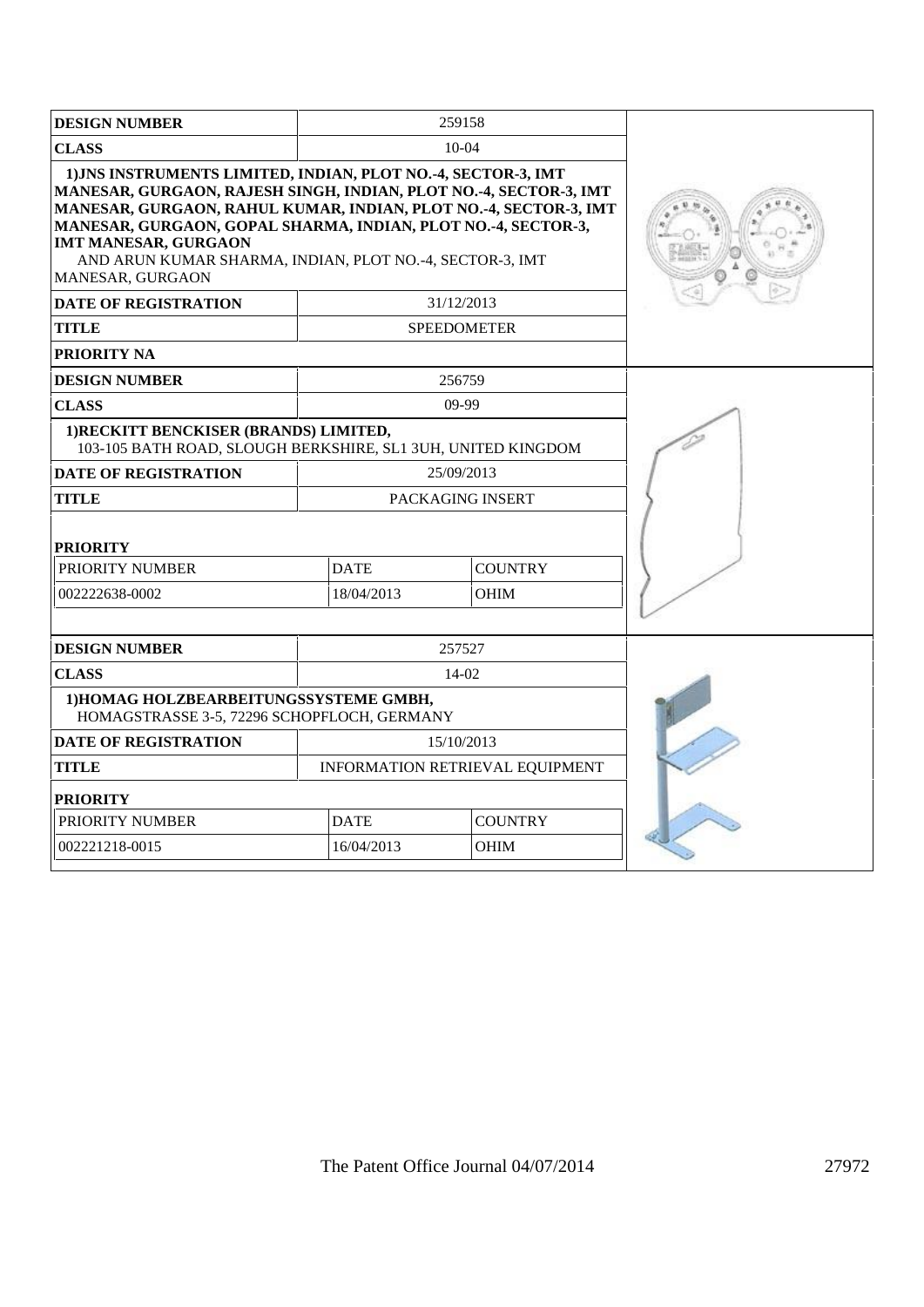| 1) MA DESIGN INDIA PRIVATE LIMITED, A COMPANY INCORPORATED IN<br><b>INDIA HAVING ITS PRINCIPAL PLACE OF BUSINESS AT</b><br>A-41, SECTOR-80, PHASE-II, NOIDA-201305, U.P. INDIA                                                      |             |                                                                                                                                                                                                                                                                                                                                                 |  |  |
|-------------------------------------------------------------------------------------------------------------------------------------------------------------------------------------------------------------------------------------|-------------|-------------------------------------------------------------------------------------------------------------------------------------------------------------------------------------------------------------------------------------------------------------------------------------------------------------------------------------------------|--|--|
|                                                                                                                                                                                                                                     |             |                                                                                                                                                                                                                                                                                                                                                 |  |  |
|                                                                                                                                                                                                                                     |             |                                                                                                                                                                                                                                                                                                                                                 |  |  |
|                                                                                                                                                                                                                                     |             |                                                                                                                                                                                                                                                                                                                                                 |  |  |
|                                                                                                                                                                                                                                     |             |                                                                                                                                                                                                                                                                                                                                                 |  |  |
|                                                                                                                                                                                                                                     |             |                                                                                                                                                                                                                                                                                                                                                 |  |  |
|                                                                                                                                                                                                                                     |             |                                                                                                                                                                                                                                                                                                                                                 |  |  |
|                                                                                                                                                                                                                                     |             |                                                                                                                                                                                                                                                                                                                                                 |  |  |
|                                                                                                                                                                                                                                     |             |                                                                                                                                                                                                                                                                                                                                                 |  |  |
|                                                                                                                                                                                                                                     |             |                                                                                                                                                                                                                                                                                                                                                 |  |  |
|                                                                                                                                                                                                                                     |             |                                                                                                                                                                                                                                                                                                                                                 |  |  |
|                                                                                                                                                                                                                                     |             |                                                                                                                                                                                                                                                                                                                                                 |  |  |
| 1) KONINKLIJKE PHILIPS N.V., A COMPANY ORGANIZED AND EXISTING<br>UNDER THE LAWS OF THE KINGDOM OF THE NETHERLANDS, RESIDING AT<br>EINDHOVEN, WHOSE POST-OFFICE ADDRESS IS<br>HIGH TECH CAMPUS 5, 5656 AE EINDHOVEN, THE NETHERLANDS |             |                                                                                                                                                                                                                                                                                                                                                 |  |  |
|                                                                                                                                                                                                                                     |             |                                                                                                                                                                                                                                                                                                                                                 |  |  |
|                                                                                                                                                                                                                                     |             |                                                                                                                                                                                                                                                                                                                                                 |  |  |
| <b>PRIORITY</b>                                                                                                                                                                                                                     |             |                                                                                                                                                                                                                                                                                                                                                 |  |  |
| <b>COUNTRY</b><br><b>DATE</b>                                                                                                                                                                                                       |             |                                                                                                                                                                                                                                                                                                                                                 |  |  |
| 23/05/2013                                                                                                                                                                                                                          | <b>OHIM</b> |                                                                                                                                                                                                                                                                                                                                                 |  |  |
|                                                                                                                                                                                                                                     |             | 258439<br>$07-06$<br>28/11/2013<br><b>NAPKIN HOLDER</b><br>254112<br>08-07<br>1) MRS. SUMAN SUBHASH SAKPAL (AN INDIAN NATIONAL) AT<br>101, 'A' WING, SAICHARAN BLDG.-A, OPP. SAIBABA TEMPLE, SHIRDI<br>NAGAR, NAVGHAR PHATAK ROAD, BHAYANDER (E) THANE-401105.<br>28/05/2013<br><b>SEAL</b><br>258314<br>26-04<br>22/11/2013<br><b>LED BULB</b> |  |  |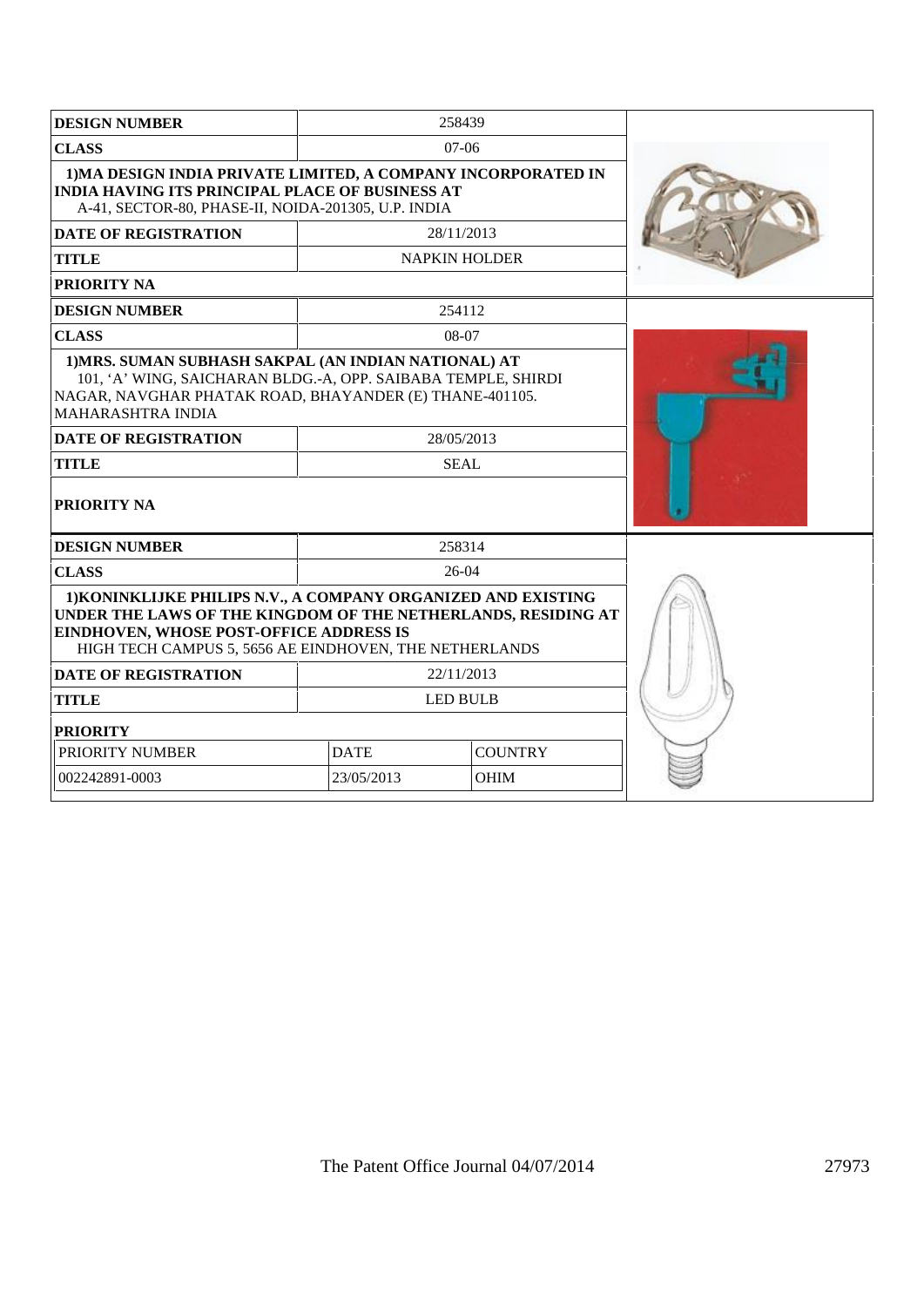| <b>DESIGN NUMBER</b>                                                                                                                                                                                                                                                                                                            |                                     | 255696           |                |  |
|---------------------------------------------------------------------------------------------------------------------------------------------------------------------------------------------------------------------------------------------------------------------------------------------------------------------------------|-------------------------------------|------------------|----------------|--|
| <b>CLASS</b>                                                                                                                                                                                                                                                                                                                    | 03-01                               |                  |                |  |
| 1) SAMSONITE IP HOLDINGS S.À R.L.,<br>13-15, AVENUE DE LA LIBERTÉ, L-1931 LUXEMBOURG, LUXEMBOURG                                                                                                                                                                                                                                |                                     |                  |                |  |
| <b>DATE OF REGISTRATION</b>                                                                                                                                                                                                                                                                                                     |                                     | 07/08/2013       |                |  |
| <b>TITLE</b>                                                                                                                                                                                                                                                                                                                    |                                     | LUGGAGE          |                |  |
| <b>PRIORITY</b>                                                                                                                                                                                                                                                                                                                 |                                     |                  |                |  |
| PRIORITY NUMBER                                                                                                                                                                                                                                                                                                                 | <b>DATE</b>                         |                  | <b>COUNTRY</b> |  |
| 201330039432.X                                                                                                                                                                                                                                                                                                                  | 08/02/2013                          |                  | <b>CHINA</b>   |  |
|                                                                                                                                                                                                                                                                                                                                 |                                     |                  |                |  |
| <b>DESIGN NUMBER</b>                                                                                                                                                                                                                                                                                                            | 257909                              |                  |                |  |
| <b>CLASS</b>                                                                                                                                                                                                                                                                                                                    | $05-05$                             |                  |                |  |
| 1) PARRY MURRAY & CO. LTD., COMPANY REGISTERED UNDER<br>THE LAWS OF ENGLAND AND WALES, HAVING ITS PRINCIPAL<br><b>PLACE OF BUSINESS AT</b><br>3RD FLOOR, SIMPSON HOUSE, 6 CHERRY ORCHARD ROAD,<br>CROYDON, CRO 6BA, UNITED KINGDOM<br><b>DATE OF REGISTRATION</b><br><b>TITLE</b><br>PRIORITY NA                                | 31/10/2013<br><b>TEXTILE FABRIC</b> |                  |                |  |
| <b>DESIGN NUMBER</b>                                                                                                                                                                                                                                                                                                            |                                     | 256067           |                |  |
| <b>CLASS</b>                                                                                                                                                                                                                                                                                                                    |                                     | $07-02$          |                |  |
| 1) MR. SACHIN SACHDEV, MRS. MANASI SACHDEV AND MR. RAVI<br>CHAWLA ALL PARTNERS OF M/S NAYASA MULTIPLAST BEING A<br>PARTNERSHIP CONCERN DURING REGISTERED UNDER THE<br>PARTNERSHIP ACT, 1932 HAVING ADDRESS AT<br>PLOT NOS. 225, 225, 227 AND 228, VILLAGE VELA BATHRI, TAHASIL<br>HAROLI, DISTRICT UNA-732141, HIMACHAL PRADESH |                                     |                  |                |  |
| <b>DATE OF REGISTRATION</b>                                                                                                                                                                                                                                                                                                     |                                     | 27/08/2013       |                |  |
| <b>TITLE</b>                                                                                                                                                                                                                                                                                                                    |                                     | <b>CASSEROLE</b> |                |  |
| <b>PRIORITY NA</b>                                                                                                                                                                                                                                                                                                              |                                     |                  |                |  |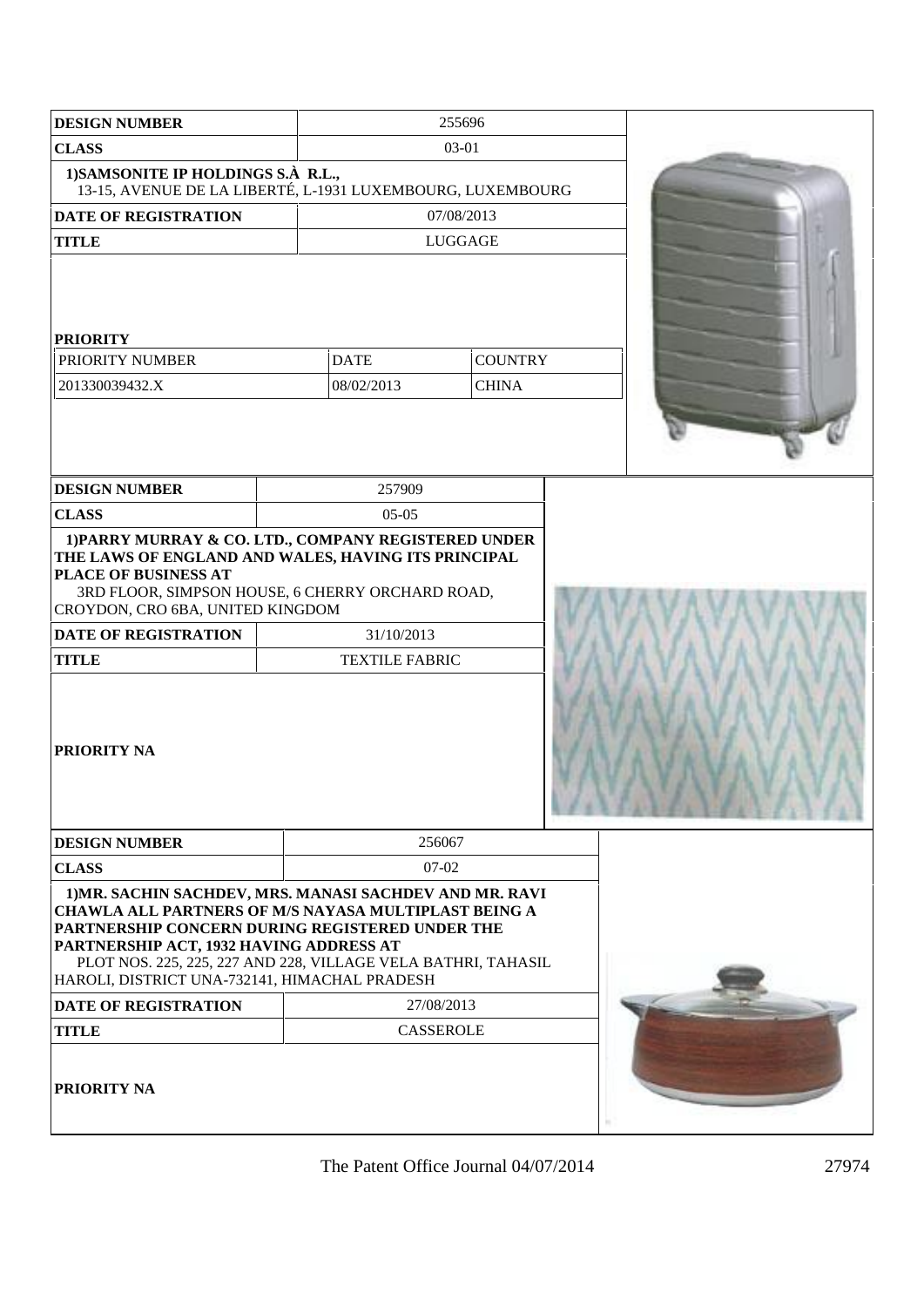| <b>DESIGN NUMBER</b>                                                                                                                                                  |             | 255132              |  |
|-----------------------------------------------------------------------------------------------------------------------------------------------------------------------|-------------|---------------------|--|
| <b>CLASS</b>                                                                                                                                                          |             | 12-08               |  |
| 1) VOLVO TRUCK CORPORATION,<br>OF 40508 GOTEBORG, SWEDEN                                                                                                              |             |                     |  |
| <b>DATE OF REGISTRATION</b>                                                                                                                                           |             | 11/07/2013          |  |
| <b>TITLE</b>                                                                                                                                                          |             | <b>VEHICLE CAB</b>  |  |
| <b>PRIORITY</b>                                                                                                                                                       |             |                     |  |
| <b>PRIORITY NUMBER</b>                                                                                                                                                | <b>DATE</b> | <b>COUNTRY</b>      |  |
| 002179143-0001                                                                                                                                                        | 06/02/2013  | <b>OHIM</b>         |  |
| <b>DESIGN NUMBER</b>                                                                                                                                                  |             | 255301              |  |
| <b>CLASS</b>                                                                                                                                                          |             | $31 - 00$           |  |
| UNDER THE LAWS OF THE KINGDOM OF THE NETHERLANDS, RESIDING AT<br>EINDHOVEN,<br>WHOSE POST-OFFICE ADDRESS IS HIGH TECH CAMPUS 5, 5656 AE<br>EINDHOVEN, THE NETHERLANDS |             |                     |  |
| <b>DATE OF REGISTRATION</b>                                                                                                                                           |             | 18/07/2013          |  |
| <b>TITLE</b>                                                                                                                                                          |             | <b>CITRUS PRESS</b> |  |
| <b>PRIORITY</b>                                                                                                                                                       |             |                     |  |
| PRIORITY NUMBER                                                                                                                                                       | <b>DATE</b> | <b>COUNTRY</b>      |  |
| 002172338-0001                                                                                                                                                        | 24/01/2013  | <b>OHIM</b>         |  |
| <b>DESIGN NUMBER</b>                                                                                                                                                  |             | 257897              |  |
| <b>CLASS</b>                                                                                                                                                          |             | $24-04$             |  |
| 1) HARINDER PAL BHOGAL,<br>580/1 MODEL TOWN, LUDHIANA, AN INDIAN                                                                                                      |             |                     |  |
| <b>DATE OF REGISTRATION</b>                                                                                                                                           |             | 31/10/2013          |  |
| <b>TITLE</b>                                                                                                                                                          |             | <b>PLASTER</b>      |  |
| <b>PRIORITY NA</b>                                                                                                                                                    |             |                     |  |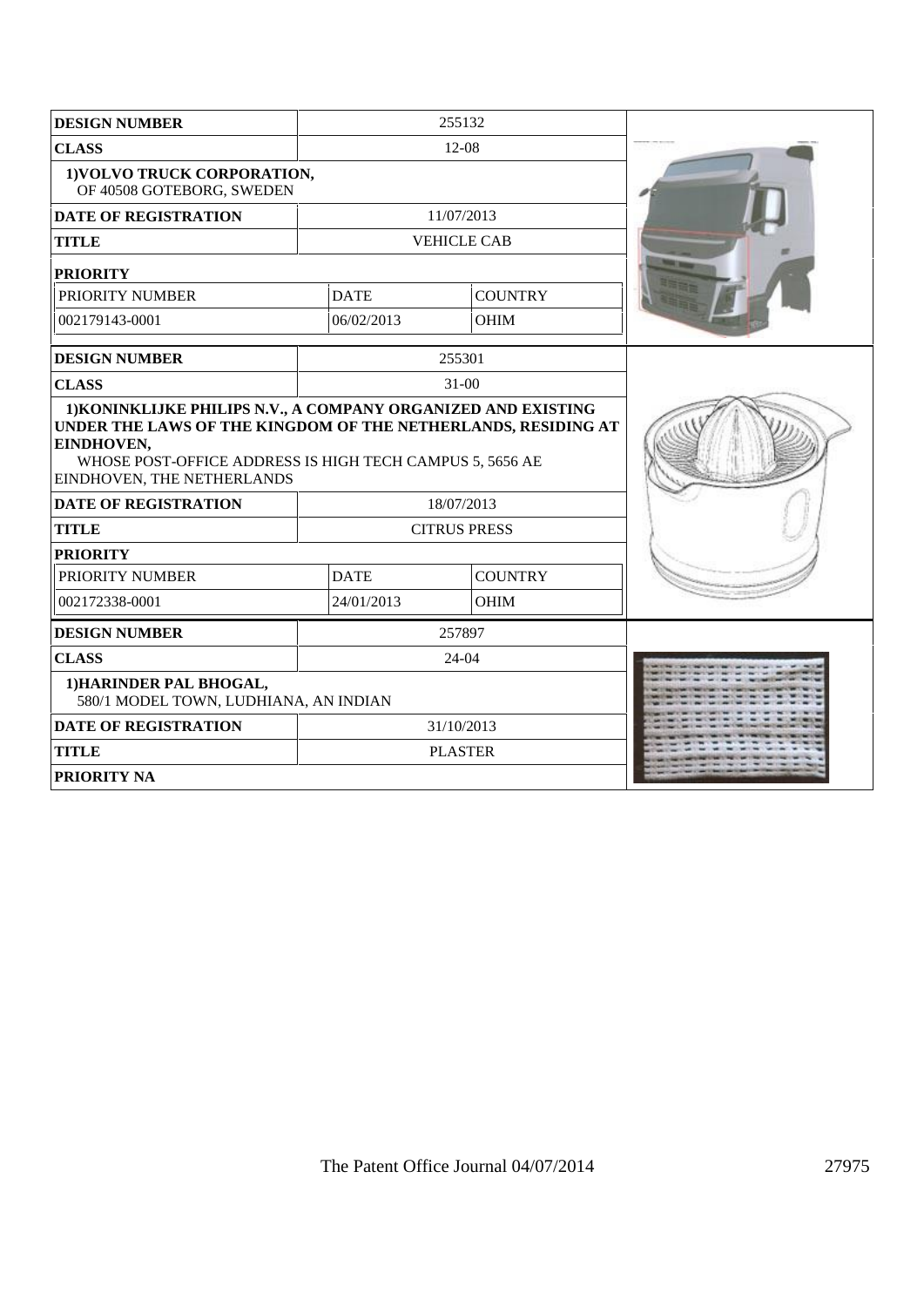| <b>DESIGN NUMBER</b>                                                                                                                                                                                                                                                      |             | 257934                        |  |  |
|---------------------------------------------------------------------------------------------------------------------------------------------------------------------------------------------------------------------------------------------------------------------------|-------------|-------------------------------|--|--|
| <b>CLASS</b>                                                                                                                                                                                                                                                              |             | $12 - 08$                     |  |  |
| 1) DR. ING. H.C.F. PORSCHE AKTIENGESELLSCHAFT, A GERMAN COMPANY<br>OF<br>PORSCHEPLATZ 1, 70435 STUTTGART, GERMANY                                                                                                                                                         |             |                               |  |  |
| <b>DATE OF REGISTRATION</b>                                                                                                                                                                                                                                               |             | 01/11/2013                    |  |  |
| <b>TITLE</b>                                                                                                                                                                                                                                                              |             | <b>MOTOR CAR</b>              |  |  |
| <b>PRIORITY NA</b>                                                                                                                                                                                                                                                        |             |                               |  |  |
| <b>DESIGN NUMBER</b>                                                                                                                                                                                                                                                      |             | 258023                        |  |  |
| <b>CLASS</b>                                                                                                                                                                                                                                                              |             | $26-04$                       |  |  |
| 1) KONINKLIJKE PHILIPS N.V., A COMPANY ORGANIZED AND EXISTING<br>UNDER THE LAWS OF THE KINGDOM OF THE NETHERLANDS, RESIDING AT<br><b>EINDHOVEN, WHOSE POST-OFFICE ADDRESS IS</b><br>HIGH TECH CAMPUS 5, 5656 AE EINDHOVEN, THE NETHERLANDS<br><b>DATE OF REGISTRATION</b> |             |                               |  |  |
| <b>TITLE</b>                                                                                                                                                                                                                                                              |             | 07/11/2013<br><b>LED BULB</b> |  |  |
| <b>PRIORITY</b>                                                                                                                                                                                                                                                           |             |                               |  |  |
| PRIORITY NUMBER                                                                                                                                                                                                                                                           | <b>DATE</b> | <b>COUNTRY</b>                |  |  |
| 002242891-0009                                                                                                                                                                                                                                                            | 23/05/2013  | <b>OHIM</b>                   |  |  |
| <b>DESIGN NUMBER</b>                                                                                                                                                                                                                                                      |             | 256333                        |  |  |
| <b>CLASS</b>                                                                                                                                                                                                                                                              | $02 - 04$   |                               |  |  |
| 1) DHEERAJ FOOT CRAFT INDIA PVT. LTD (DULY INCORPORATED UNDER<br>THE PROVISION OF THE COMPANY ACT, 1956) AT<br>103, SECTOR-3, HSIIDC, KARNAL-132001 (HARYANA), WHOSE DIRECTOR IS<br>MANISH BHANDARI, OF THE ABOVE ADDRESS                                                 |             |                               |  |  |
| <b>DATE OF REGISTRATION</b>                                                                                                                                                                                                                                               |             | 10/09/2013                    |  |  |
| <b>TITLE</b>                                                                                                                                                                                                                                                              |             | <b>FOOTWEAR</b>               |  |  |
| <b>PRIORITY NA</b>                                                                                                                                                                                                                                                        |             |                               |  |  |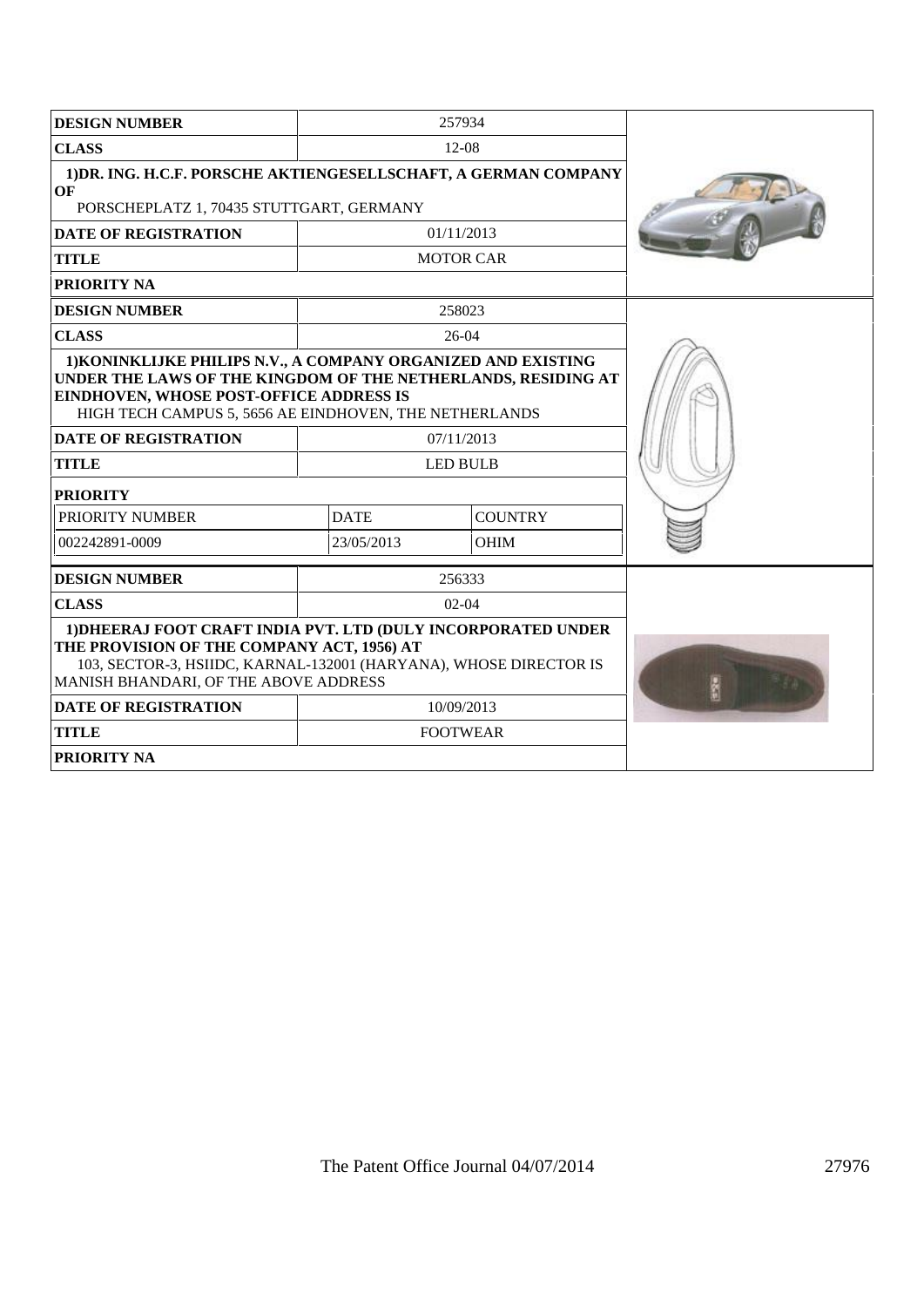| <b>DESIGN NUMBER</b>                                                                                                                                                                                           |             | 251358                  |  |
|----------------------------------------------------------------------------------------------------------------------------------------------------------------------------------------------------------------|-------------|-------------------------|--|
| <b>CLASS</b>                                                                                                                                                                                                   |             | $09-01$                 |  |
| 1) THE COCA-COLA COMPANY, A CORPORATION ORGANIZED AND<br><b>EXISTING UNDER THE LAWS OF THE STATE OF DELAWARE HAVING AN</b><br><b>OFFICE AT</b><br>ONE COCA-COLA PLAZA NW, ATLANTA, GEORGIA 30313, USA          |             |                         |  |
| <b>DATE OF REGISTRATION</b>                                                                                                                                                                                    |             | 01/02/2013              |  |
| <b>TITLE</b>                                                                                                                                                                                                   |             | <b>BOTTLE</b>           |  |
| <b>PRIORITY</b>                                                                                                                                                                                                |             |                         |  |
| <b>PRIORITY NUMBER</b>                                                                                                                                                                                         | <b>DATE</b> | <b>COUNTRY</b>          |  |
| 29/428.588                                                                                                                                                                                                     | 01/08/2012  | U.S.A.                  |  |
| <b>DESIGN NUMBER</b>                                                                                                                                                                                           |             | 258517                  |  |
| <b>CLASS</b>                                                                                                                                                                                                   |             | $08-06$                 |  |
| HARDWARE, INDIAN NATIONAL,<br>107, KESHAVJI NAYAK ROAD, HINGWALA BLDG., ROOM NO. 43/44, 4TH<br>FLOOR, MASJID BUNDER, MUMBAI-400009, INDIA ALL INDIAN OF ABOVE<br><b>ADDRESS</b>                                |             |                         |  |
| <b>DATE OF REGISTRATION</b>                                                                                                                                                                                    |             | 02/12/2013              |  |
| <b>TITLE</b>                                                                                                                                                                                                   |             | <b>HANDLE</b>           |  |
| <b>PRIORITY NA</b>                                                                                                                                                                                             |             |                         |  |
| <b>DESIGN NUMBER</b>                                                                                                                                                                                           |             | 258078                  |  |
| <b>CLASS</b>                                                                                                                                                                                                   |             | 23-01                   |  |
| 1) KLAUS WAREN FIXTURES PVT. LTD. OF 285, "PARK VIEW" 1ST FLOOR,<br>FLAT NO. 9,<br>B. A. K. ANJAN MARG, OPP. NAPOO GARDEN, MATUNGA (CENTRAL<br>RAILWAY) (E), MUMBAI-400019, MAHARASHTRA, INDIA, INDIAN COMPANY |             |                         |  |
| <b>DATE OF REGISTRATION</b>                                                                                                                                                                                    |             | 12/11/2013              |  |
| <b>TITLE</b>                                                                                                                                                                                                   |             | <b>KITCHEN SINK TAP</b> |  |
| <b>PRIORITY NA</b>                                                                                                                                                                                             |             |                         |  |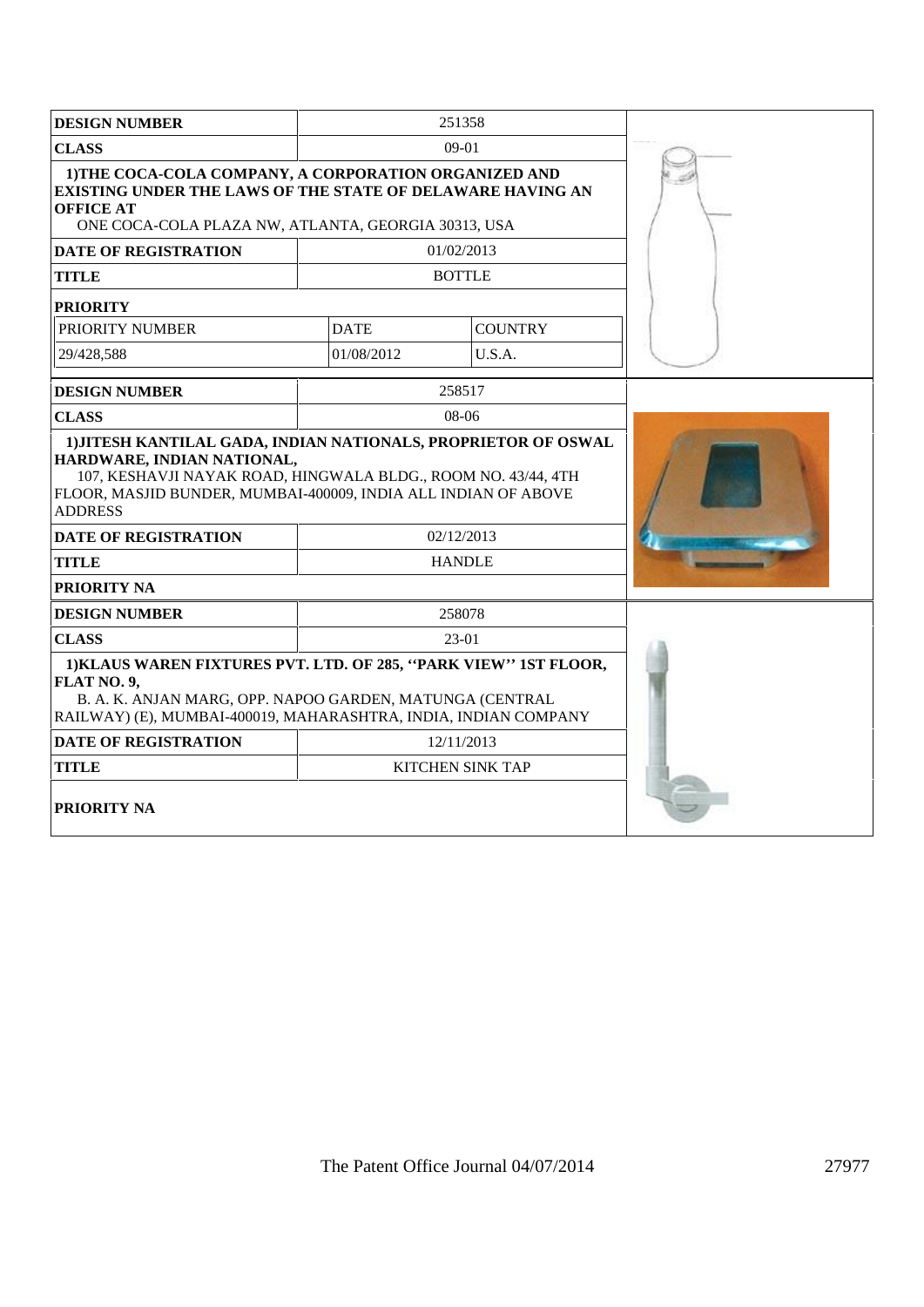| <b>DESIGN NUMBER</b>                                               |            | 253986                                                                                                                                                                                                                                                                                          |  |  |
|--------------------------------------------------------------------|------------|-------------------------------------------------------------------------------------------------------------------------------------------------------------------------------------------------------------------------------------------------------------------------------------------------|--|--|
| <b>CLASS</b>                                                       |            | 06-04                                                                                                                                                                                                                                                                                           |  |  |
|                                                                    |            | 1) MR. NEERAJ KUMAR, A INDIAN CITIZEN, PROPRIETOR OF SHEETAL<br>ENTERPRISES, A INDIAN PROPRIETORSHIP COMPANY OF<br>PLOT NO-58, NAWADA VILLAGE, UTTAM NAGAR, DELHI-110059, INDIA                                                                                                                 |  |  |
| <b>DATE OF REGISTRATION</b>                                        | 20/05/2013 |                                                                                                                                                                                                                                                                                                 |  |  |
| <b>TITLE</b>                                                       |            | <b>KITCHEN STAND</b>                                                                                                                                                                                                                                                                            |  |  |
| <b>PRIORITY NA</b>                                                 |            |                                                                                                                                                                                                                                                                                                 |  |  |
| <b>DESIGN NUMBER</b>                                               |            | 257826                                                                                                                                                                                                                                                                                          |  |  |
| <b>CLASS</b>                                                       |            | $13-03$                                                                                                                                                                                                                                                                                         |  |  |
| 400054, MAHARASHTRA, INDIA                                         |            | 1) CONA INDUSTRIES, 20/21, NIRAJ INDUSTRIAL ESTATE, OFF:<br>MAHAKALI CAVES ROAD, ANDHERI EAST, MUMBAI-400093,<br>MAHARASHTRA, INDIA, AN INDIAN SOLE PROPRIETORY FIRM,<br>WHOSE PROPRIETOR IS PRAKASH NARAINDAS MOTWANI, AN INDIAN<br>NATIONAL, RESIDENT OF GARDEN QUEEN, SANTACRUZ WEST, MUMBAI |  |  |
| <b>DATE OF REGISTRATION</b><br><b>TITLE</b>                        |            | 29/10/2013<br><b>EXTENSION CORD BOX</b>                                                                                                                                                                                                                                                         |  |  |
| <b>PRIORITY NA</b>                                                 |            |                                                                                                                                                                                                                                                                                                 |  |  |
| <b>DESIGN NUMBER</b>                                               |            | 257914                                                                                                                                                                                                                                                                                          |  |  |
| <b>CLASS</b>                                                       |            | $05-05$                                                                                                                                                                                                                                                                                         |  |  |
| PRINCIPAL PLACE OF BUSINESS AT<br>CROYDON, CRO 6BA, UNITED KINGDOM |            | 1) PARRY MURRAY & CO. LTD., COMPANY REGISTERED<br>UNDER THE LAWS OF ENGLAND AND WALES, HAVING ITS<br>3RD FLOOR, SIMPSON HOUSE, 6 CHERRY ORCHARD ROAD,                                                                                                                                           |  |  |
| <b>DATE OF</b><br><b>REGISTRATION</b>                              |            | 31/10/2013                                                                                                                                                                                                                                                                                      |  |  |
| <b>TITLE</b>                                                       |            | <b>TEXTILE FABRIC</b>                                                                                                                                                                                                                                                                           |  |  |
| <b>PRIORITY NA</b>                                                 |            |                                                                                                                                                                                                                                                                                                 |  |  |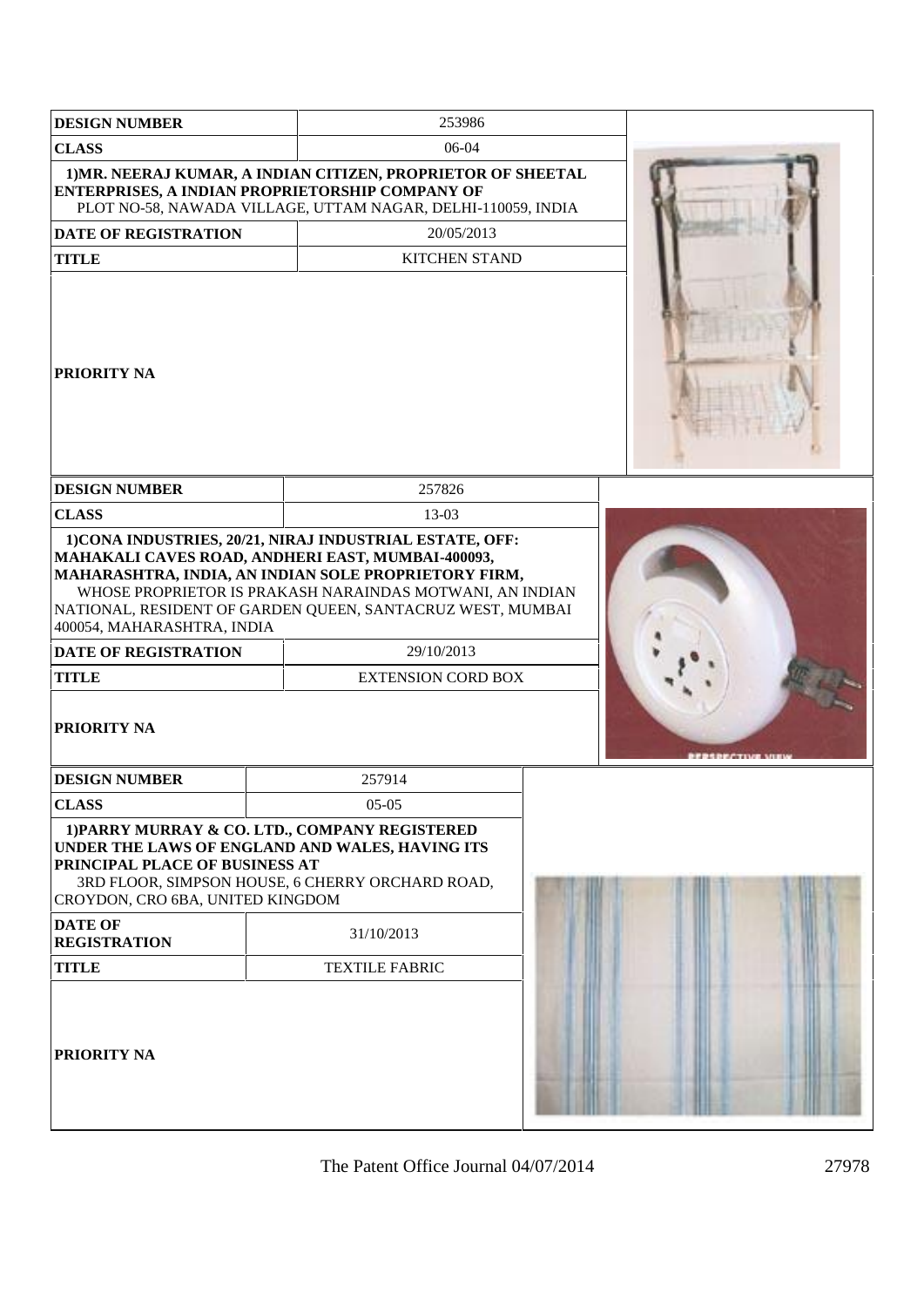| <b>DESIGN NUMBER</b>                                                                                                                                                                                           | 256507                                                                                                                                                                                            |  |  |
|----------------------------------------------------------------------------------------------------------------------------------------------------------------------------------------------------------------|---------------------------------------------------------------------------------------------------------------------------------------------------------------------------------------------------|--|--|
| <b>CLASS</b>                                                                                                                                                                                                   | $15-01$                                                                                                                                                                                           |  |  |
| <b>THE ADDRESS</b><br>PHASE, BANGALORE-560078, INDIA                                                                                                                                                           | 1) ALTIGREEN PROPULSION LABS PRIVATE LIMITED, A COMPANY DULY<br>ORGANISED AND EXISTING UNDER THE INDIAN COMPANIES ACT, 1956, OF<br>70/1 SARAKKI LAKE, 100 FT RING ROAD, KONANAKUNTE, JP NAGAR 6TH |  |  |
| <b>DATE OF REGISTRATION</b>                                                                                                                                                                                    | 16/09/2013                                                                                                                                                                                        |  |  |
| <b>TITLE</b>                                                                                                                                                                                                   | <b>SHAFT</b>                                                                                                                                                                                      |  |  |
| <b>PRIORITY NA</b>                                                                                                                                                                                             |                                                                                                                                                                                                   |  |  |
| <b>DESIGN NUMBER</b>                                                                                                                                                                                           | 257146                                                                                                                                                                                            |  |  |
| <b>CLASS</b>                                                                                                                                                                                                   | $12 - 16$                                                                                                                                                                                         |  |  |
| 1) WASFI ALSHDAIFAT, A JORDANIAN CITIZEN, OF P.O. BOX: 46618-ABU<br><b>DHABI, UAE AND</b><br>EIDA ALMUHAIRBI, AN EMIRATI CITIZEN, OF P.O. BOX: 46618-ABU DHABI,<br><b>UAE</b>                                  |                                                                                                                                                                                                   |  |  |
| <b>DATE OF REGISTRATION</b>                                                                                                                                                                                    |                                                                                                                                                                                                   |  |  |
| <b>TITLE</b>                                                                                                                                                                                                   |                                                                                                                                                                                                   |  |  |
| <b>PRIORITY NA</b>                                                                                                                                                                                             |                                                                                                                                                                                                   |  |  |
| <b>DESIGN NUMBER</b>                                                                                                                                                                                           | 258084                                                                                                                                                                                            |  |  |
| <b>CLASS</b>                                                                                                                                                                                                   | $23-01$                                                                                                                                                                                           |  |  |
| 1) KLAUS WAREN FIXTURES PVT. LTD. OF 285, "PARK VIEW" 1ST FLOOR,<br>FLAT NO. 9,<br>B. A. K. ANJAN MARG, OPP. NAPOO GARDEN, MATUNGA (CENTRAL<br>RAILWAY) (E), MUMBAI-400019, MAHARASHTRA, INDIA, INDIAN COMPANY |                                                                                                                                                                                                   |  |  |
| <b>DATE OF REGISTRATION</b>                                                                                                                                                                                    | 12/11/2013                                                                                                                                                                                        |  |  |
| <b>TITLE</b>                                                                                                                                                                                                   | <b>SPOUT</b>                                                                                                                                                                                      |  |  |
| <b>PRIORITY NA</b>                                                                                                                                                                                             |                                                                                                                                                                                                   |  |  |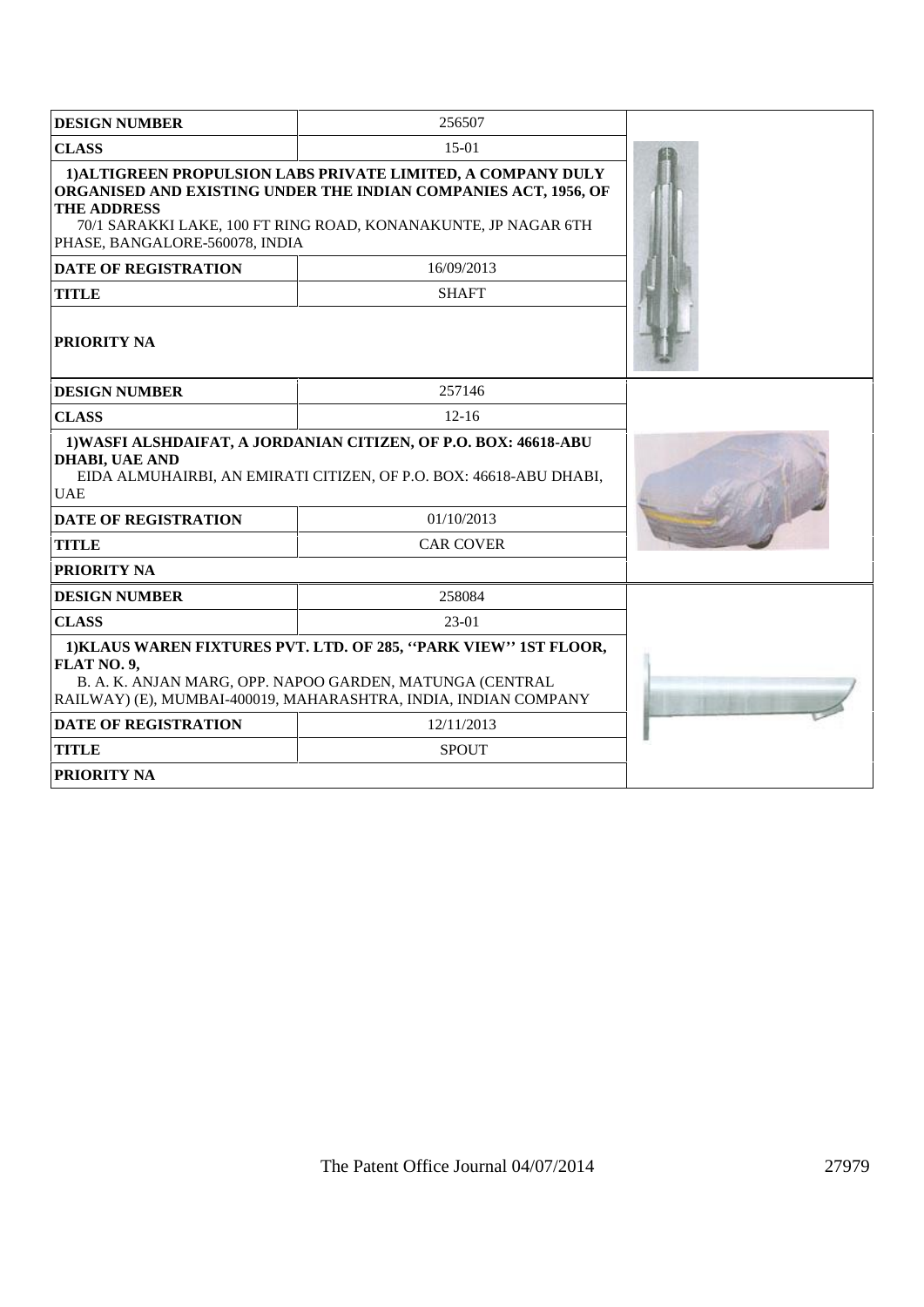| <b>DESIGN NUMBER</b>                                                                                                                                                                                                                                                                                                                       |             | 258337                                           |  |
|--------------------------------------------------------------------------------------------------------------------------------------------------------------------------------------------------------------------------------------------------------------------------------------------------------------------------------------------|-------------|--------------------------------------------------|--|
| <b>CLASS</b>                                                                                                                                                                                                                                                                                                                               |             | 08-09                                            |  |
| 1) RAKESHBHAI VITTHALBHAI BHALARA AN INDIAN NATIONAL SOLE<br>PROPRIETOR OF DIVINE OVERSEAS INDIA AN INDIAN PROPRIETORSHIP<br>FIRM HAVING ITS PRINCIPAL PLACE OF BUSINESS AT<br>PLOT NO. 4, SURVEY NO. 229, OPP. SARDAR CASTING, B/H. PARIN<br>FURNITURE, DHOLRA ROAD, GONDAL HIGHWAY, RAJKOT, GUJARAT-INDIA<br><b>DATE OF REGISTRATION</b> |             |                                                  |  |
| <b>TITLE</b>                                                                                                                                                                                                                                                                                                                               |             | 25/11/2013<br><b>GLASS PATCH FITTINGS</b>        |  |
| <b>PRIORITY NA</b>                                                                                                                                                                                                                                                                                                                         |             |                                                  |  |
| <b>DESIGN NUMBER</b>                                                                                                                                                                                                                                                                                                                       |             | 256857                                           |  |
| <b>CLASS</b>                                                                                                                                                                                                                                                                                                                               |             | $02 - 04$                                        |  |
| 1) VIKAS SINGLA, TRADING AS SARA SPORTS PVT. LTD.,<br>BASEMENT OF S.C.O NO. 82, SECTOR-38B, CHANDIGARH, INDIA, AN INDIAN<br>NATIONAL                                                                                                                                                                                                       |             |                                                  |  |
| <b>DATE OF REGISTRATION</b>                                                                                                                                                                                                                                                                                                                |             | 27/09/2013                                       |  |
| <b>TITLE</b>                                                                                                                                                                                                                                                                                                                               |             | <b>FOOTWEAR</b>                                  |  |
| <b>PRIORITY NA</b>                                                                                                                                                                                                                                                                                                                         |             |                                                  |  |
| <b>DESIGN NUMBER</b>                                                                                                                                                                                                                                                                                                                       |             | 256165                                           |  |
| <b>CLASS</b>                                                                                                                                                                                                                                                                                                                               |             | 13-03                                            |  |
| 1) RANDL INDUSTRIES, INC.,<br>3808 NORTH SULLIVAN ROAD, BUILDING 10, SUITE P, SPOKANE VALLEY,<br>WASHINGTON 99216 U.S.A., NATIONALITY: U.S.A.                                                                                                                                                                                              |             |                                                  |  |
| <b>DATE OF REGISTRATION</b>                                                                                                                                                                                                                                                                                                                |             | 02/09/2013                                       |  |
| <b>TITLE</b>                                                                                                                                                                                                                                                                                                                               |             | PLASTER RING FOR ELECTRICAL OUTLET<br><b>BOX</b> |  |
| <b>PRIORITY</b>                                                                                                                                                                                                                                                                                                                            |             |                                                  |  |
| PRIORITY NUMBER                                                                                                                                                                                                                                                                                                                            | <b>DATE</b> | <b>COUNTRY</b>                                   |  |
| 29/447,297                                                                                                                                                                                                                                                                                                                                 | 01/03/2013  | U.S.A.                                           |  |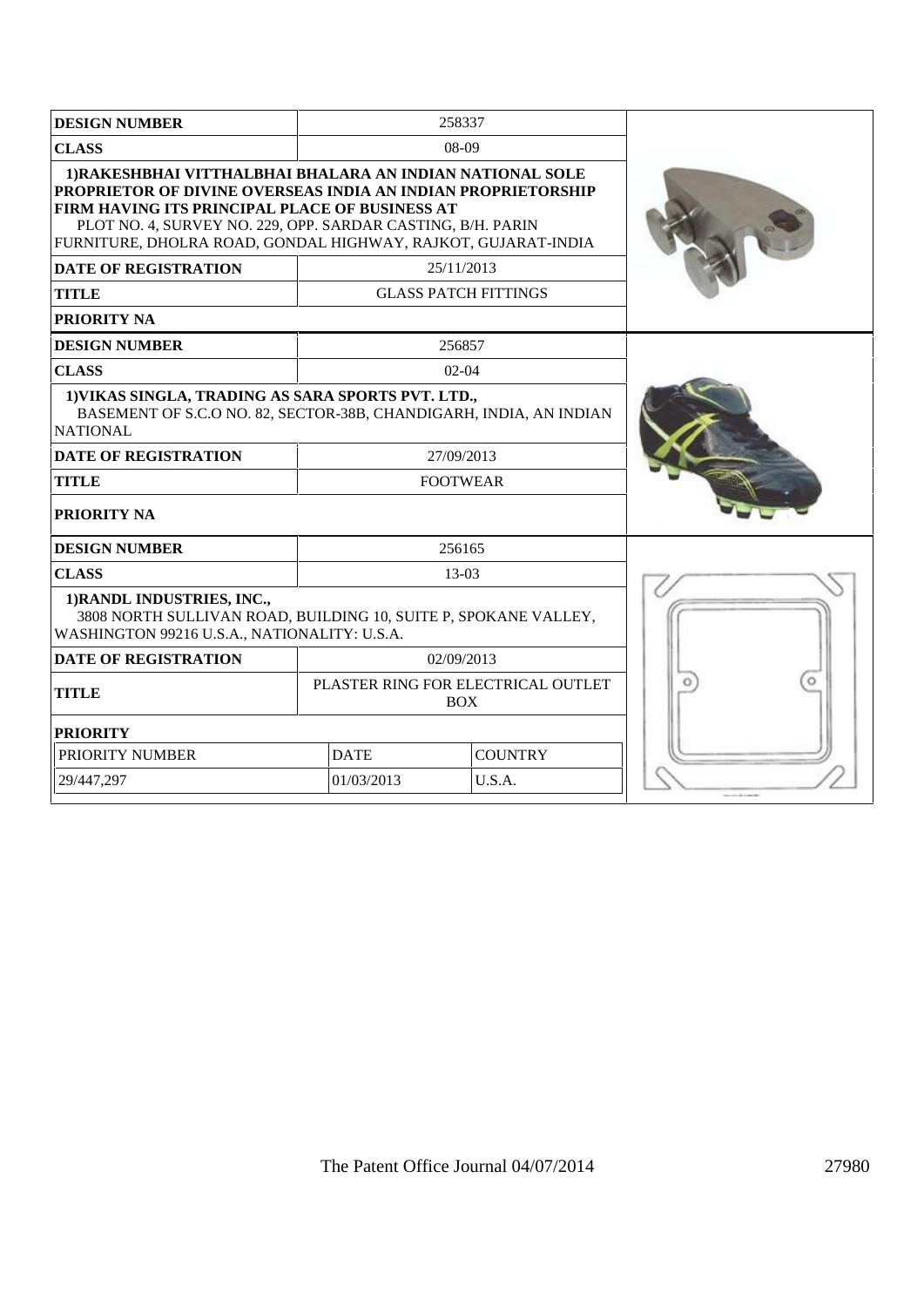| <b>DESIGN NUMBER</b>                                                                                   | 256764                                                                                                                                                                                             |  |
|--------------------------------------------------------------------------------------------------------|----------------------------------------------------------------------------------------------------------------------------------------------------------------------------------------------------|--|
| <b>CLASS</b>                                                                                           | $06-01$                                                                                                                                                                                            |  |
| <b>GUJARAT.</b><br>JAIN. (INDIAN NATIONAL), ALL ARE HAVING ABOVE ADDRESS                               | 1) RIVER PLAST., (A PARTNERSHIP FIRM REGISTERED UNDER INDIAN<br>PARTNERSHIP ACT, 1932), AT 297/3, GIDC, UMARGAON, DIST-VALSAD,<br>WHOSE PARTNERS ARE (1) AMIT JAIN. (INDIAN NATIONAL), & (2) HIREN |  |
| <b>DATE OF REGISTRATION</b>                                                                            | 25/09/2013                                                                                                                                                                                         |  |
| <b>TITLE</b>                                                                                           | <b>STOOL</b>                                                                                                                                                                                       |  |
| <b>PRIORITY NA</b>                                                                                     |                                                                                                                                                                                                    |  |
| <b>DESIGN NUMBER</b>                                                                                   | 257928                                                                                                                                                                                             |  |
| <b>CLASS</b>                                                                                           | $09-03$                                                                                                                                                                                            |  |
| OIL BHAVAN,<br>MAHARASHTRA, INDIA<br><b>DATE OF REGISTRATION</b><br><b>TITLE</b><br><b>PRIORITY NA</b> | 1) INDIAN OIL CORPORATION LIMITED, AN INDIAN COMPANY OF INDIAN<br>G-9, ALI YAVAR JUNG MARG, BANDRA (EAST), MUMBAI-400051, STATE OF<br>31/10/2013<br><b>CONTAINER</b>                               |  |
| <b>DESIGN NUMBER</b>                                                                                   | 256106                                                                                                                                                                                             |  |
| <b>CLASS</b>                                                                                           | 26-05                                                                                                                                                                                              |  |
| <b>COMPANIES ACT 1956 HAVING ITS REGISTERED OFFICE AT THE</b><br>KARNATAKA, INDIA                      | 1) WIPRO ENTERPRISES LIMITED, A COMPANY REGISTERED UNDER THE<br>#134, DODDAKANNELLI, SARJAPUR ROAD, BANGALORE-560035,                                                                              |  |
| <b>DATE OF REGISTRATION</b>                                                                            | 29/08/2013                                                                                                                                                                                         |  |
| <b>TITLE</b>                                                                                           | LUMINAIRE FIXTURE FOR INDOOR<br><b>LIGHTING</b>                                                                                                                                                    |  |
| <b>PRIORITY NA</b>                                                                                     |                                                                                                                                                                                                    |  |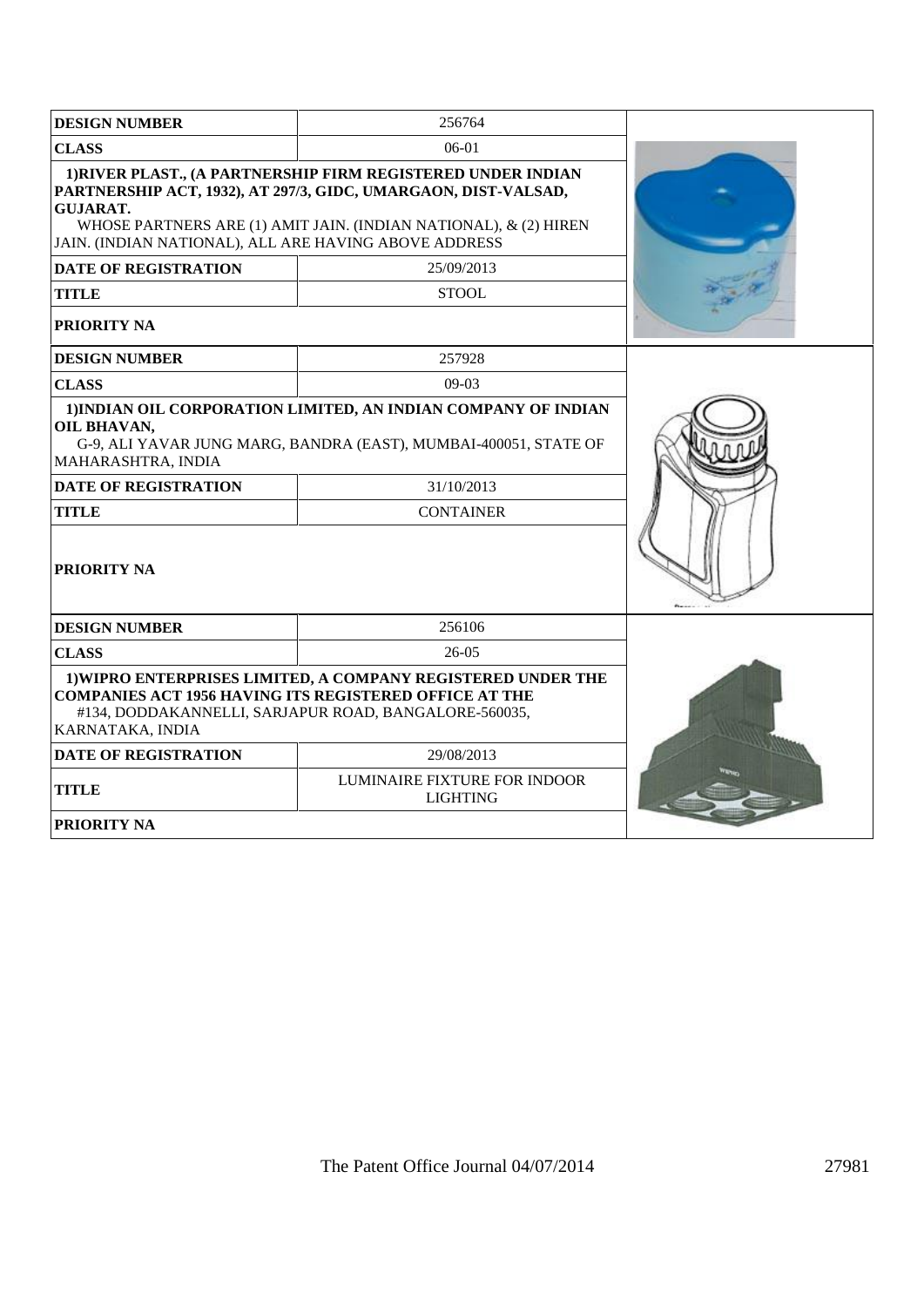| <b>DESIGN NUMBER</b>                                                                                        | 256178                                                                                                                                                                                                                      |  |
|-------------------------------------------------------------------------------------------------------------|-----------------------------------------------------------------------------------------------------------------------------------------------------------------------------------------------------------------------------|--|
| <b>CLASS</b>                                                                                                | 08-06                                                                                                                                                                                                                       |  |
| NATIONAL) SOLE PROPRIETOR OF M K TECHNOCAST<br><b>BUSINESS AT-</b><br><b>DATE OF</b><br><b>REGISTRATION</b> | 1) RASIKLAL GHUSABHAI CHOVATIYA (ADULT & INDIAN<br>(INDIAN PROPRIETORSHIP CONCERN) HAVING PLACE OF<br>2, PATEL NAGAR, SADBHAVNA, PLOT, NR: BHAGWATI<br>ENTERPRISE, 50, FEET MAIN ROAD, RAJKOT-GUJARAT-(INDIA)<br>03/09/2013 |  |
| <b>TITLE</b>                                                                                                | <b>HANDLE</b>                                                                                                                                                                                                               |  |
| PRIORITY NA                                                                                                 |                                                                                                                                                                                                                             |  |
| <b>DESIGN NUMBER</b>                                                                                        | 256708                                                                                                                                                                                                                      |  |
| <b>CLASS</b>                                                                                                | $22-04$                                                                                                                                                                                                                     |  |
| 1) ZEN TECHNOLOGIES LIMITED, WHOSE ADDRESS IS                                                               | B-42, INDUSTRIAL ESTATE, SANATHNAGAR, HYDERABAD-<br>500018, ANDHRA PRADESH AND WHOSE NATIONALITY IS INDIA                                                                                                                   |  |
| <b>DATE OF REGISTRATION</b>                                                                                 | 24/09/2013                                                                                                                                                                                                                  |  |
| <b>TITLE</b>                                                                                                | TARGET TRAINING DEVICE FOR<br><b>SHOOTING PRACTICE</b>                                                                                                                                                                      |  |
| <b>PRIORITY NA</b>                                                                                          |                                                                                                                                                                                                                             |  |
| <b>DESIGN NUMBER</b>                                                                                        | 257663                                                                                                                                                                                                                      |  |
| <b>CLASS</b>                                                                                                | 09-01                                                                                                                                                                                                                       |  |
| <b>INDIA</b>                                                                                                | 1) LION DATES IMPEX (P) LTD., A PRIVATE LIMITED COMPANY,<br>REGISTERED AS PER INDIAN COMPANIES ACT, HAVING OFFICE AT<br>NO. 40, STRELING ROAD, NUNGAMBAKKAM, CHENNAI-600034, TAMILNADU,                                     |  |
| <b>DATE OF REGISTRATION</b>                                                                                 | 22/10/2013                                                                                                                                                                                                                  |  |
| <b>TITLE</b>                                                                                                | <b>BOTTLE</b>                                                                                                                                                                                                               |  |
| PRIORITY NA                                                                                                 |                                                                                                                                                                                                                             |  |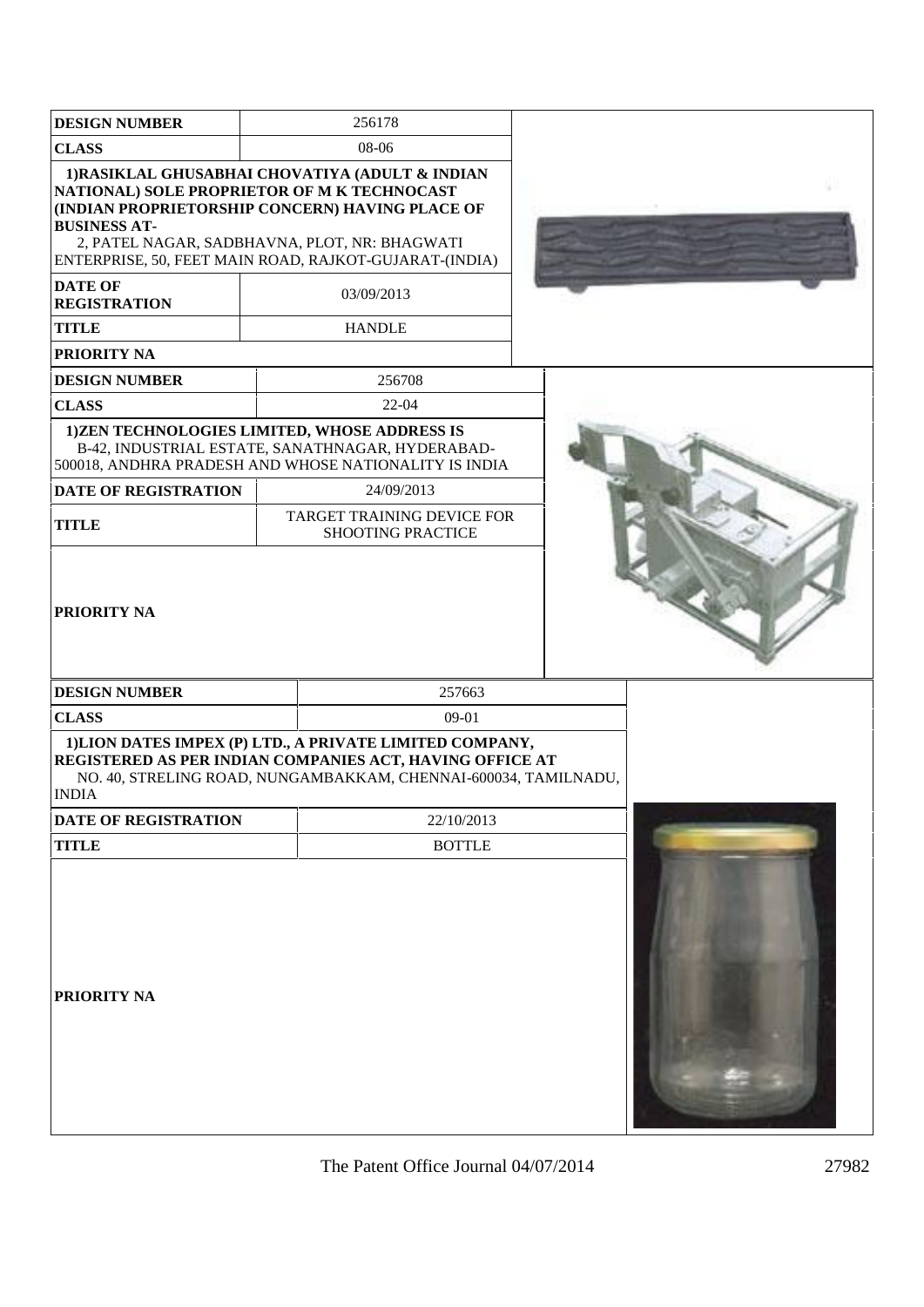| <b>DESIGN NUMBER</b>                                                                                                                                                                                                                        | 258344                                                    |                |  |
|---------------------------------------------------------------------------------------------------------------------------------------------------------------------------------------------------------------------------------------------|-----------------------------------------------------------|----------------|--|
| <b>CLASS</b>                                                                                                                                                                                                                                | $26 - 05$                                                 |                |  |
| 1) PHILIPS ELECTRONICS INDIA LIMITED, A COMPANY INCORPORATED<br>UNDER THE PROVISIONS OF THE INDIAN COMPANIES ACT, 1956 AND<br><b>HAVING OFFICE AT</b><br>PHILIPS INNOVATION CAMPUS, MANYATA TECH PARK, NAGAVARA,<br>BANGALORE-560045, INDIA |                                                           |                |  |
| <b>DATE OF REGISTRATION</b>                                                                                                                                                                                                                 | 25/11/2013                                                |                |  |
| <b>TITLE</b>                                                                                                                                                                                                                                | <b>LUMINAIRE</b>                                          |                |  |
| PRIORITY NA                                                                                                                                                                                                                                 |                                                           |                |  |
| <b>DESIGN NUMBER</b>                                                                                                                                                                                                                        | 258434                                                    |                |  |
| <b>CLASS</b>                                                                                                                                                                                                                                | $11-02$                                                   |                |  |
| 1) MA DESIGN INDIA PRIVATE LIMITED, A COMPANY INCORPORATED IN<br><b>INDIA HAVING ITS PRINCIPAL PLACE OF BUSINESS AT</b><br>A-41, SECTOR-80, PHASE-II, NOIDA-201305, U.P. INDIA                                                              |                                                           |                |  |
| <b>DATE OF REGISTRATION</b>                                                                                                                                                                                                                 | 28/11/2013                                                |                |  |
| <b>TITLE</b>                                                                                                                                                                                                                                | <b>TABLE CENTREPIECE</b>                                  |                |  |
| <b>PRIORITY NA</b>                                                                                                                                                                                                                          |                                                           |                |  |
| <b>DESIGN NUMBER</b>                                                                                                                                                                                                                        | 257800                                                    |                |  |
| <b>CLASS</b>                                                                                                                                                                                                                                | $24-02$                                                   |                |  |
| 1) KONINKLIJKE PHILIPS N.V., A COMPANY ORGANIZED AND EXISTING<br>UNDER THE LAWS OF THE KINGDOM OF THE NETHERLANDS, RESIDING AT<br>EINDHOVEN,<br>WHOSE POST-OFFICE ADDRESS IS HIGH TECH CAMPUS 5, 5656 AE<br>EINDHOVEN, THE NETHERLANDS      |                                                           |                |  |
| <b>DATE OF REGISTRATION</b>                                                                                                                                                                                                                 | 28/10/2013                                                |                |  |
| <b>TITLE</b>                                                                                                                                                                                                                                | <b>CUSHION FOR A PATIENT INTERFACE</b><br><b>ASSEMBLY</b> |                |  |
| <b>PRIORITY</b>                                                                                                                                                                                                                             |                                                           |                |  |
| PRIORITY NUMBER<br><b>DATE</b>                                                                                                                                                                                                              |                                                           | <b>COUNTRY</b> |  |
| 002233619-0005                                                                                                                                                                                                                              | 07/05/2013                                                | <b>OHIM</b>    |  |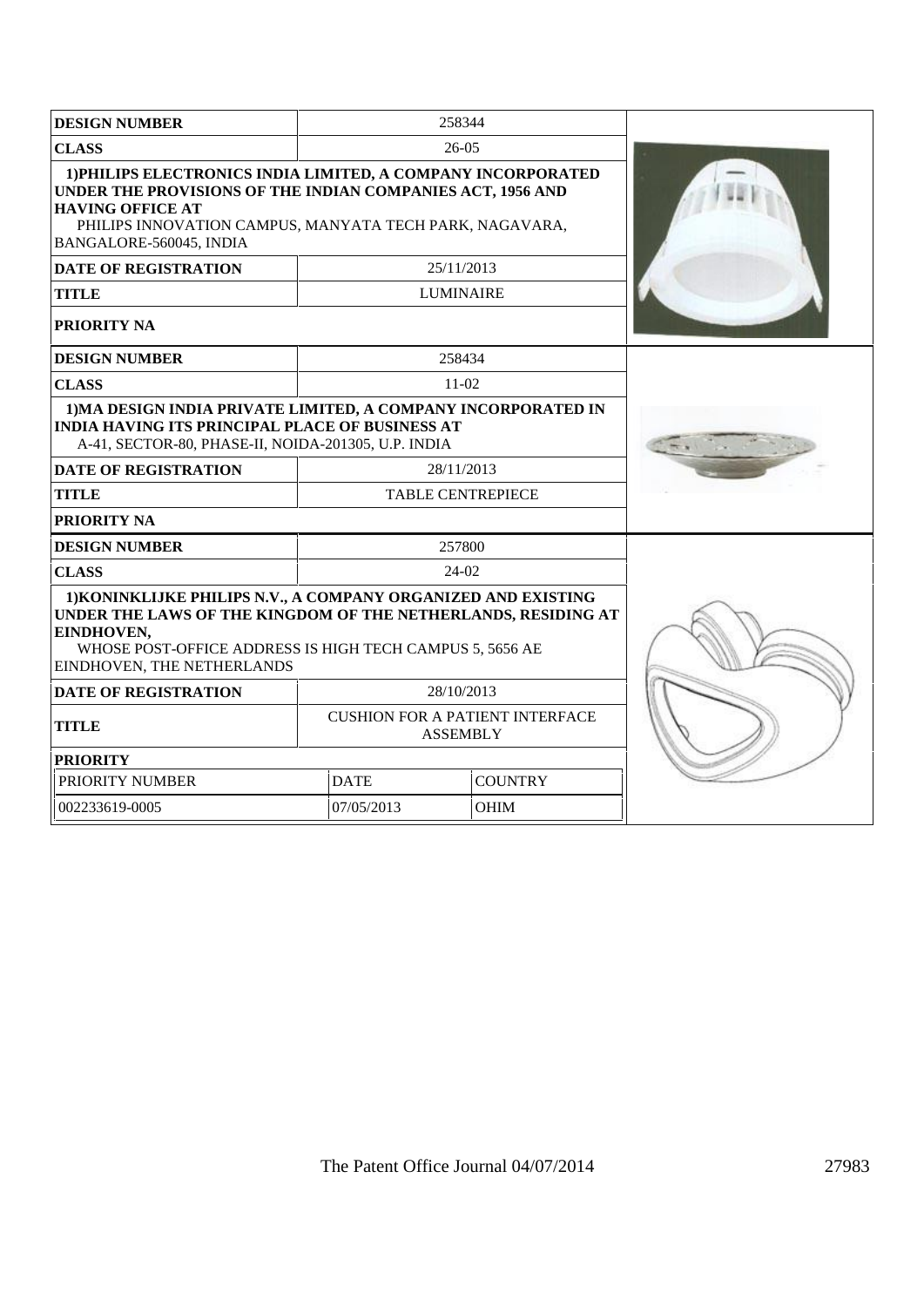| <b>DESIGN NUMBER</b>                                                                                                                                                                                                                                                                                                                                 |                      | 257972                                          |  |
|------------------------------------------------------------------------------------------------------------------------------------------------------------------------------------------------------------------------------------------------------------------------------------------------------------------------------------------------------|----------------------|-------------------------------------------------|--|
| <b>CLASS</b>                                                                                                                                                                                                                                                                                                                                         |                      | 07-01                                           |  |
| 1) BONJOUR INTERNATIONAL, A INDIAN PARTNERSHIP FIRM OF 15 UA<br>JAWAHAR NAGAR, DELHI-110007, INDIA, WHOSE PARTNERS ARE (1) RAMAN<br>GUPTA OF 385, DEEPALI, PITAMPURA, DELHI-110034 (2) RAJESH KUMAR<br>GUPTA OF 384, DEEPALI, PITAMPURA, DELHI-110034 AND<br>(3) REENA GUPTA OF 384, DEEPALI, PITAMPURA, DELHI-110034 ALL INDIAN<br><b>NATIONALS</b> |                      |                                                 |  |
| <b>DATE OF REGISTRATION</b>                                                                                                                                                                                                                                                                                                                          |                      | 05/11/2013                                      |  |
| <b>TITLE</b>                                                                                                                                                                                                                                                                                                                                         |                      | <b>TIFFIN CARRIER</b>                           |  |
| <b>PRIORITY NA</b>                                                                                                                                                                                                                                                                                                                                   |                      |                                                 |  |
| <b>DESIGN NUMBER</b>                                                                                                                                                                                                                                                                                                                                 |                      | 256104                                          |  |
| <b>CLASS</b>                                                                                                                                                                                                                                                                                                                                         |                      | $26-05$                                         |  |
| 1) WIPRO ENTERPRISES LIMITED, A COMPANY REGISTERED UNDER THE<br><b>COMPANIES ACT 1956 HAVING ITS REGISTERED OFFICE AT THE</b><br>#134, DODDAKANNELLI, SARJAPUR ROAD, BANGALORE-560035,<br>KARNATAKA, INDIA                                                                                                                                           |                      |                                                 |  |
| <b>DATE OF REGISTRATION</b>                                                                                                                                                                                                                                                                                                                          |                      | 29/08/2013                                      |  |
| <b>TITLE</b>                                                                                                                                                                                                                                                                                                                                         |                      | LUMINAIRE FIXTURE FOR INDOOR<br><b>LIGHTING</b> |  |
| PRIORITY NA                                                                                                                                                                                                                                                                                                                                          |                      |                                                 |  |
| <b>DESIGN NUMBER</b>                                                                                                                                                                                                                                                                                                                                 |                      | 255477                                          |  |
| <b>CLASS</b>                                                                                                                                                                                                                                                                                                                                         |                      | 14-99                                           |  |
| 1) BARCO N.V.,<br>PRESIDENT KENNEDYPARK 35, B-8500 KORTRIJK, BELGIUM                                                                                                                                                                                                                                                                                 |                      |                                                 |  |
| <b>DATE OF REGISTRATION</b>                                                                                                                                                                                                                                                                                                                          | 29/07/2013           |                                                 |  |
| <b>TITLE</b>                                                                                                                                                                                                                                                                                                                                         | VIDEO DISPLAY SYSTEM |                                                 |  |
| <b>PRIORITY</b>                                                                                                                                                                                                                                                                                                                                      |                      |                                                 |  |
| PRIORITY NUMBER                                                                                                                                                                                                                                                                                                                                      | <b>DATE</b>          | <b>COUNTRY</b>                                  |  |
| 002266635                                                                                                                                                                                                                                                                                                                                            | 02/07/2013           | <b>OHIM</b>                                     |  |
|                                                                                                                                                                                                                                                                                                                                                      |                      |                                                 |  |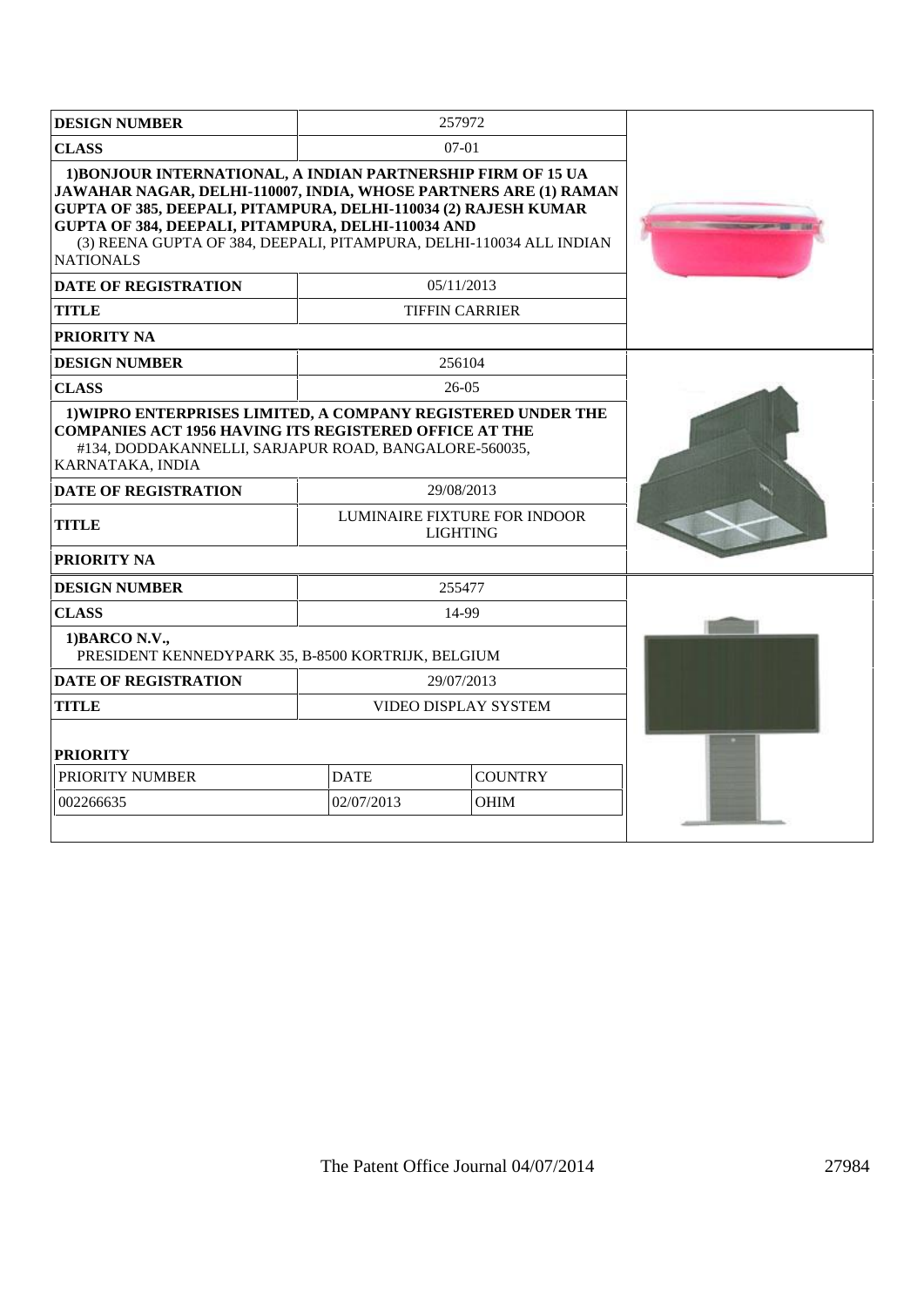| <b>DESIGN NUMBER</b>                                                                                                                                                                                                                                  |                      | 256696                     |  |
|-------------------------------------------------------------------------------------------------------------------------------------------------------------------------------------------------------------------------------------------------------|----------------------|----------------------------|--|
| <b>CLASS</b>                                                                                                                                                                                                                                          |                      | $07-99$                    |  |
| 1) ABDULLAH ADAM BADHRA (AN INDIAN NATIONAL) PROPRIETOR OF<br><b>BADHRA INDUSTRIES AN INDIAN PROPRIETOR SHIP FIRM OF</b><br>PATEL COMPOUND, VAISHET PADA NO. 2, NEAR TRIVENI NAGAR, KURAR<br>VILLAGE, MALAD (E) MUMBAI-400097, MAHARASHTRA, INDIA     |                      |                            |  |
| <b>DATE OF REGISTRATION</b>                                                                                                                                                                                                                           |                      | 24/09/2013                 |  |
| <b>TITLE</b>                                                                                                                                                                                                                                          |                      | PORTABLE BLENDER'S ADAPTER |  |
| <b>PRIORITY NA</b>                                                                                                                                                                                                                                    |                      |                            |  |
| <b>DESIGN NUMBER</b>                                                                                                                                                                                                                                  |                      | 257938                     |  |
| <b>CLASS</b>                                                                                                                                                                                                                                          |                      | $12-05$                    |  |
| 1) CATERPILLAR INC., A CORPORATION ORGANIZED AND EXISTING<br>UNDER THE LAWS OF THE STATE OF DELAWARE, UNITED STATES OF<br>AMERICA, HAVING A PLACE OF BUSINESS AT<br>100 N.E. ADAMS STREET, PEORIA, ILLINOIS 61629, UNITED STATES OF<br><b>AMERICA</b> |                      |                            |  |
| <b>DATE OF REGISTRATION</b>                                                                                                                                                                                                                           |                      | 01/11/2013                 |  |
| <b>TITLE</b>                                                                                                                                                                                                                                          | WHEEL LOADER         |                            |  |
| <b>PRIORITY</b>                                                                                                                                                                                                                                       |                      |                            |  |
| PRIORITY NUMBER                                                                                                                                                                                                                                       | <b>DATE</b>          | <b>COUNTRY</b>             |  |
| 201330152434.X                                                                                                                                                                                                                                        | 02/05/2013           | <b>CHINA</b>               |  |
| <b>DESIGN NUMBER</b>                                                                                                                                                                                                                                  |                      | 256135                     |  |
| <b>CLASS</b>                                                                                                                                                                                                                                          |                      | $03-01$                    |  |
| 1) ZEVEX, INC. NATIONALITY: UNITED STATES OF AMERICA, ADDRESS AT<br>4314 ZEVEX PARK LANE SALT LAKE CITY, UT 84123, UNITED STATES OF<br><b>AMERICA</b>                                                                                                 |                      |                            |  |
| <b>DATE OF REGISTRATION</b>                                                                                                                                                                                                                           |                      | 30/08/2013                 |  |
| <b>TITLE</b>                                                                                                                                                                                                                                          | HANGING BAG ASSEMBLY |                            |  |
| <b>PRIORITY</b>                                                                                                                                                                                                                                       |                      |                            |  |
| PRIORITY NUMBER                                                                                                                                                                                                                                       | <b>DATE</b>          | <b>COUNTRY</b>             |  |
| 29/451,350                                                                                                                                                                                                                                            | 01/04/2013           | U.S.A.                     |  |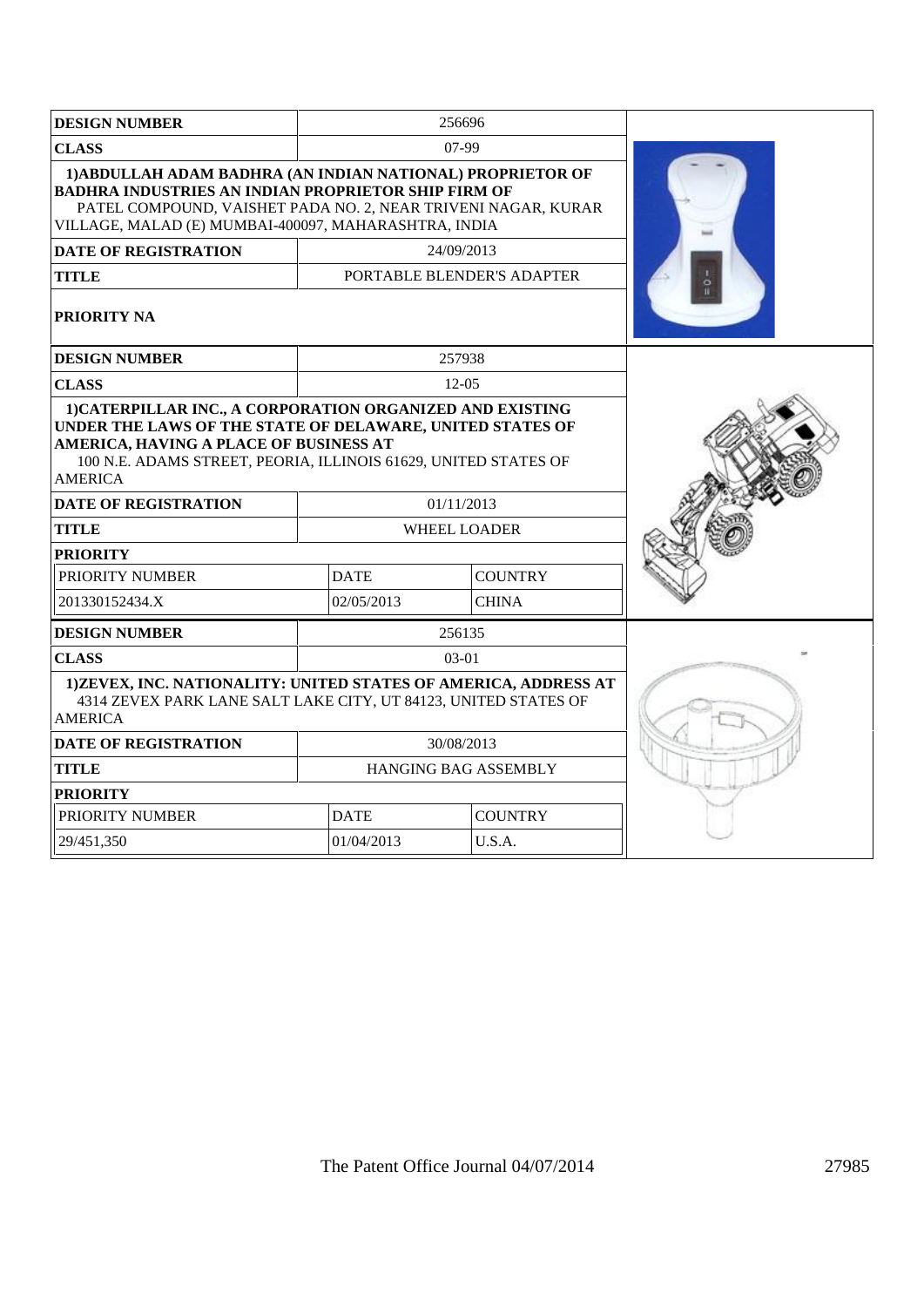| <b>DESIGN NUMBER</b>                                                                                                                                                                              | 257275                                                     |                 |  |
|---------------------------------------------------------------------------------------------------------------------------------------------------------------------------------------------------|------------------------------------------------------------|-----------------|--|
| <b>CLASS</b>                                                                                                                                                                                      | 27-02                                                      |                 |  |
| 1) SYNDICATE HANDICRAFTS., AN INDIAN, A<br>PROPRIETARY CONCERN, HAVING ITS PLACE OF<br><b>BUSINESS AT</b><br>H-NO 20-4-839, CHOUK KHILWATH, CHARMINAR,<br>HYDERABAD-500002, ANDHRA PRADESH, INDIA |                                                            |                 |  |
| <b>DATE OF</b><br><b>REGISTRATION</b>                                                                                                                                                             | 08/10/2013                                                 |                 |  |
| <b>TITLE</b>                                                                                                                                                                                      | <b>CIGAR HOLDER</b>                                        |                 |  |
| <b>PRIORITY NA</b>                                                                                                                                                                                |                                                            |                 |  |
| <b>DESIGN NUMBER</b>                                                                                                                                                                              | 254829                                                     |                 |  |
| <b>CLASS</b>                                                                                                                                                                                      | $12 - 16$                                                  |                 |  |
| 1) RAM DATTATARY CHAVAN, AN INDIAN NATIONAL, HAVING<br><b>ADDRESS:</b>                                                                                                                            |                                                            |                 |  |
| B-1, 601, SHIVSAGAR SOCIETY, OPP. SANTOSH HALL, ANAND<br>NAGAR, PUNE-411051                                                                                                                       |                                                            |                 |  |
| <b>DATE OF REGISTRATION</b>                                                                                                                                                                       | 27/06/2013                                                 |                 |  |
| <b>TITLE</b>                                                                                                                                                                                      | ELECTROLYTE SEPARATION<br><b>CONTAINER FOR AUTOMOBILES</b> |                 |  |
| <b>PRIORITY NA</b>                                                                                                                                                                                |                                                            |                 |  |
| <b>DESIGN NUMBER</b>                                                                                                                                                                              |                                                            | 256349          |  |
| <b>CLASS</b>                                                                                                                                                                                      |                                                            | $11 - 01$       |  |
| 1) CHRISTIAN DIOR COUTURE, A FRENCH PUBLIC LIMITED<br><b>COMPANY OF</b><br>30 AVENUE MONTAIGNE, 75008 PARIS, FRANCE                                                                               |                                                            |                 |  |
| <b>DATE OF REGISTRATION</b>                                                                                                                                                                       |                                                            | 10/09/2013      |  |
| <b>TITLE</b>                                                                                                                                                                                      |                                                            | <b>BRACELET</b> |  |
| <b>PRIORITY</b>                                                                                                                                                                                   |                                                            |                 |  |
| PRIORITY NUMBER                                                                                                                                                                                   | <b>DATE</b>                                                | <b>COUNTRY</b>  |  |
| 725478701                                                                                                                                                                                         | 11/03/2013                                                 | <b>WIPO</b>     |  |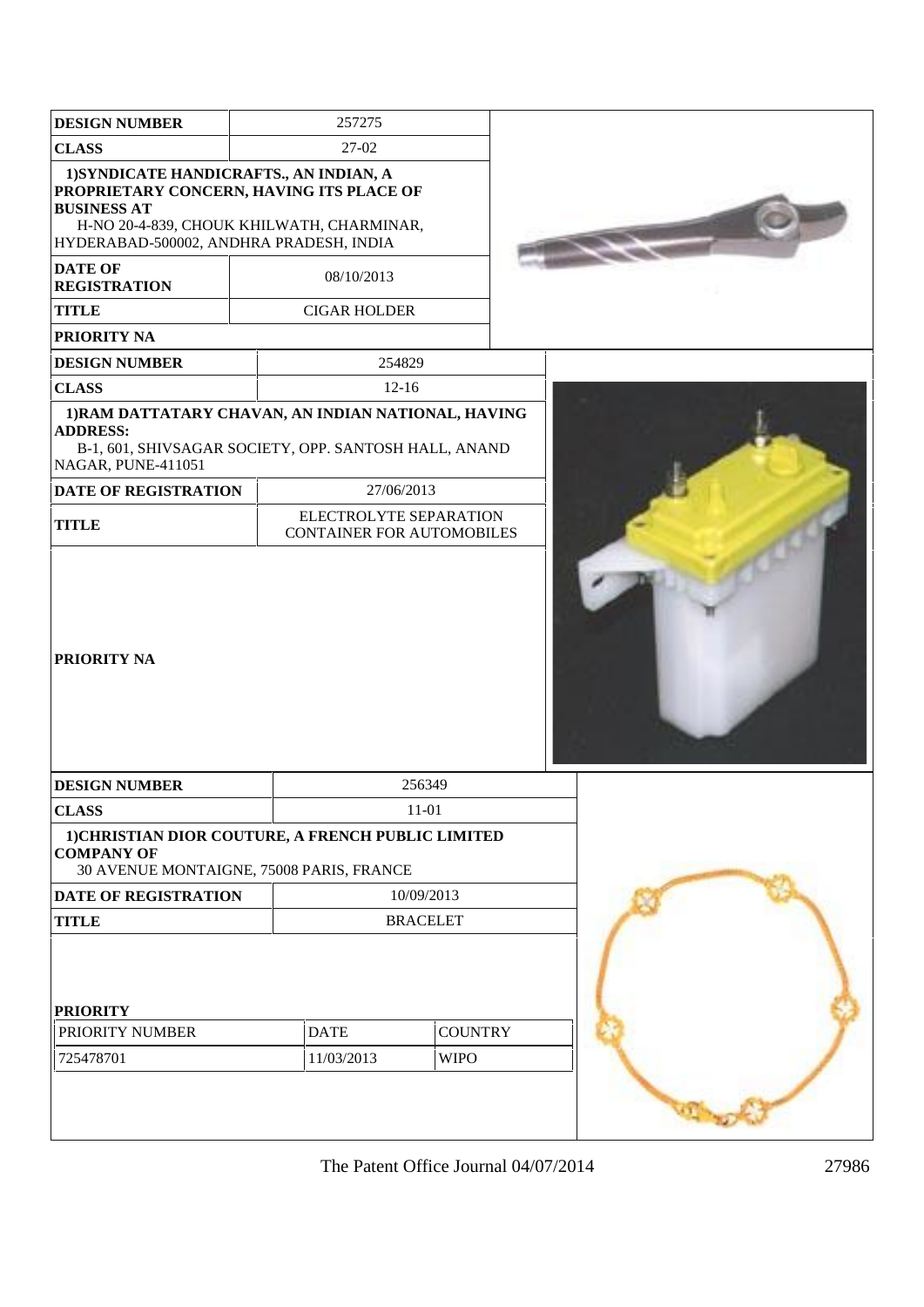| <b>DESIGN NUMBER</b>                                                                                                                                                                                                     |                    | 257536                             |  |
|--------------------------------------------------------------------------------------------------------------------------------------------------------------------------------------------------------------------------|--------------------|------------------------------------|--|
| <b>CLASS</b>                                                                                                                                                                                                             |                    | $12 - 02$                          |  |
| 1) BEMIS MANUFACTURING COMPANY,<br>300 MILL STREET, SHEBOYGAN FALLS, WISCONSIN, USA 53085,<br>NATIONALITY:U.S.A.                                                                                                         |                    |                                    |  |
| <b>DATE OF REGISTRATION</b>                                                                                                                                                                                              |                    | 15/10/2013                         |  |
| <b>TITLE</b>                                                                                                                                                                                                             |                    | HANDLE ASSEMBLY OF A SHOPPING CART |  |
| <b>PRIORITY</b>                                                                                                                                                                                                          |                    |                                    |  |
| PRIORITY NUMBER                                                                                                                                                                                                          | <b>DATE</b>        | <b>COUNTRY</b>                     |  |
| 29/452,211                                                                                                                                                                                                               | 12/04/2013         | U.S.A.                             |  |
| <b>DESIGN NUMBER</b>                                                                                                                                                                                                     |                    | 258399                             |  |
| <b>CLASS</b>                                                                                                                                                                                                             |                    | $02 - 02$                          |  |
| 1) SWASTIKA GARMENTS OF 4, RAMKUMAR RAKSHIT LANE, KOLKATA-<br>700007, WEST BENGAL, INDIA,<br>AN INDIAN PROPRIETORSHIP FIRM WHOSE PROPRIETOR IS BRIJGOPAL<br>MUNDHARA, AN INDIAN OF THE ABOVE ADDRESS                     |                    |                                    |  |
| <b>DATE OF REGISTRATION</b>                                                                                                                                                                                              |                    | 26/11/2013                         |  |
| <b>TITLE</b>                                                                                                                                                                                                             | <b>GARMENT SET</b> |                                    |  |
| PRIORITY NA                                                                                                                                                                                                              |                    |                                    |  |
| <b>DESIGN NUMBER</b>                                                                                                                                                                                                     |                    | 257906                             |  |
| <b>CLASS</b>                                                                                                                                                                                                             |                    | $0.5 - 0.5$                        |  |
| 1) PARRY MURRAY & CO. LTD., COMPANY REGISTERED UNDER THE LAWS<br>OF ENGLAND AND WALES, HAVING ITS PRINCIPAL PLACE OF BUSINESS AT<br>3RD FLOOR, SIMPSON HOUSE, 6 CHERRY ORCHARD ROAD, CROYDON, CRO<br>6BA, UNITED KINGDOM |                    |                                    |  |
| <b>DATE OF REGISTRATION</b>                                                                                                                                                                                              | 31/10/2013         |                                    |  |
| <b>TITLE</b>                                                                                                                                                                                                             |                    | <b>TEXTILE FABRIC</b>              |  |
| <b>PRIORITY NA</b>                                                                                                                                                                                                       |                    |                                    |  |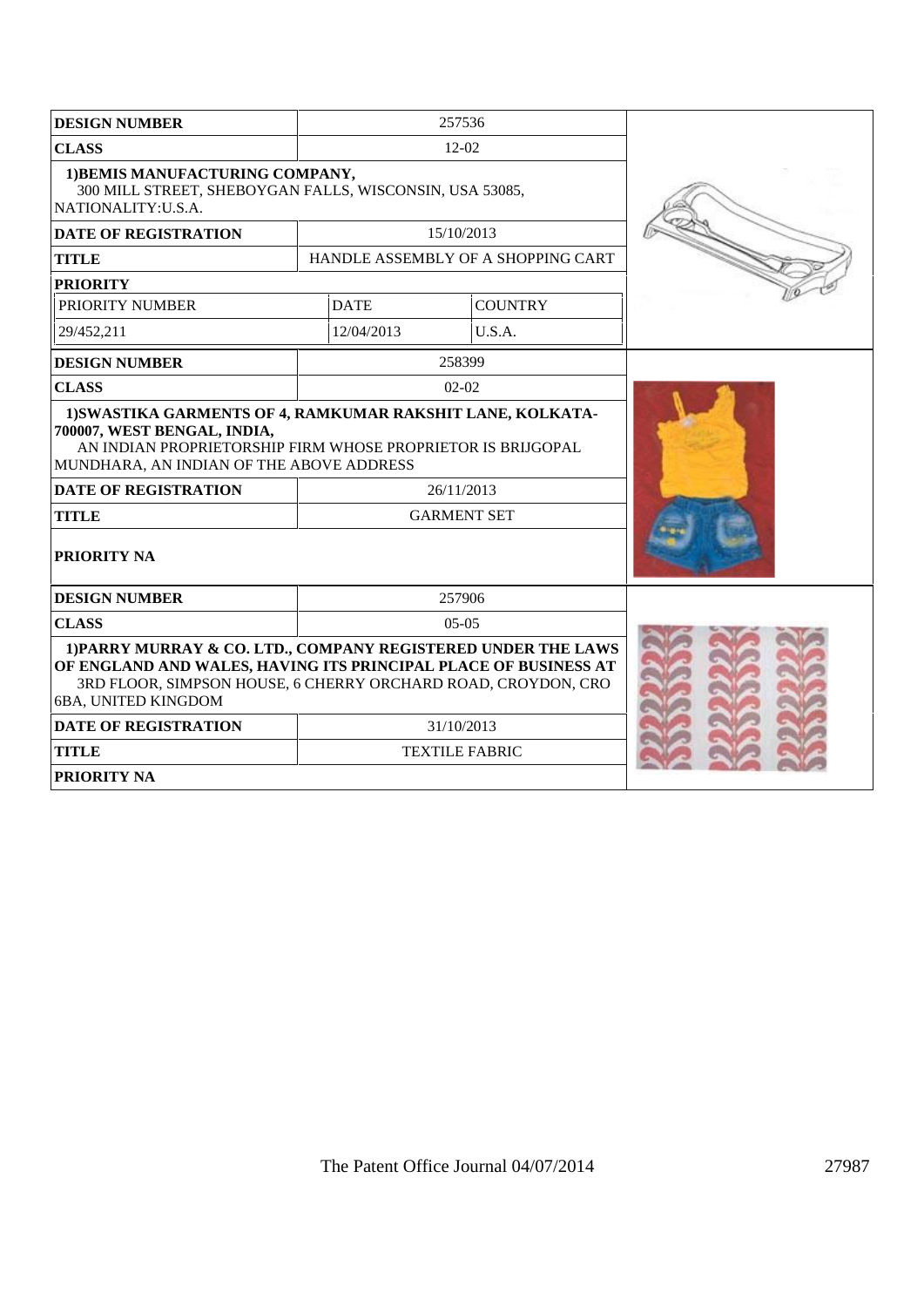| <b>DESIGN NUMBER</b>                                                                                                                                                                                                                                                                                               |              | 256211                      |  |
|--------------------------------------------------------------------------------------------------------------------------------------------------------------------------------------------------------------------------------------------------------------------------------------------------------------------|--------------|-----------------------------|--|
| <b>CLASS</b>                                                                                                                                                                                                                                                                                                       |              | $26-05$                     |  |
| 1) KONINKLIJKE PHILIPS N.V., A COMPANY ORGANIZED AND EXISTING<br>UNDER THE LAWS OF THE KINGDOM OF THE NETHERLANDS, RESIDING AT<br>EINDHOVEN,<br>WHOSE POST-OFFICE ADDRESS IS HIGH TECH CAMPUS 5, 5656 AE<br>EINDHOVEN, THE NETHERLANDS                                                                             |              |                             |  |
| <b>DATE OF REGISTRATION</b>                                                                                                                                                                                                                                                                                        |              | 04/09/2013                  |  |
| <b>TITLE</b>                                                                                                                                                                                                                                                                                                       |              | <b>CEILING LAMP</b>         |  |
| <b>PRIORITY</b>                                                                                                                                                                                                                                                                                                    |              |                             |  |
| PRIORITY NUMBER                                                                                                                                                                                                                                                                                                    | <b>DATE</b>  | <b>COUNTRY</b>              |  |
| 002200154-0005                                                                                                                                                                                                                                                                                                     | 11/03/2013   | <b>OHIM</b>                 |  |
| <b>DESIGN NUMBER</b>                                                                                                                                                                                                                                                                                               |              | 258089                      |  |
| <b>CLASS</b>                                                                                                                                                                                                                                                                                                       |              | $10-01$                     |  |
| 1) MR. RAMESH JADHAV (AN INDIAN NATIONAL),<br>46, JUNIOR BAJRANG NAGAR, BHAMORI, INDORE (M.P.)                                                                                                                                                                                                                     |              |                             |  |
| <b>DATE OF REGISTRATION</b>                                                                                                                                                                                                                                                                                        | 12/11/2013   |                             |  |
| <b>TITLE</b>                                                                                                                                                                                                                                                                                                       | <b>CLOCK</b> |                             |  |
| PRIORITY NA                                                                                                                                                                                                                                                                                                        |              |                             |  |
| <b>DESIGN NUMBER</b>                                                                                                                                                                                                                                                                                               |              | 258338                      |  |
| <b>CLASS</b>                                                                                                                                                                                                                                                                                                       |              | $08-09$                     |  |
| 1) RAKESHBHAI VITTHALBHAI BHALARA AN INDIAN NATIONAL SOLE<br><b>PROPRIETOR OF DIVINE OVERSEAS INDIA AN INDIAN PROPRIETORSHIP</b><br>FIRM HAVING ITS PRINCIPAL PLACE OF BUSINESS AT<br>PLOT NO. 4, SURVEY NO. 229, OPP. SARDAR CASTING, B/H. PARIN<br>FURNITURE, DHOLRA ROAD, GONDAL HIGHWAY, RAJKOT, GUJARAT-INDIA |              |                             |  |
| <b>DATE OF REGISTRATION</b>                                                                                                                                                                                                                                                                                        |              | 25/11/2013                  |  |
| <b>TITLE</b>                                                                                                                                                                                                                                                                                                       |              | <b>GLASS PATCH FITTINGS</b> |  |
| <b>PRIORITY NA</b>                                                                                                                                                                                                                                                                                                 |              |                             |  |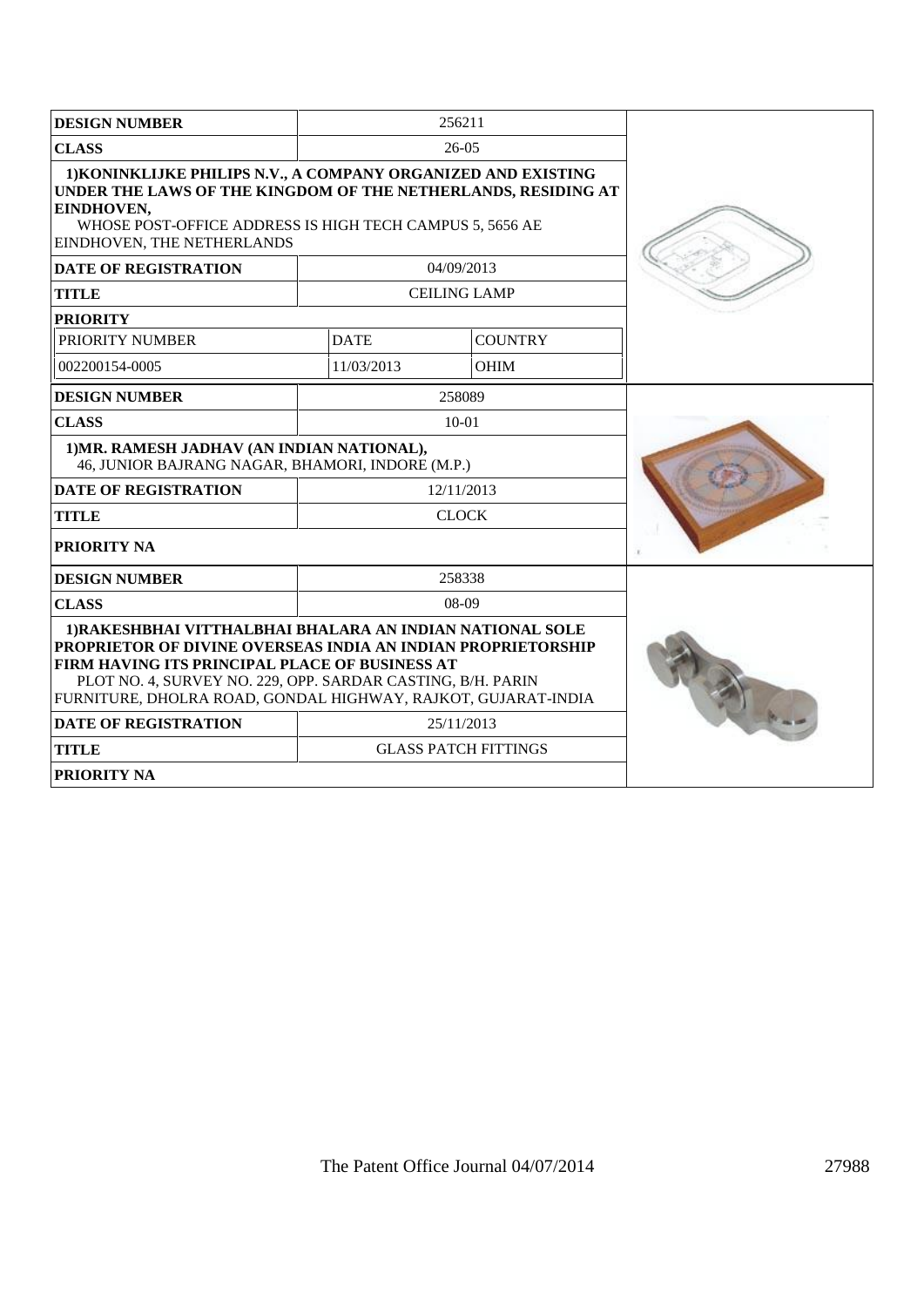| <b>DESIGN NUMBER</b>                                                                                                                                                                          |             | 256547                          |  |
|-----------------------------------------------------------------------------------------------------------------------------------------------------------------------------------------------|-------------|---------------------------------|--|
| <b>CLASS</b>                                                                                                                                                                                  |             | 06-04                           |  |
| 1)GODREJ & BOYCE MFG. CO. LTD., AN INDIAN COMPANY<br><b>INCORPORATED UNDER THE COMPANIES ACT 1913,</b><br>OF GODREJ INTERIO, PLANT 4, PIROJSHANAGER, VIKHROLI (WEST),<br>MUMBAI-400079, INDIA |             |                                 |  |
| <b>DATE OF REGISTRATION</b>                                                                                                                                                                   |             | 17/09/2013                      |  |
| <b>TITLE</b>                                                                                                                                                                                  |             | LABORATORY WALL MOUNTED CABINET |  |
| <b>PRIORITY NA</b>                                                                                                                                                                            |             |                                 |  |
| <b>DESIGN NUMBER</b>                                                                                                                                                                          |             | 255865                          |  |
| <b>CLASS</b>                                                                                                                                                                                  |             | $11-01$                         |  |
| 1) BIREN VAIDYA, INDIAN NATIONAL,<br>131, 13TH FLOOR, VALLABH APARTMENTS, 87, BHULABHAI DESAI ROAD,<br>MUMBAI-400026, MAHARASHTRA, INDIA                                                      |             |                                 |  |
| <b>DATE OF REGISTRATION</b>                                                                                                                                                                   |             | 16/08/2013                      |  |
| <b>TITLE</b>                                                                                                                                                                                  |             | <b>BRACELET</b>                 |  |
| <b>PRIORITY NA</b>                                                                                                                                                                            |             |                                 |  |
| <b>DESIGN NUMBER</b>                                                                                                                                                                          |             | 256032                          |  |
| <b>CLASS</b>                                                                                                                                                                                  |             | 05-06                           |  |
| 1) KWH MIRKA LTD,<br>PENSALAVÄGEN 210, 66850 JEPPO, FINLAND, NATIONALITY: FINLAND                                                                                                             |             |                                 |  |
| <b>DATE OF REGISTRATION</b>                                                                                                                                                                   |             | 23/08/2013                      |  |
| <b>TITLE</b>                                                                                                                                                                                  |             | ABRASIVE SHEET MATERIAL         |  |
| <b>PRIORITY</b>                                                                                                                                                                               |             |                                 |  |
| PRIORITY NUMBER                                                                                                                                                                               | <b>DATE</b> | <b>COUNTRY</b>                  |  |
| 002191262<br>26/02/2013<br><b>OHIM</b>                                                                                                                                                        |             |                                 |  |
|                                                                                                                                                                                               |             |                                 |  |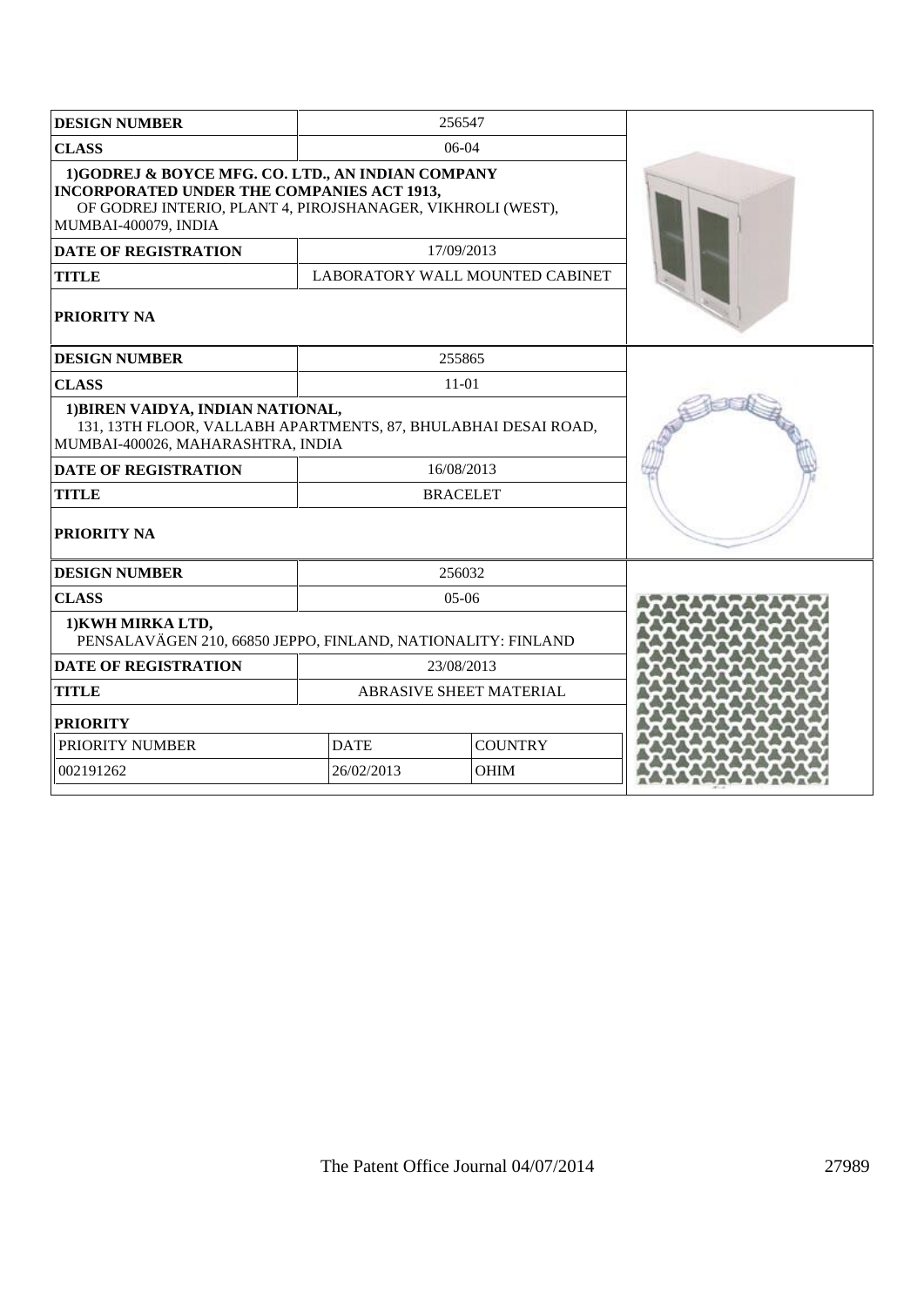| <b>DESIGN NUMBER</b>                                                                                                                                                                                                                                                           |                                 | 256765                                           |                   |
|--------------------------------------------------------------------------------------------------------------------------------------------------------------------------------------------------------------------------------------------------------------------------------|---------------------------------|--------------------------------------------------|-------------------|
| <b>CLASS</b>                                                                                                                                                                                                                                                                   |                                 | 06-08                                            |                   |
| 1) RIVER PLAST., (A PARTNERSHIP FIRM REGISTERED UNDER INDIAN<br>PARTNERSHIP ACT, 1932), AT 297/3, GIDC, UMARGAON, DIST-VALSAD,<br><b>GUJARAT.</b><br>WHOSE PARTNERS ARE (1) AMIT JAIN. (INDIAN NATIONAL), & (2) HIREN<br>JAIN. (INDIAN NATIONAL), ALL ARE HAVING ABOVE ADDRESS |                                 |                                                  |                   |
| <b>DATE OF REGISTRATION</b>                                                                                                                                                                                                                                                    |                                 | 25/09/2013                                       |                   |
| <b>TITLE</b>                                                                                                                                                                                                                                                                   |                                 | <b>CLOTH CLIP</b>                                |                   |
| <b>PRIORITY NA</b>                                                                                                                                                                                                                                                             |                                 |                                                  |                   |
| <b>DESIGN NUMBER</b>                                                                                                                                                                                                                                                           |                                 | 256167                                           |                   |
| <b>CLASS</b>                                                                                                                                                                                                                                                                   |                                 | 13-03                                            |                   |
| 1) RANDL INDUSTRIES, INC.,<br>3808 NORTH SULLIVAN ROAD, BUILDING 10, SUITE P, SPOKANE VALLEY,<br>WASHINGTON 99216 U.S.A., NATIONALITY: U.S.A.                                                                                                                                  |                                 |                                                  |                   |
| <b>DATE OF REGISTRATION</b>                                                                                                                                                                                                                                                    |                                 | 02/09/2013                                       |                   |
| <b>TITLE</b>                                                                                                                                                                                                                                                                   |                                 | PLASTER RING FOR ELECTRICAL OUTLET<br><b>BOX</b> |                   |
| <b>PRIORITY</b>                                                                                                                                                                                                                                                                |                                 |                                                  |                   |
| PRIORITY NUMBER                                                                                                                                                                                                                                                                | <b>DATE</b><br><b>COUNTRY</b>   |                                                  |                   |
| 29/447,297                                                                                                                                                                                                                                                                     | 01/03/2013                      | U.S.A.                                           | <b>FRONT VIEW</b> |
| <b>DESIGN NUMBER</b>                                                                                                                                                                                                                                                           |                                 | 257528                                           |                   |
| <b>CLASS</b>                                                                                                                                                                                                                                                                   |                                 | 14-02                                            |                   |
| 1) HOMAG HOLZBEARBEITUNGSSYSTEME GMBH,<br>HOMAGSTRASSE 3-5, 72296 SCHOPFLOCH, GERMANY                                                                                                                                                                                          |                                 |                                                  |                   |
| <b>DATE OF REGISTRATION</b>                                                                                                                                                                                                                                                    |                                 | 15/10/2013                                       |                   |
| <b>TITLE</b>                                                                                                                                                                                                                                                                   | INFORMATION RETRIEVAL EQUIPMENT |                                                  |                   |
| <b>PRIORITY</b>                                                                                                                                                                                                                                                                |                                 |                                                  |                   |
| PRIORITY NUMBER                                                                                                                                                                                                                                                                | <b>DATE</b>                     | <b>COUNTRY</b>                                   |                   |
| 002221218-0020                                                                                                                                                                                                                                                                 | 16/04/2013                      | OHIM                                             |                   |
|                                                                                                                                                                                                                                                                                |                                 |                                                  |                   |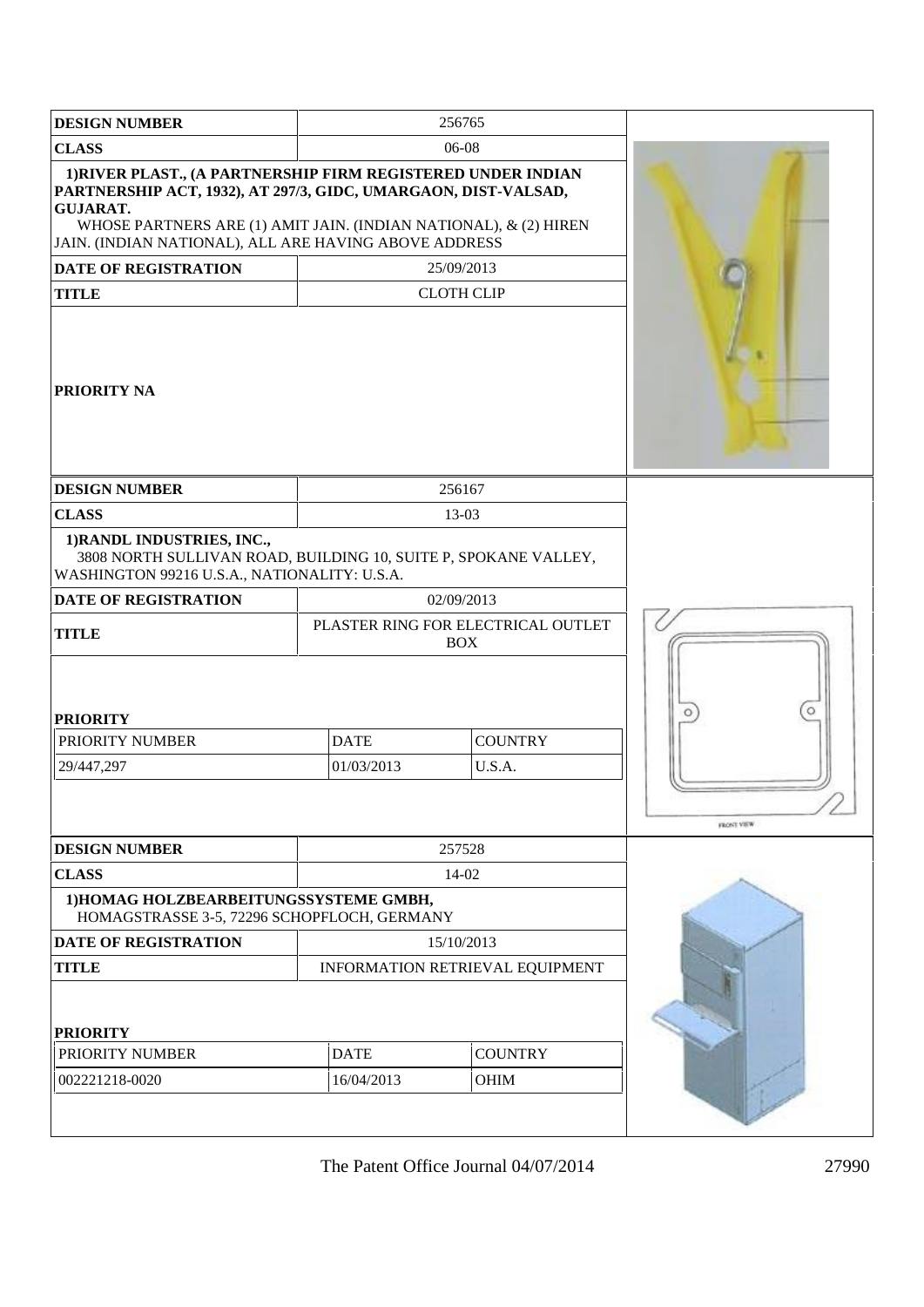| <b>DESIGN NUMBER</b>                                                                                                                                                                                                        |                                  | 257933           |  |  |
|-----------------------------------------------------------------------------------------------------------------------------------------------------------------------------------------------------------------------------|----------------------------------|------------------|--|--|
| <b>CLASS</b>                                                                                                                                                                                                                | $12-08$                          |                  |  |  |
| 1) DR. ING. H.C.F. PORSCHE AKTIENGESELLSCHAFT, A GERMAN COMPANY<br>OF<br>PORSCHEPLATZ 1, 70435 STUTTGART, GERMANY                                                                                                           |                                  |                  |  |  |
| <b>DATE OF REGISTRATION</b>                                                                                                                                                                                                 |                                  | 01/11/2013       |  |  |
| <b>TITLE</b>                                                                                                                                                                                                                |                                  | <b>MOTOR CAR</b> |  |  |
| <b>PRIORITY NA</b>                                                                                                                                                                                                          |                                  |                  |  |  |
| <b>DESIGN NUMBER</b>                                                                                                                                                                                                        |                                  | 256878           |  |  |
| <b>CLASS</b>                                                                                                                                                                                                                |                                  | 15-05            |  |  |
| 1) PREMARK FEG L.L.C, A COMPANY ORGANIZED AND EXISTING UNDER<br>THE LAWS OF UNITED STATES OF AMERICA, HAVING ITS OFFICE AT<br>1300 MARKET STREET, SUITE 504, WILMINGTON, DELAWARE 19801, UNITED<br><b>STATES OF AMERICA</b> |                                  |                  |  |  |
| <b>DATE OF REGISTRATION</b>                                                                                                                                                                                                 |                                  | 27/09/2013       |  |  |
| <b>TITLE</b>                                                                                                                                                                                                                | <b>COVER HOOD OF DISHWASHER</b>  |                  |  |  |
| <b>PRIORITY</b>                                                                                                                                                                                                             |                                  |                  |  |  |
| PRIORITY NUMBER                                                                                                                                                                                                             | <b>DATE</b>                      | <b>COUNTRY</b>   |  |  |
| 001369110-0003                                                                                                                                                                                                              | 24/04/2013                       | <b>OHIM</b>      |  |  |
| <b>DESIGN NUMBER</b>                                                                                                                                                                                                        |                                  | 247134           |  |  |
| <b>CLASS</b>                                                                                                                                                                                                                |                                  | $01-01$          |  |  |
| 1) SOCIÉTÉ DES PRODUITS NESTLÉ S.A. A COMPANY INCORPORATED<br>UNDER THE LAWS OF THE SWITZERLAND HAVING ITS REGISTERED<br><b>OFFICE AT</b><br>1800 VEVEY, SWITZERLAND                                                        |                                  |                  |  |  |
| <b>DATE OF REGISTRATION</b>                                                                                                                                                                                                 | 13/08/2012                       |                  |  |  |
| <b>TITLE</b>                                                                                                                                                                                                                | <b>CHOCOLATE</b>                 |                  |  |  |
| <b>PRIORITY</b>                                                                                                                                                                                                             |                                  |                  |  |  |
| PRIORITY NUMBER                                                                                                                                                                                                             | <b>DATE</b>                      | <b>COUNTRY</b>   |  |  |
| 138569                                                                                                                                                                                                                      | 13/02/2012<br><b>SWITZERLAND</b> |                  |  |  |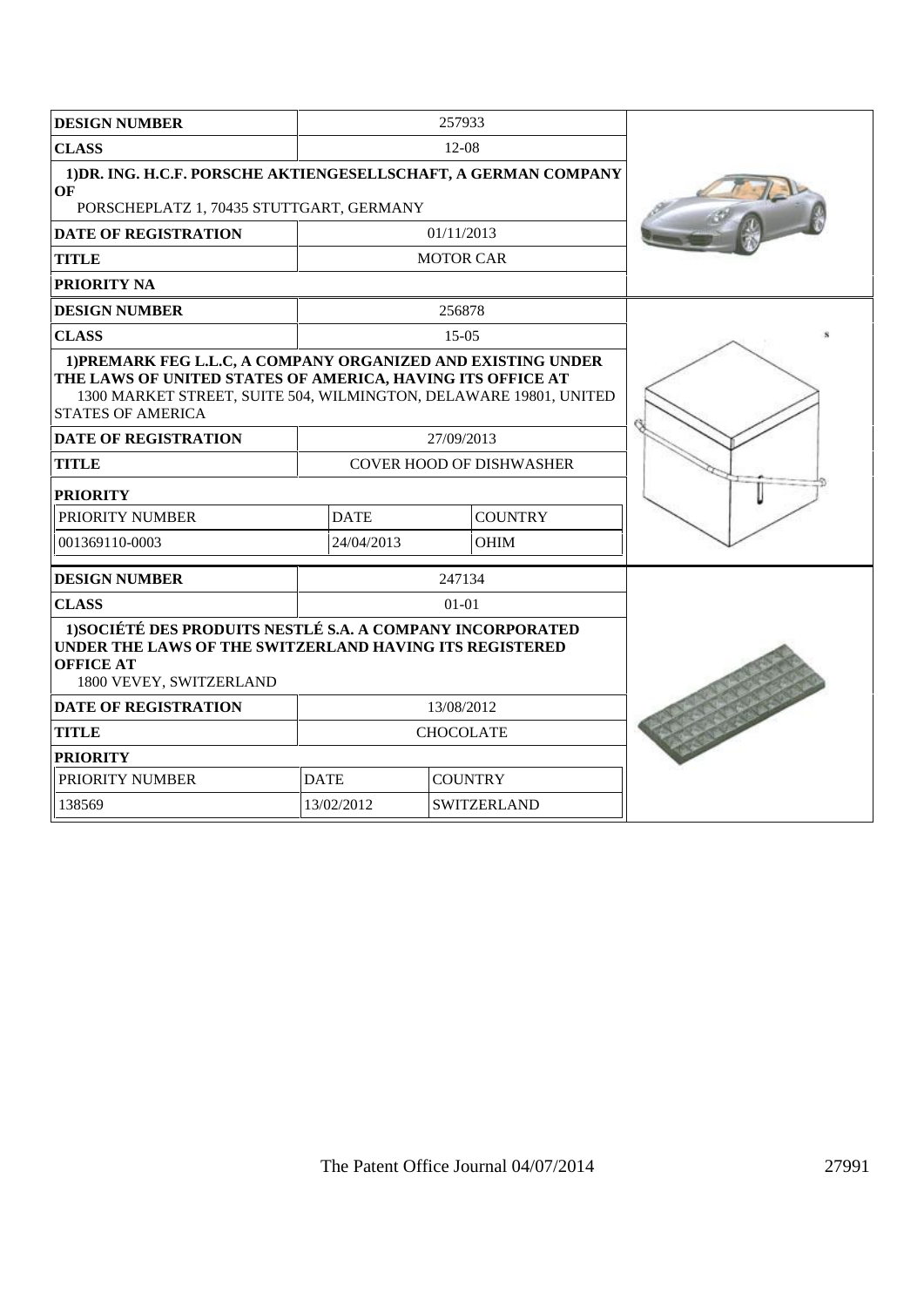| <b>DESIGN NUMBER</b>                                                                                                                                                                                                                                     |             | 255863                    |  |
|----------------------------------------------------------------------------------------------------------------------------------------------------------------------------------------------------------------------------------------------------------|-------------|---------------------------|--|
| <b>CLASS</b>                                                                                                                                                                                                                                             |             | $11-01$                   |  |
| 1) BIREN VAIDYA, INDIAN NATIONAL,<br>131, 13TH FLOOR, VALLABH APARTMENTS, 87, BHULABHAI DESAI ROAD,<br>MUMBAI-400026, MAHARASHTRA, INDIA                                                                                                                 |             |                           |  |
| <b>DATE OF REGISTRATION</b>                                                                                                                                                                                                                              |             | 16/08/2013                |  |
| <b>TITLE</b>                                                                                                                                                                                                                                             |             | NECKLACE WITH EARRING SET |  |
| <b>PRIORITY NA</b>                                                                                                                                                                                                                                       |             |                           |  |
| <b>DESIGN NUMBER</b>                                                                                                                                                                                                                                     |             | 256077                    |  |
| <b>CLASS</b>                                                                                                                                                                                                                                             |             | $12-08$                   |  |
| 1) SUZUKI MOTOR CORPORATION, A JAPANESE CORPORATION OF<br>300, TAKATSUKA-CHO, MINAMI-KU, HAMAMATSU-SHI, SHIZUOKA-KEN,<br><b>JAPAN</b>                                                                                                                    |             |                           |  |
| <b>DATE OF REGISTRATION</b>                                                                                                                                                                                                                              |             | 27/08/2013                |  |
| <b>TITLE</b>                                                                                                                                                                                                                                             |             | CAR                       |  |
| <b>PRIORITY</b>                                                                                                                                                                                                                                          |             |                           |  |
| PRIORITY NUMBER                                                                                                                                                                                                                                          | <b>DATE</b> | <b>COUNTRY</b>            |  |
| 2013-004236                                                                                                                                                                                                                                              | 28/02/2013  | <b>JAPAN</b>              |  |
| <b>DESIGN NUMBER</b>                                                                                                                                                                                                                                     |             | 256763                    |  |
| <b>CLASS</b>                                                                                                                                                                                                                                             |             | 23-01                     |  |
| 1) POLE-STAR DISTRIBUTION PRIVATE LIMITED, (REGISTERED UNDER<br>THE INDIAN COMPANIES ACT, 1956) REPRESENTED BY ITS MANAGING<br>DIRECTOR MR. SATISH V. DULIPATI, HAVING ITS REGISTERED OFFICE AT<br>28, DAMODARAN STREET, T. NAGAR, CHENNAI-600017, INDIA |             |                           |  |
| <b>DATE OF REGISTRATION</b>                                                                                                                                                                                                                              |             | 25/09/2013                |  |
| <b>TITLE</b>                                                                                                                                                                                                                                             |             | <b>REGULATOR</b>          |  |
| <b>PRIORITY NA</b>                                                                                                                                                                                                                                       |             |                           |  |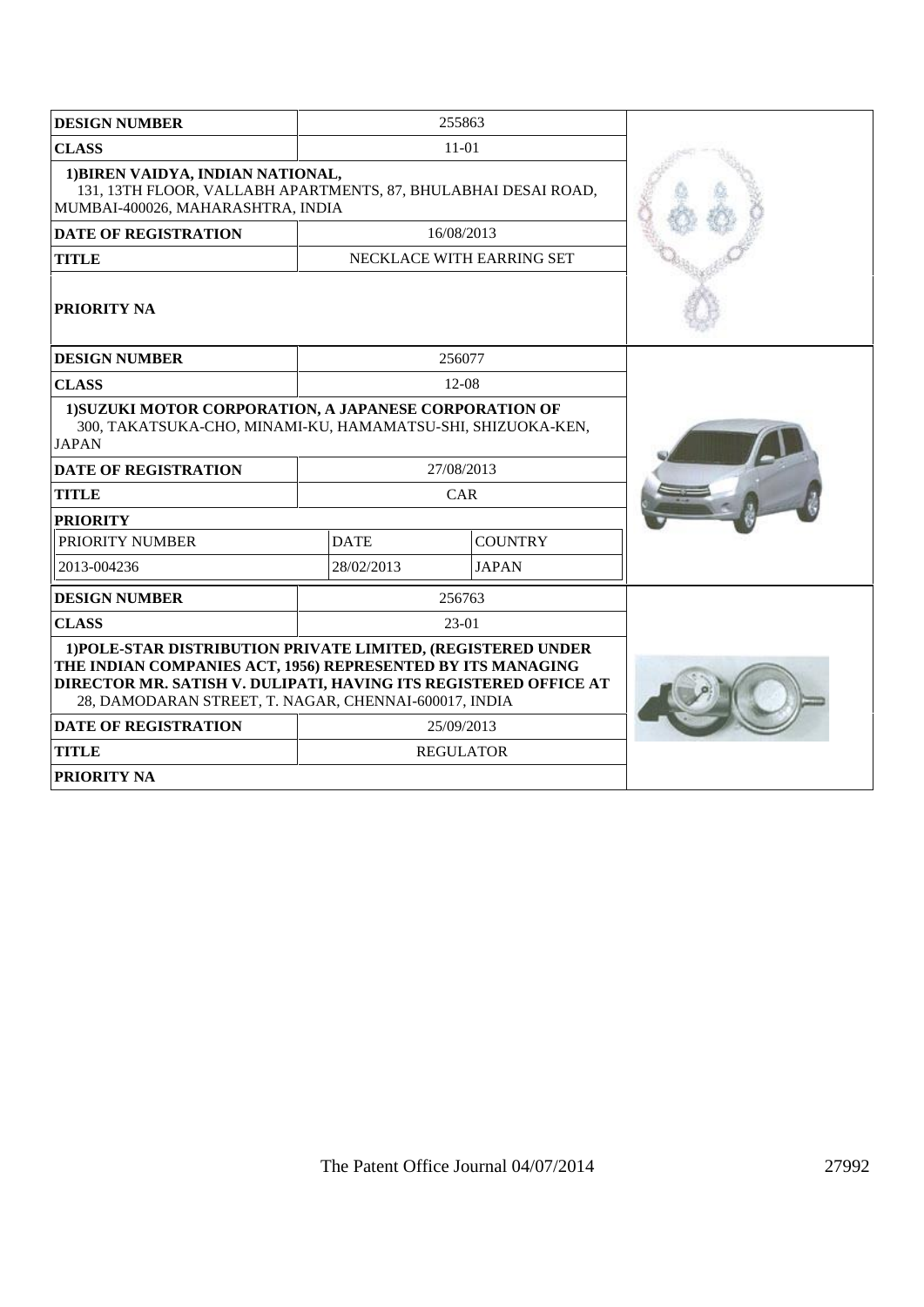| <b>DESIGN NUMBER</b>                                                                                                                                                                                                                                            | 258079                  |  |
|-----------------------------------------------------------------------------------------------------------------------------------------------------------------------------------------------------------------------------------------------------------------|-------------------------|--|
| <b>CLASS</b>                                                                                                                                                                                                                                                    | 23-01                   |  |
| 1) KLAUS WAREN FIXTURES PVT. LTD. OF 285, "PARK VIEW" 1ST FLOOR,<br>FLAT NO. 9,<br>B. A. K. ANJAN MARG, OPP. NAPOO GARDEN, MATUNGA (CENTRAL<br>RAILWAY) (E), MUMBAI-400019, MAHARASHTRA, INDIA, INDIAN COMPANY                                                  |                         |  |
| <b>DATE OF REGISTRATION</b>                                                                                                                                                                                                                                     | 12/11/2013              |  |
| <b>TITLE</b>                                                                                                                                                                                                                                                    | KITCHEN SINK MIXER      |  |
| <b>PRIORITY NA</b>                                                                                                                                                                                                                                              |                         |  |
| <b>DESIGN NUMBER</b>                                                                                                                                                                                                                                            | 258331                  |  |
| <b>CLASS</b>                                                                                                                                                                                                                                                    | 08-06                   |  |
| KIYADA (3) ASHWINBHAI JIVRANBHAI KIYADA (ALL THE PARTNERS ARE<br>ADULT & INDIAN NATIONAL) PARTNERS OF GLARE TECHNOCAST (INDIAN<br>PARTNERSHIP FIRM) HAVING PLACE OF BUSINESS AT:<br>C-1, B/268, AJI GIDC, MAIN ROAD, NR. JAY OFFSET, RAJKOT-GUJARAT-<br>(INDIA) |                         |  |
| <b>DATE OF REGISTRATION</b>                                                                                                                                                                                                                                     | 25/11/2013              |  |
| <b>TITLE</b><br><b>PRIORITY NA</b>                                                                                                                                                                                                                              | <b>HANDLE</b>           |  |
| <b>DESIGN NUMBER</b>                                                                                                                                                                                                                                            | 256541                  |  |
| <b>CLASS</b>                                                                                                                                                                                                                                                    | $12 - 11$               |  |
| 1)TVS MOTOR COMPANY LIMITED, AN INDIAN COMPANY INCORPORATED<br>UNDER THE COMPANIES ACT, 1956, HAVING ITS REGISTERED OFFICE AT<br>JAYALAKSHMI ESTATES, 29 (OLD NO. 8) HADDOWS ROAD, CHENNAI 600006,<br>TAMIL NADU, INDIA                                         |                         |  |
| <b>DATE OF REGISTRATION</b>                                                                                                                                                                                                                                     | 17/09/2013              |  |
| <b>TITLE</b>                                                                                                                                                                                                                                                    | SPEEDOMETER FOR SCOOTER |  |
| <b>PRIORITY NA</b>                                                                                                                                                                                                                                              |                         |  |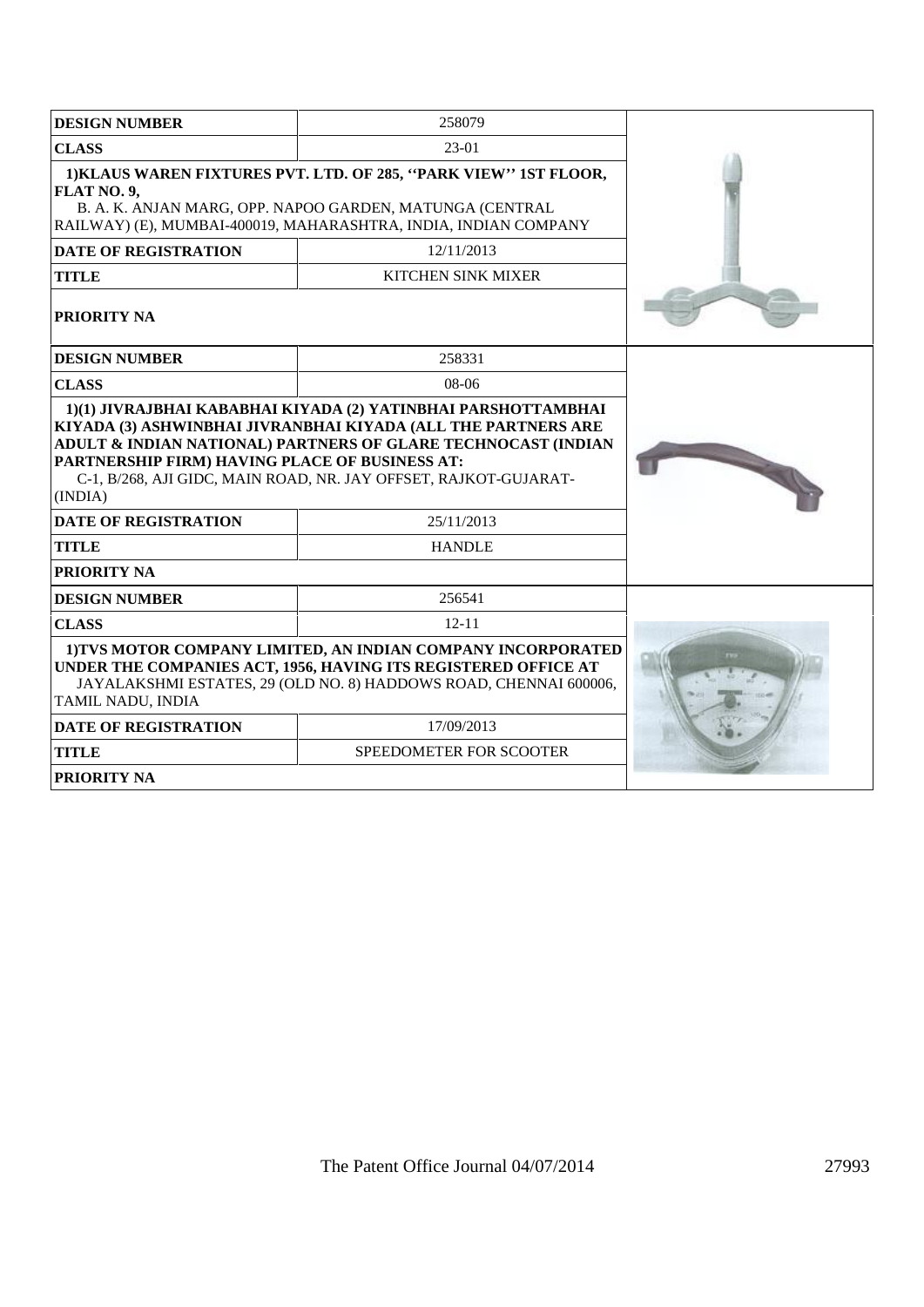| <b>DESIGN NUMBER</b>                                                                     | 256853                                                                                                                                                                                                                              |  |
|------------------------------------------------------------------------------------------|-------------------------------------------------------------------------------------------------------------------------------------------------------------------------------------------------------------------------------------|--|
| <b>CLASS</b>                                                                             | $16-01$                                                                                                                                                                                                                             |  |
| OF                                                                                       | 1) PANASONIC CORPORATION, A JAPANESE COMPANY<br>ORGANIZED AND EXISTING UNDER THE LAWS OF JAPAN,                                                                                                                                     |  |
| <b>JAPAN</b>                                                                             | 1006, OAZA KADOMA, KADOMA-SHI, OSAKA 571-8501,                                                                                                                                                                                      |  |
| <b>DATE OF</b><br><b>REGISTRATION</b>                                                    | 27/09/2013                                                                                                                                                                                                                          |  |
| <b>TITLE</b>                                                                             | VIDEO CAMERA                                                                                                                                                                                                                        |  |
| <b>PRIORITY NA</b>                                                                       |                                                                                                                                                                                                                                     |  |
| <b>DESIGN NUMBER</b>                                                                     | 257910                                                                                                                                                                                                                              |  |
| <b>CLASS</b>                                                                             | $05-05$                                                                                                                                                                                                                             |  |
| PRINCIPAL PLACE OF BUSINESS AT<br>CROYDON, CRO 6BA, UNITED KINGDOM                       | 1) PARRY MURRAY & CO. LTD., COMPANY REGISTERED<br>UNDER THE LAWS OF ENGLAND AND WALES, HAVING ITS<br>3RD FLOOR, SIMPSON HOUSE, 6 CHERRY ORCHARD ROAD,                                                                               |  |
| <b>DATE OF</b><br><b>REGISTRATION</b>                                                    | 31/10/2013                                                                                                                                                                                                                          |  |
| <b>TITLE</b>                                                                             | <b>TEXTILE FABRIC</b>                                                                                                                                                                                                               |  |
| <b>PRIORITY NA</b>                                                                       |                                                                                                                                                                                                                                     |  |
| <b>DESIGN NUMBER</b>                                                                     | 256068                                                                                                                                                                                                                              |  |
| <b>CLASS</b>                                                                             | $07 - 02$                                                                                                                                                                                                                           |  |
| PARTNERSHIP ACT, 1932 HAVING ADDRESS AT<br>HAROLI, DISTRICT UNA-732141, HIMACHAL PRADESH | 1) MR. SACHIN SACHDEV, MRS. MANASI SACHDEV AND MR. RAVI<br>CHAWLA ALL PARTNERS OF M/S NAYASA MULTIPLAST BEING A<br>PARTNERSHIP CONCERN DURING REGISTERED UNDER THE<br>PLOT NOS. 225, 225, 227 AND 228, VILLAGE VELA BATHRI, TAHASIL |  |
| <b>DATE OF REGISTRATION</b>                                                              | 27/08/2013                                                                                                                                                                                                                          |  |
| <b>TITLE</b>                                                                             | <b>CASSEROLE</b>                                                                                                                                                                                                                    |  |
| <b>PRIORITY NA</b>                                                                       |                                                                                                                                                                                                                                     |  |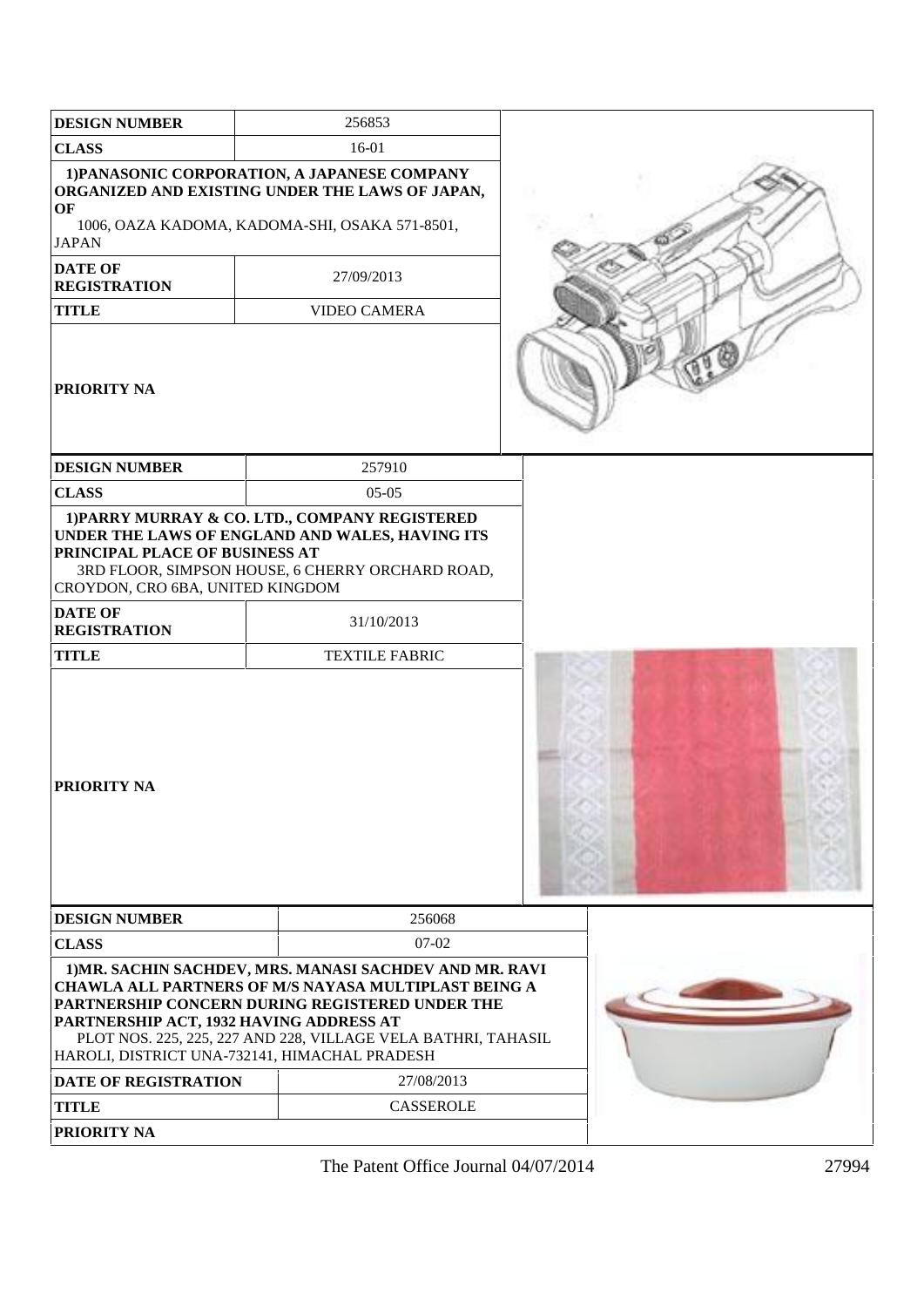| <b>DESIGN NUMBER</b>                                                                                                                                                                                           | 256802                        |                          |  |
|----------------------------------------------------------------------------------------------------------------------------------------------------------------------------------------------------------------|-------------------------------|--------------------------|--|
| <b>CLASS</b>                                                                                                                                                                                                   |                               | $26-02$                  |  |
| 1) ECOLED ELECTRONICS PRIVATE LIMITED, A COMPANY<br>INCORPORATED UNDER THE INDIAN COMPANIES ACT, AT<br>2, RAMS NAGAR, P.N. PUDUR, COIMBATORE-641041, TAMIL NADU, INDIA                                         |                               |                          |  |
| <b>DATE OF REGISTRATION</b>                                                                                                                                                                                    | 26/09/2013                    |                          |  |
| <b>TITLE</b>                                                                                                                                                                                                   | PORTABLE LAMP                 |                          |  |
| <b>PRIORITY NA</b>                                                                                                                                                                                             |                               |                          |  |
| <b>DESIGN NUMBER</b>                                                                                                                                                                                           |                               | 256144                   |  |
| <b>CLASS</b>                                                                                                                                                                                                   | $21 - 04$                     |                          |  |
| 1) RED BULL GMBH OF<br>AM BRUNNEN 1, 5330 FUSCHL AM SEE, AUSTRIA; NATIONALITY: AUSTRIA                                                                                                                         |                               |                          |  |
| <b>DATE OF REGISTRATION</b>                                                                                                                                                                                    | 30/08/2013                    |                          |  |
| <b>TITLE</b>                                                                                                                                                                                                   | <b>FRAME OF A TENT</b>        |                          |  |
| <b>PRIORITY</b>                                                                                                                                                                                                |                               |                          |  |
| PRIORITY NUMBER                                                                                                                                                                                                | <b>DATE</b><br><b>COUNTRY</b> |                          |  |
| 002197269-0003                                                                                                                                                                                                 | 06/03/2013                    | <b>OHIM</b>              |  |
| <b>DESIGN NUMBER</b>                                                                                                                                                                                           |                               | 257824                   |  |
| <b>CLASS</b>                                                                                                                                                                                                   |                               | $02-04$                  |  |
| 1) NU FASHION FOOTWEAR PVT. LTD., (A COMPANY INCORPORATED<br>UNDER THE INDIAN COMPANIES ACT, 1956) HAVING ITS OFFICE AT<br>28, GROUND FLOOR, BEHRA ENCLAVE, DELHI-110087, AN INDIAN NATIONAL<br><b>COMPANY</b> |                               |                          |  |
| <b>DATE OF REGISTRATION</b>                                                                                                                                                                                    |                               | 29/10/2013               |  |
| <b>TITLE</b>                                                                                                                                                                                                   |                               | <b>SOLE FOR FOOTWEAR</b> |  |
| <b>PRIORITY NA</b>                                                                                                                                                                                             |                               |                          |  |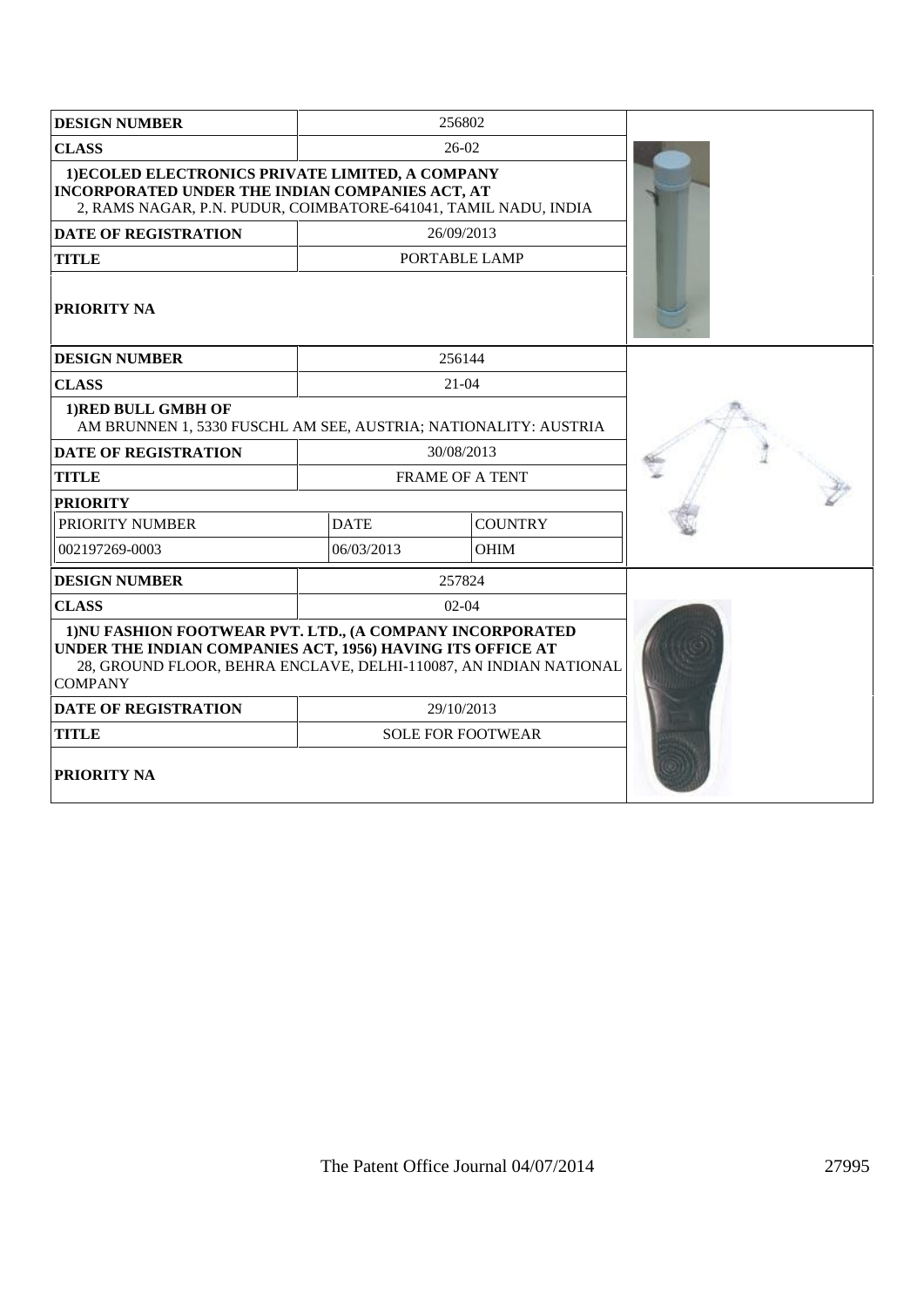| <b>DESIGN NUMBER</b>                                                                                                                                                                                                                                                                                                                          | 257911                    |                       |  |  |  |
|-----------------------------------------------------------------------------------------------------------------------------------------------------------------------------------------------------------------------------------------------------------------------------------------------------------------------------------------------|---------------------------|-----------------------|--|--|--|
| <b>CLASS</b>                                                                                                                                                                                                                                                                                                                                  | $0.5 - 0.5$               |                       |  |  |  |
| 1) PARRY MURRAY & CO. LTD., COMPANY REGISTERED UNDER THE LAWS<br>OF ENGLAND AND WALES, HAVING ITS PRINCIPAL PLACE OF BUSINESS AT<br>3RD FLOOR, SIMPSON HOUSE, 6 CHERRY ORCHARD ROAD, CROYDON, CRO<br>6BA, UNITED KINGDOM                                                                                                                      |                           |                       |  |  |  |
| <b>DATE OF REGISTRATION</b>                                                                                                                                                                                                                                                                                                                   | 31/10/2013                |                       |  |  |  |
| <b>TITLE</b>                                                                                                                                                                                                                                                                                                                                  |                           | <b>TEXTILE FABRIC</b> |  |  |  |
| PRIORITY NA                                                                                                                                                                                                                                                                                                                                   |                           |                       |  |  |  |
| <b>DESIGN NUMBER</b>                                                                                                                                                                                                                                                                                                                          |                           | 256069                |  |  |  |
| <b>CLASS</b>                                                                                                                                                                                                                                                                                                                                  |                           | $07 - 02$             |  |  |  |
| 1) MR. SACHIN SACHDEV, MRS. MANASI SACHDEV AND MR. RAVI CHAWLA<br>ALL PARTNERS OF M/S NAYASA MULTIPLAST BEING A PARTNERSHIP<br><b>CONCERN DURING REGISTERED UNDER THE PARTNERSHIP ACT, 1932</b><br><b>HAVING ADDRESS AT</b><br>PLOT NOS. 225, 225, 227 AND 228, VILLAGE VELA BATHRI, TAHASIL HAROLI,<br>DISTRICT UNA-732141, HIMACHAL PRADESH |                           |                       |  |  |  |
| <b>DATE OF REGISTRATION</b>                                                                                                                                                                                                                                                                                                                   | 27/08/2013                |                       |  |  |  |
| <b>TITLE</b>                                                                                                                                                                                                                                                                                                                                  | <b>DISH</b>               |                       |  |  |  |
| <b>PRIORITY NA</b>                                                                                                                                                                                                                                                                                                                            |                           |                       |  |  |  |
| <b>DESIGN NUMBER</b>                                                                                                                                                                                                                                                                                                                          | 256758                    |                       |  |  |  |
| <b>CLASS</b>                                                                                                                                                                                                                                                                                                                                  |                           | $09-99$               |  |  |  |
| 1) RECKITT BENCKISER (BRANDS) LIMITED,<br>103-105 BATH ROAD, SLOUGH BERKSHIRE, SL1 3UH, UNITED KINGDOM                                                                                                                                                                                                                                        |                           |                       |  |  |  |
| <b>DATE OF REGISTRATION</b>                                                                                                                                                                                                                                                                                                                   | 25/09/2013                |                       |  |  |  |
| <b>TITLE</b>                                                                                                                                                                                                                                                                                                                                  | PACKAGING INSERT          |                       |  |  |  |
| <b>PRIORITY</b>                                                                                                                                                                                                                                                                                                                               |                           |                       |  |  |  |
| PRIORITY NUMBER                                                                                                                                                                                                                                                                                                                               | <b>DATE</b>               | <b>COUNTRY</b>        |  |  |  |
| 002222638-0001                                                                                                                                                                                                                                                                                                                                | 18/04/2013<br><b>OHIM</b> |                       |  |  |  |
|                                                                                                                                                                                                                                                                                                                                               |                           |                       |  |  |  |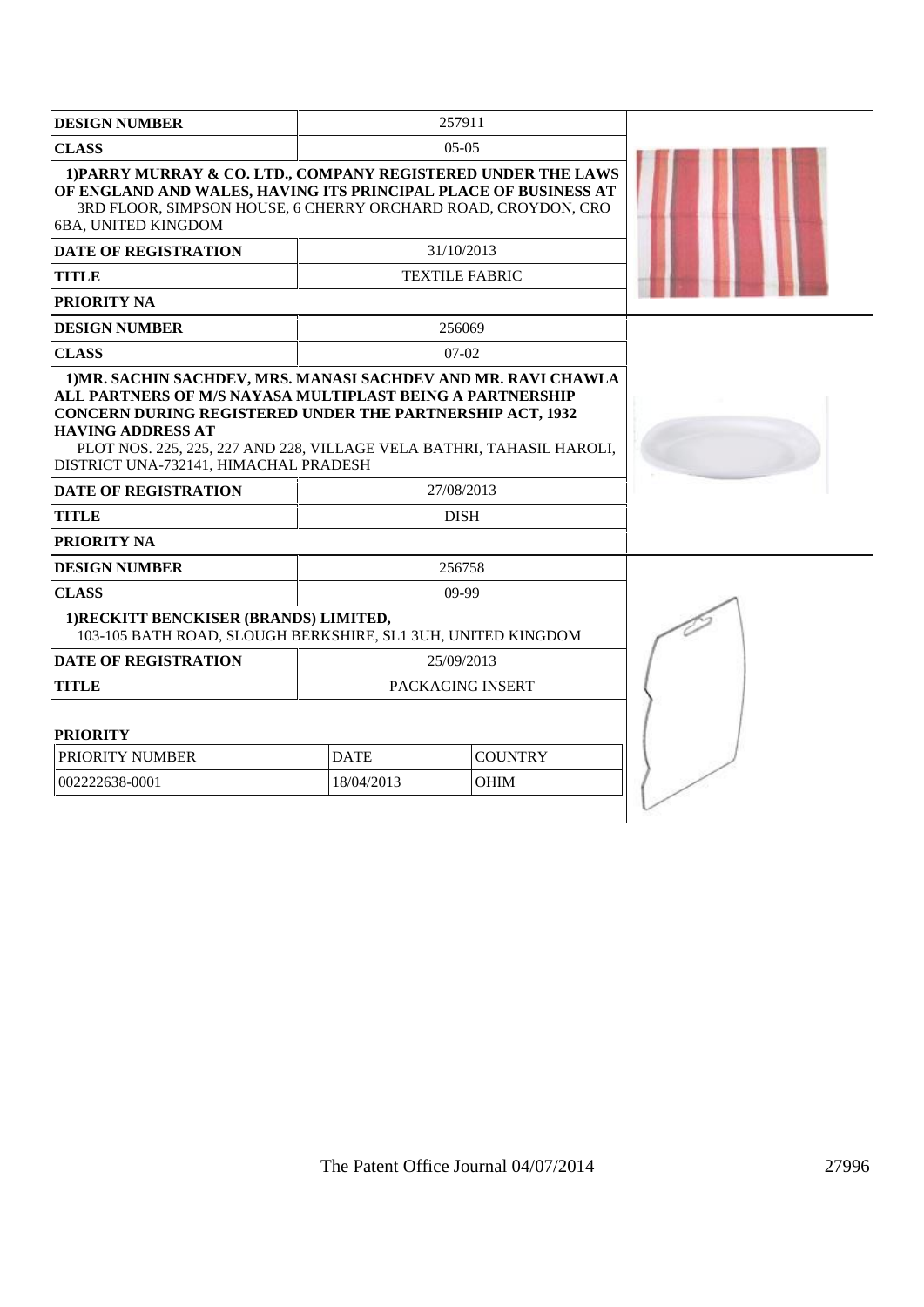| <b>DESIGN NUMBER</b>                                                                                 | 256363                                                                                                                                                                                                                                                  |  |
|------------------------------------------------------------------------------------------------------|---------------------------------------------------------------------------------------------------------------------------------------------------------------------------------------------------------------------------------------------------------|--|
| <b>CLASS</b>                                                                                         | 26-03                                                                                                                                                                                                                                                   |  |
| <b>COMPANIES ACT 1956 HAVING ITS REGISTERED OFFICE AT</b><br>KARNATAKA, INDIA; NATIONALITY: INDIAN   | 1) GE INDIA INDUSTRIAL PVT LTD, A COMPANY REGISTERED UNDER THE<br>PLOT NO. 42/1 & 45/14, ELECTRONIC CITY PHASE II, BANGALORE-560100,                                                                                                                    |  |
| <b>DATE OF REGISTRATION</b>                                                                          | 10/09/2013                                                                                                                                                                                                                                              |  |
| <b>TITLE</b>                                                                                         | <b>LIGHTING FIXTURE</b>                                                                                                                                                                                                                                 |  |
| PRIORITY NA                                                                                          |                                                                                                                                                                                                                                                         |  |
| <b>DESIGN NUMBER</b>                                                                                 | 258265                                                                                                                                                                                                                                                  |  |
| <b>CLASS</b>                                                                                         | $15-04$                                                                                                                                                                                                                                                 |  |
| 1) DEERE & COMPANY, A US CORPORATION OF<br>ONE JOHN DEERE PLACE, MOLINE, ILLINOIS, 61265 - 8098, USA |                                                                                                                                                                                                                                                         |  |
| <b>DATE OF REGISTRATION</b>                                                                          | 21/11/2013                                                                                                                                                                                                                                              |  |
| <b>TITLE</b>                                                                                         | <b>WORK VEHICLE</b>                                                                                                                                                                                                                                     |  |
| <b>PRIORITY NA</b>                                                                                   |                                                                                                                                                                                                                                                         |  |
| <b>DESIGN NUMBER</b>                                                                                 | 257789                                                                                                                                                                                                                                                  |  |
| <b>CLASS</b>                                                                                         | $12 - 16$                                                                                                                                                                                                                                               |  |
| PRINCIPAL PLACE OF BUSINESS AT<br>363641, DIST.: RAJKOT, GUJARAT-INDIA                               | 1)(1) NIKHILBHAI P. AMBANI (2) MAHENDRABHAI M. AMBANI (3)<br>MAHADEVBHAI T. AMBANI ALL INDIAN NATIONAL PARTNERS OF<br>TIRUPATI AGRO INDUSTRIES AN INDIAN PARTNERSHIP FIRM HAVING ITS<br>ADDRESS:- NEAR REWA PARK, MORBI-RAJKOT HIGHWAY, VIRPAR (MORBI)- |  |
| <b>DATE OF REGISTRATION</b>                                                                          | 28/10/2013                                                                                                                                                                                                                                              |  |
| <b>TITLE</b>                                                                                         | <b>TRACTOR TRAILER SIDE PANEL</b>                                                                                                                                                                                                                       |  |
| <b>PRIORITY NA</b>                                                                                   |                                                                                                                                                                                                                                                         |  |